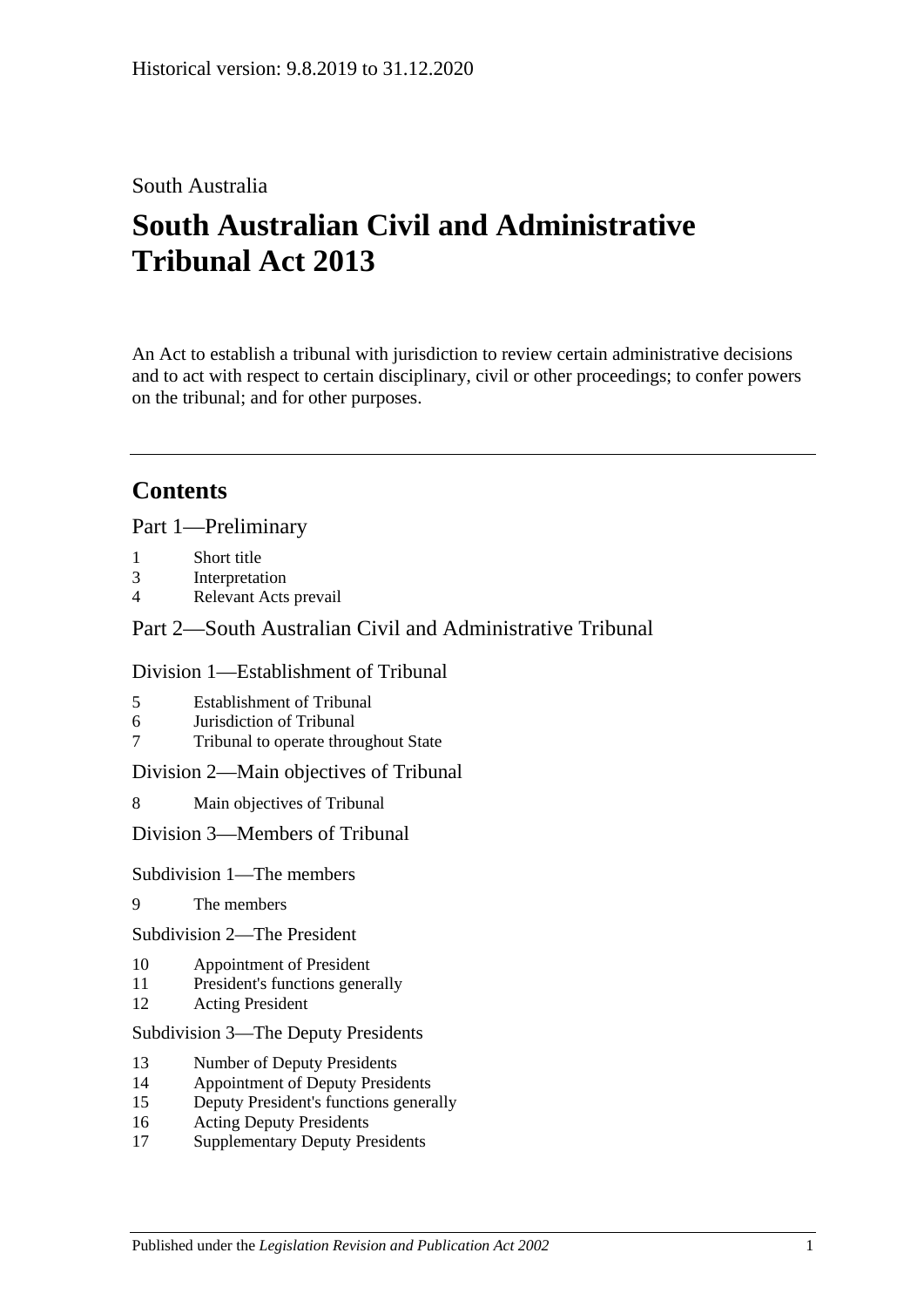Subdivision [4—Magistrates](#page-13-1)

18 [Magistrates](#page-13-2)

Subdivision [5—Senior members and ordinary members](#page-14-0)

- 19 [Appointment of senior members and](#page-14-1) ordinary members
- 20 [Member ceasing to hold office and suspension](#page-15-0)
- 21 [Supplementary members](#page-16-0)

Subdivision [6—Assessors](#page-16-1)

22 [Assessors](#page-16-2)

Division [4—Constitution of Tribunal and its decision-making processes](#page-17-0)

- 23 [Constitution of Tribunal](#page-17-1)
- 24 [Who presides at proceedings of Tribunal](#page-18-0)
- 25 [Decision if 2 or more members constitute Tribunal](#page-19-0)
- 26 [Determination of questions of law](#page-19-1)

### Division [5—Related matters](#page-19-2)

- 27 [Streams](#page-19-3)
- 28 [Validity of acts of Tribunal](#page-19-4)
- 29 [Disclosure of interest by members of Tribunal](#page-19-5)
- 30 [Delegation](#page-20-0)

### Part [3—Jurisdiction](#page-20-1)

### Division [1—Preliminary](#page-20-2)

- 31 [Sources of jurisdiction](#page-20-3)
- 32 [Kinds of jurisdiction](#page-20-4)

### Division [2—Original jurisdiction](#page-21-0)

33 [Original jurisdiction](#page-21-1)

### Division [3—Review jurisdiction](#page-21-2)

- 34 [Decisions within review jurisdiction](#page-21-3)<br>35 Decision-maker must assist Tribunal
- 35 [Decision-maker must assist Tribunal](#page-22-0)
- 36 [Effect of review proceedings on decision being reviewed](#page-23-0)
- 37 [Decision on review](#page-23-1)
- 38 [Tribunal may invite decision-maker to reconsider decision](#page-24-0)

# [Part 3A—Diversity proceedings](#page-25-0)

- 38A [Interpretation](#page-25-1)
- 38B [Transfer of applications involving federal diversity jurisdiction to Magistrates Court](#page-25-2)
- 38C [Magistrates Court proceedings, jurisdiction, powers and functions etc](#page-26-0)
- 38D [Modifications of certain functions, powers and](#page-26-1) procedures etc
- 38E [Compulsory conferences](#page-27-0)
- 38F [References to Tribunal in other Acts or regulations](#page-27-1)
- 38G [Bailiffs](#page-27-2)
- 38H [Relationship of this Part to this Act and other laws](#page-27-3)
- 38I [Enforcement, variation or revocation of purported orders](#page-27-4)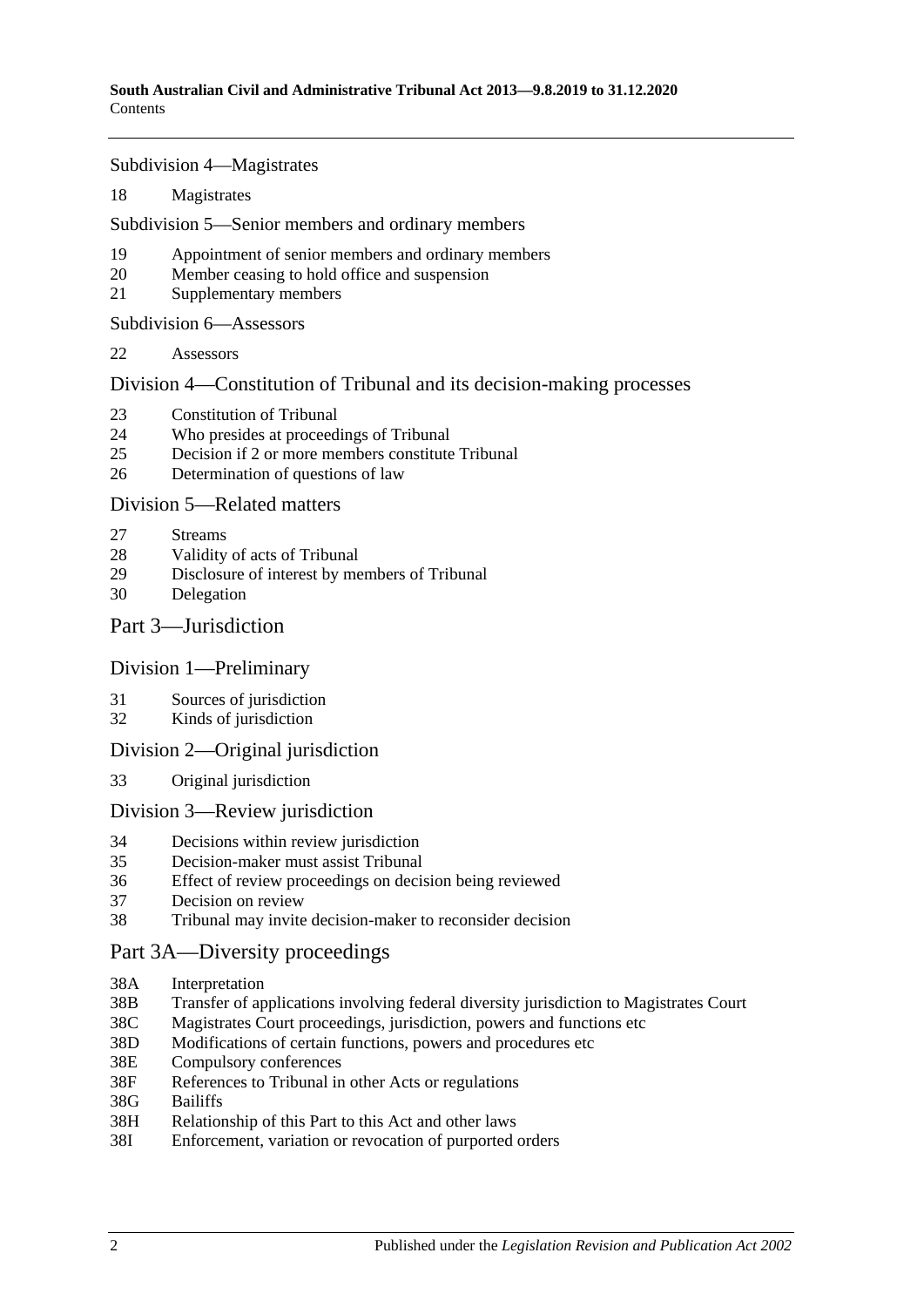# Part [4—Principles, powers and procedures](#page-28-0)

### Division [1—Principles governing hearings](#page-28-1)

[Principles governing hearings](#page-28-2)

### Division [2—Evidentiary powers](#page-29-0)

- [Power to require person to give evidence or to produce evidentiary material](#page-29-1)
- [Entry and inspection of property](#page-30-0)
- [Expert reports](#page-30-1)

### Division [3—Procedures](#page-30-2)

- [Practice and procedure generally](#page-30-3)
- [Directions for conduct of proceedings](#page-31-0)
- [Consolidating and splitting proceedings](#page-31-1)
- [More appropriate forum](#page-31-2)
- [Dismissing proceedings on withdrawal or for want of prosecution](#page-31-3)
- [Frivolous, vexatious or improper proceedings](#page-32-0)
- [Proceedings being conducted to cause disadvantage](#page-32-1)

### Division [4—Conferences, mediation and settlement](#page-33-0)

- [Conferences](#page-33-1)
- [Mediation](#page-34-0)
- [Settling proceedings](#page-35-0)

#### Division [5—Parties](#page-36-0)

- [Parties](#page-36-1)
- [Person may be joined as party](#page-36-2)
- [Intervening](#page-36-3)

### Division [6—Representation](#page-37-0)

### [Representation](#page-37-1)

### Division [7—Costs](#page-37-2)

- [Costs](#page-37-3)
- [Costs—related matters](#page-38-0)

### Division [8—Other procedural and related provisions](#page-38-1)

- [Sittings](#page-38-2)
- [Hearings in public](#page-38-3)
- [Preserving subject matter of proceedings](#page-39-0)
- [Security as to costs etc](#page-40-0)
- [Interlocutory orders](#page-40-1)
- [Conditional, alternative and ancillary orders and directions](#page-40-2)
- [Special referees](#page-40-3)
- [Relief from time limits](#page-41-0)
- [Electronic hearings and proceedings without hearings](#page-41-1)
- [Completion of part-heard matters](#page-41-2)
- [Other claims of privilege](#page-41-3)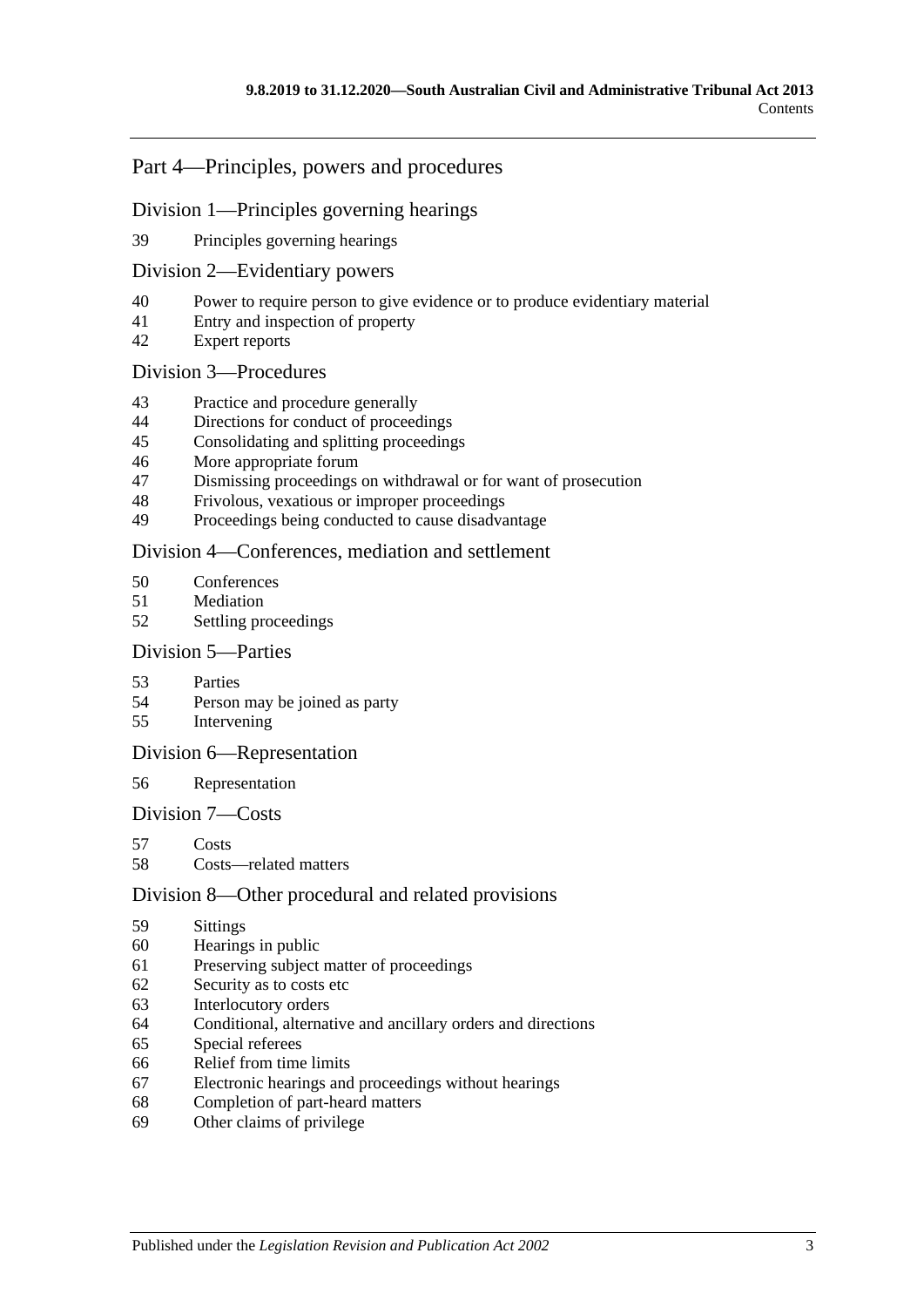# Part [5—Reviews and appeals](#page-41-4)

#### Division [1—Internal reviews](#page-41-5)

[Internal reviews](#page-41-6)

### Division [2—Appeals](#page-42-0)

[Appeals](#page-42-1)

#### Division [3—Related matters](#page-44-0)

- [Reservation of questions of law](#page-44-1)
- [Effect of review or appeal on decision](#page-44-2)

### Part [6—Staff](#page-44-3)

### Division [1—Registrars](#page-44-4)

- [Registrars](#page-44-5)
- [Functions of registrars](#page-45-0)
- [Delegation](#page-45-1)

### Division [2—Other staff of Tribunal](#page-46-0)

[Other staff of Tribunal](#page-46-1)

### Division [3—Use of services or staff](#page-46-2)

[Use of services or staff](#page-46-3)

### Part [7—Miscellaneous](#page-46-4)

- [Immunities](#page-46-5)
- [Protection from liability for torts](#page-46-6)
- [Protection for compliance with Act](#page-47-0)
- [Alternative orders and relief](#page-47-1)
- [Power to cure irregularities](#page-47-2)
- [Correcting mistakes](#page-47-3)
- [Tribunal may review its decision if person was absent](#page-48-0)
- [Tribunal may authorise person to take evidence](#page-48-1)
- [Miscellaneous provisions relating to legal process and service](#page-48-2)
- [Proof of decisions and orders of Tribunal](#page-49-0)
- [Enforcement of decisions and orders of Tribunal](#page-49-1)
- 89A [Bailiffs](#page-49-2)<br>90 Accessi
- [Accessibility of evidence](#page-50-0)
- [Costs of proceedings](#page-50-1)
- [Annual report](#page-51-0)
- [Additional reports](#page-51-1)
- 93A [Disrupting proceedings of Tribunal](#page-51-2)
- 93B [False or misleading statements](#page-51-3)
- [Rules](#page-51-4)
- [Regulations](#page-52-0)<br>96 Review
- **[Review](#page-53-0)**

### [Legislative history](#page-54-0)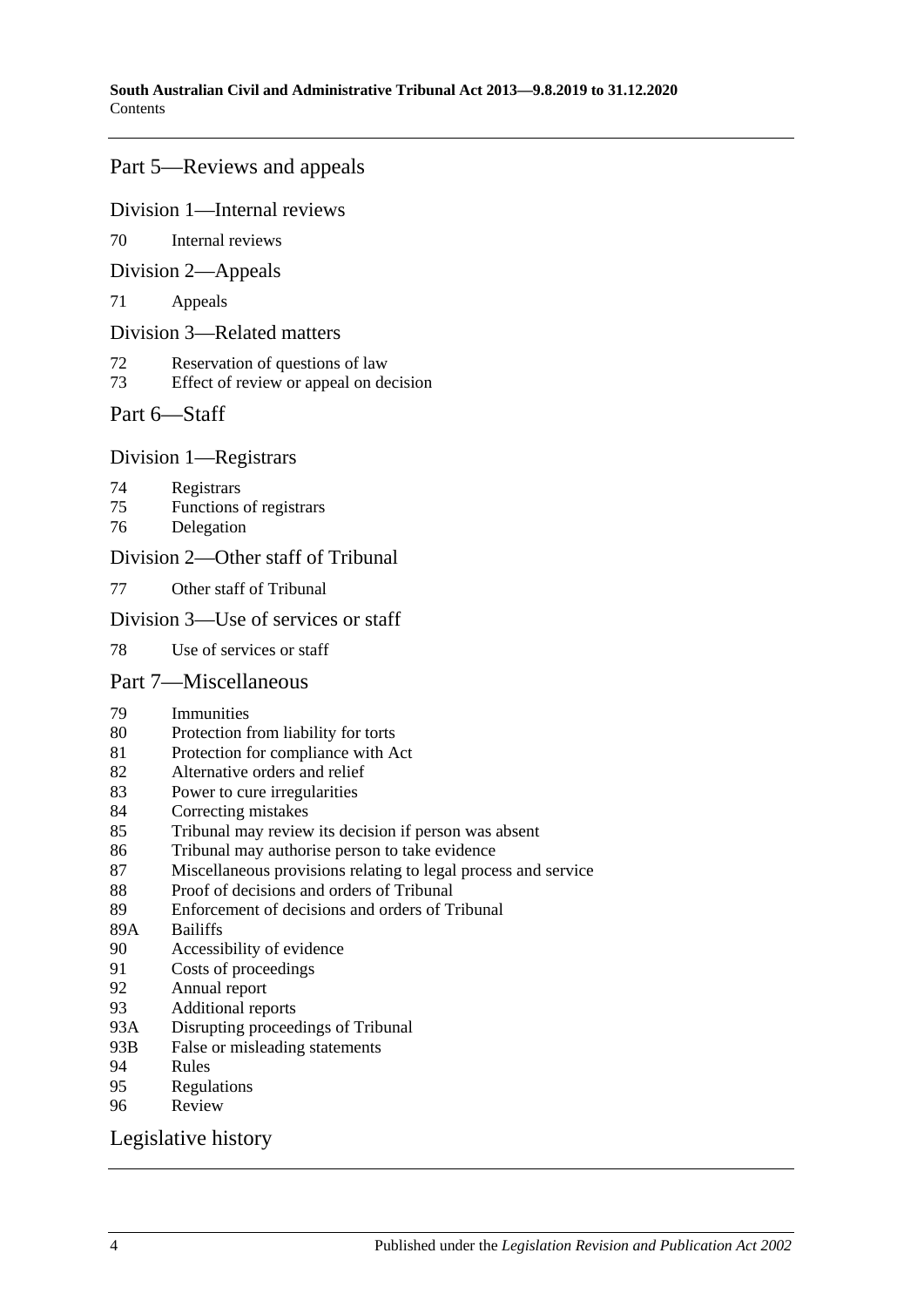# <span id="page-4-0"></span>**The Parliament of South Australia enacts as follows:**

# **Part 1—Preliminary**

# <span id="page-4-1"></span>**1—Short title**

This Act may be cited as the *South Australian Civil and Administrative Tribunal Act 2013*.

# <span id="page-4-2"></span>**3—Interpretation**

(1) In this Act, unless the contrary intention appears—

*appear*, at a hearing, means to appear in person or participate in a way allowed under this Act or a relevant Act;

### *applicant* means—

- (a) in the context of the Tribunal's review jurisdiction, the person who—
	- (i) applies to the Tribunal for a review; or
	- (ii) otherwise brings a matter before the Tribunal; or
	- (iii) requests, requires, or otherwise seeks that a matter be referred to, or otherwise be brought before, the Tribunal; and
- (b) in any other context, the person who—
	- (i) brings a matter before the Tribunal; or
	- (ii) requests, requires, or otherwise seeks that a matter be referred to, or otherwise brought before, the Tribunal,

except that, unless and to the extent that the rules otherwise provide, it does not include a person who is required by this Act or a relevant Act to refer a matter to the Tribunal, or otherwise bring a matter before the Tribunal, as sought by another person;

*decision*, of the Tribunal, includes a direction, determination or order of the Tribunal but, in prescribed circumstances, does not include an interlocutory direction, determination or order;

*decision-maker*—see section 34(2a);

*Department* means the administrative unit of the Public Service that is, under the Minister, responsible for the administration of this Act;

*Deputy President* means a Deputy President of the Tribunal;

*District Court* means the District Court of South Australia;

*evidentiary material* includes any document, object or substance of evidentiary value in proceedings before the Tribunal and includes any other document, object or substance that should, in the opinion of the Tribunal, be produced for the purpose of enabling the Tribunal to determine whether or not it has evidentiary value;

### *legally qualified member* means—

- (a) a Presidential member; or
- (b) a magistrate who is a member of the Tribunal; or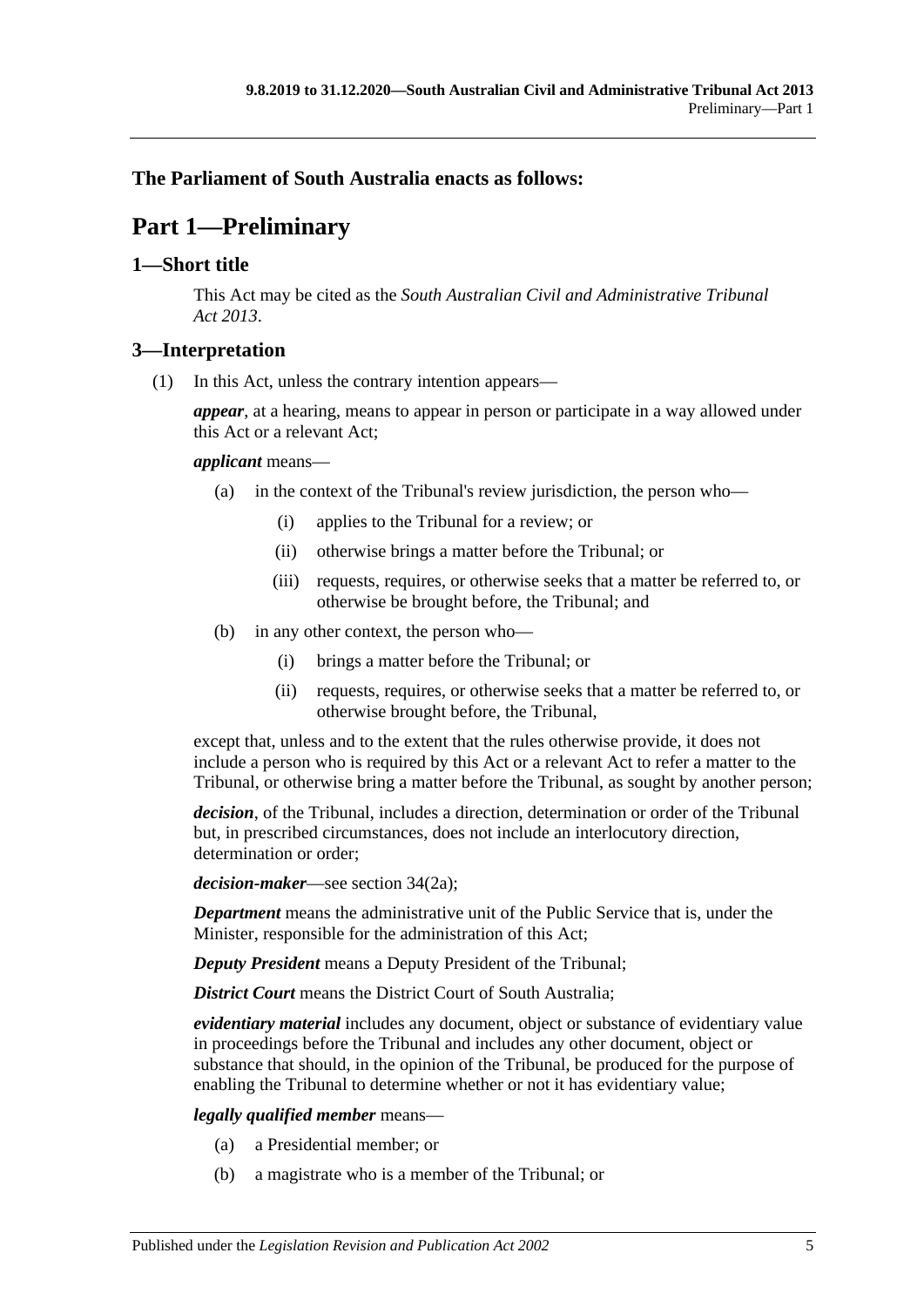(c) another member of the Tribunal who is a legal practitioner of at least 5 years standing;

*Magistrates Court* means the Magistrates Court of South Australia;

*monetary order* means an order of the Tribunal requiring the payment of money and includes—

- (a) an order made for the payment of a fine or other pecuniary penalty; and
- (b) an order as to the payment of any costs; and
- (c) an order for the payment of compensation for breach of an Act;

*ordinary member* means a person holding office as an ordinary member of the Tribunal;

*original jurisdiction* of the Tribunal—see Part [3 Division](#page-21-0) 2;

*President* means the President of the Tribunal;

*Presidential member* means the President or a Deputy President of the Tribunal;

*registrar* means the Registrar or a Deputy Registrar of the Tribunal;

*relevant Act* means an Act which confers jurisdiction on the Tribunal;

*reviewable decision*—see section 34(2);

*review jurisdiction* of the Tribunal—see Part [3 Division](#page-21-2) 3;

*rules* means the rules of the Tribunal in force under this Act;

*senior member* means a person holding office as a senior member of the Tribunal;

*Tribunal* means the South Australian Civil and Administrative Tribunal established by this Act.

- (2) If under a relevant Act a person's failure or omission to do something is reviewable under this Act as a decision—
	- (a) this Act applies as if that person had made that decision; and
	- (b) any provision of the relevant Act as to when the decision is taken to have been made has effect.
- (3) The members of the staff of the Tribunal are—
	- (a) the registrars; and
	- (b) the other members of staff appointed or made available for the purposes of the Tribunal under this Act.
- (4) The officers of the Tribunal are—
	- (a) the registrars; and
	- (b) members of the staff of the Tribunal who are designated as officers of the Tribunal by the Registrar of the Tribunal; and
	- (c) other persons who are designated as officers of the Tribunal under this Act.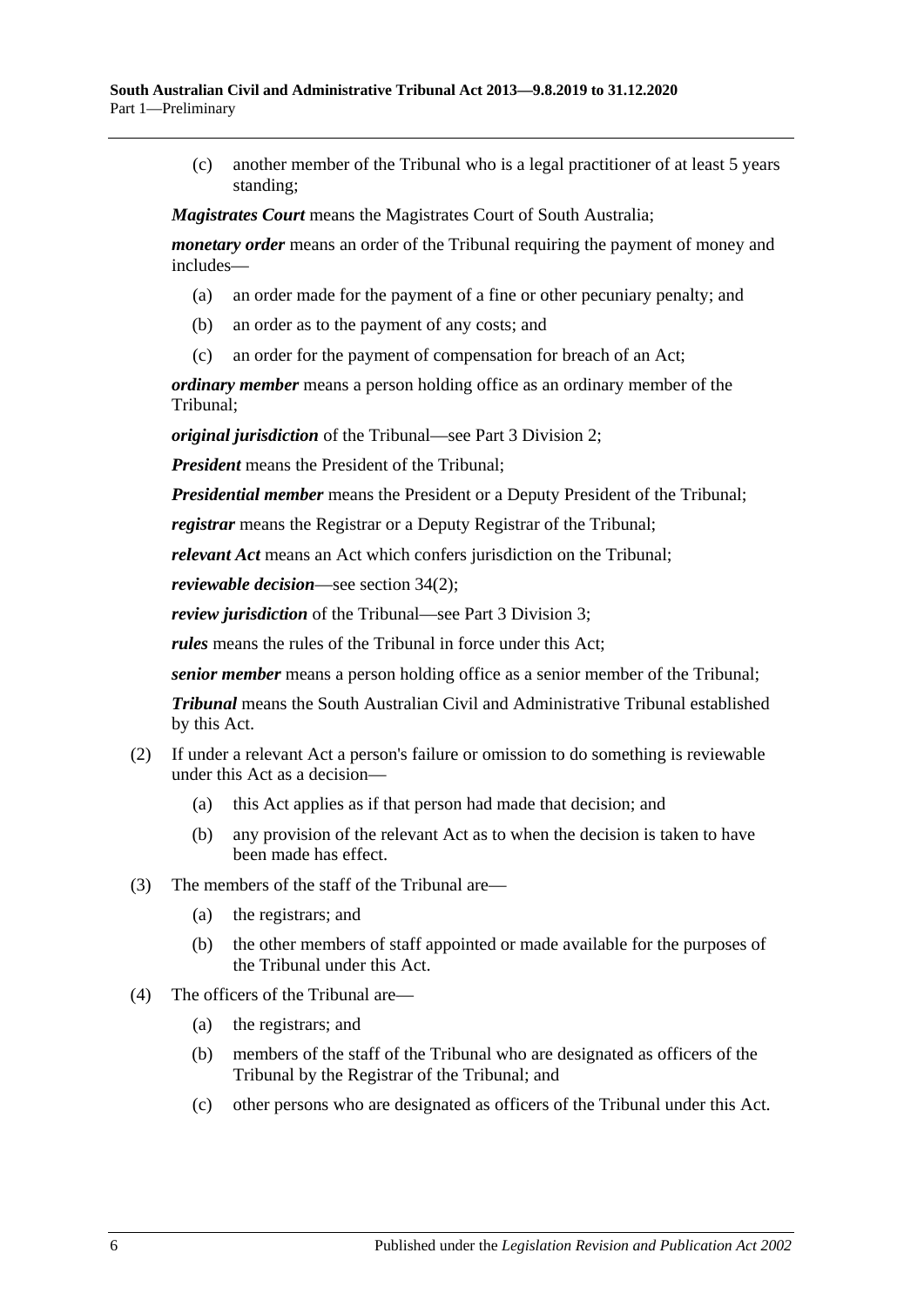# <span id="page-6-0"></span>**4—Relevant Acts prevail**

Subject to [Part 3A,](#page-25-0) if there is an inconsistency between this Act and a relevant Act, the relevant Act prevails to the extent of the inconsistency.

# <span id="page-6-1"></span>**Part 2—South Australian Civil and Administrative Tribunal**

# <span id="page-6-2"></span>**Division 1—Establishment of Tribunal**

# <span id="page-6-3"></span>**5—Establishment of Tribunal**

The *South Australian Civil and Administrative Tribunal* is established.

# <span id="page-6-4"></span>**6—Jurisdiction of Tribunal**

The Tribunal has the jurisdiction described in [Part](#page-20-1) 3.

# <span id="page-6-5"></span>**7—Tribunal to operate throughout State**

- (1) The Tribunal is to facilitate access to its services throughout the State and may sit at any place (either within or outside the State).
- (2) Registries of the Tribunal will be at the places determined by the President after consultation with the Minister.

# <span id="page-6-6"></span>**Division 2—Main objectives of Tribunal**

# <span id="page-6-7"></span>**8—Main objectives of Tribunal**

- (1) The main objectives of the Tribunal in dealing with matters within its jurisdiction are—
	- (a) in the exercise of its jurisdiction, to promote the best principles of public administration, including—
		- (i) independence in decision-making; and
		- (ii) natural justice and procedural fairness; and
		- (iii) high-quality, consistent decision-making; and
		- (iv) transparency and accountability in the exercise of statutory functions, powers and duties; and
	- (b) to be accessible by being easy to find and easy to access, and to be responsive to parties, especially people with special needs; and
	- (c) to ensure that applications are processed and resolved as quickly as possible while achieving a just outcome, including by resolving disputes through high-quality processes and the use of mediation and alternative dispute resolution procedures wherever appropriate; and
	- (d) to keep costs to parties involved in proceedings before the Tribunal to a minimum insofar as is just and appropriate; and
	- (e) to use straightforward language and procedures (including, insofar as is reasonably practicable and appropriate, by using simple and standardised forms); and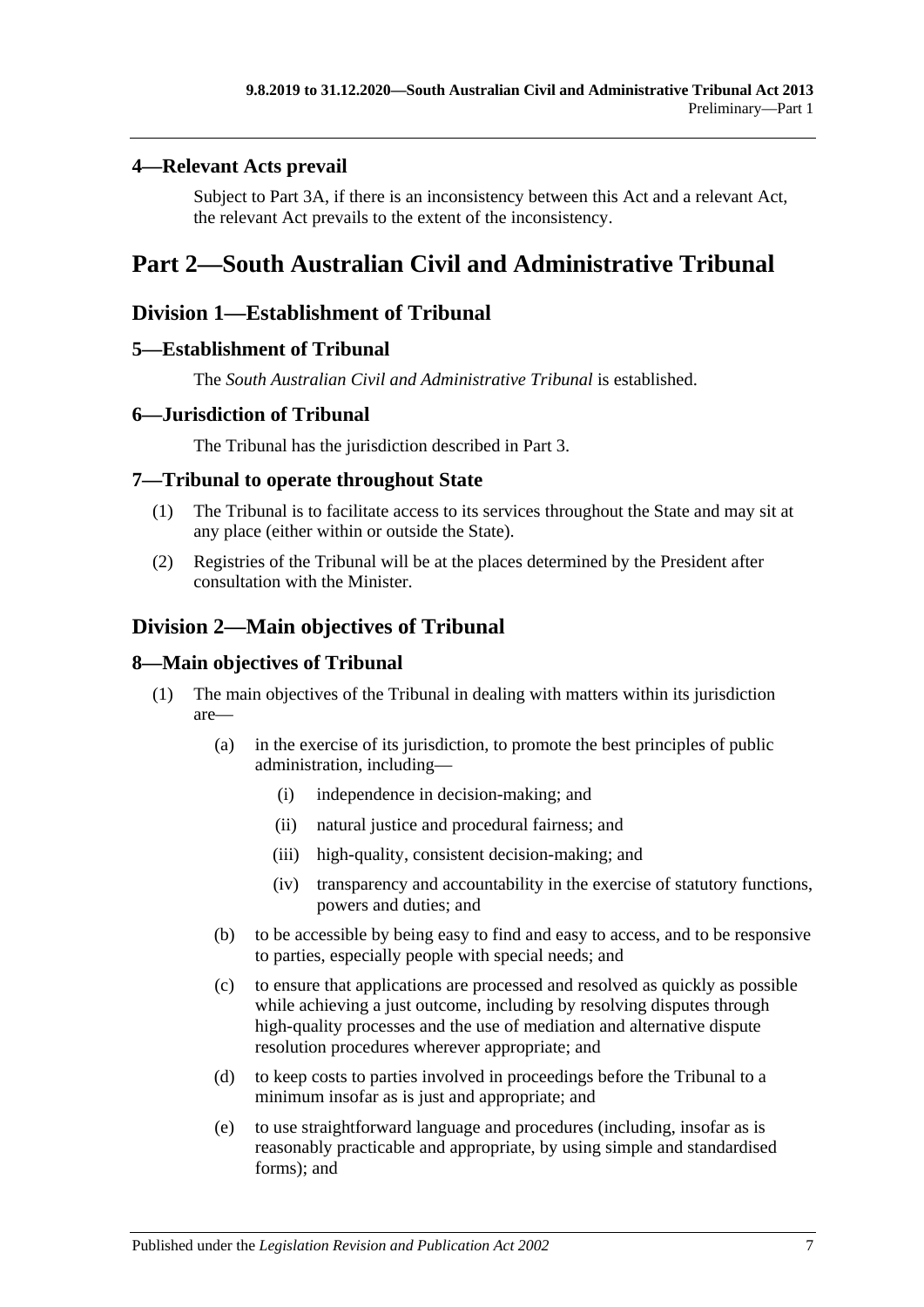- (f) to act with as little formality and technicality as possible, including by informing itself in such manner as the Tribunal thinks fit; and
- (g) to be flexible in the way in which the Tribunal conducts its business and to adjust its procedures to best fit the circumstances of a particular case or a particular jurisdiction.
- (2) In connection with the conferral and exercise of its jurisdiction the Tribunal should, in relation to these objectives, consult from time to time with such agencies, organisations or bodies as it thinks appropriate.

# <span id="page-7-1"></span><span id="page-7-0"></span>**Division 3—Members of Tribunal**

# **Subdivision 1—The members**

### <span id="page-7-2"></span>**9—The members**

The members of the Tribunal are—

- (a) the President; and
- (b) the Deputy President or Deputy Presidents; and
- (c) the magistrates who are designated as members of the Tribunal under this Act; and
- (d) the senior members; and
- (e) the ordinary members; and
- (f) assessors.

# <span id="page-7-3"></span>**Subdivision 2—The President**

### <span id="page-7-4"></span>**10—Appointment of President**

- (1) The President of the Tribunal will be a judge of the Supreme Court appointed by the Governor, by proclamation, to be the President of the Tribunal.
- <span id="page-7-5"></span>(2) The appointment of a judge of the Supreme Court as President of the Tribunal does not affect—
	- (a) the judge's tenure of office or status as a judge; or
	- (b) the payment of the judge's salary or allowances as a judge (subject to the operation of [subsection](#page-8-1) (6)); or
	- (c) the ability of the person to do anything in the person's capacity as a judge (including as to the exercise of the jurisdiction of the Supreme Court); or
	- (d) any other right or privilege that the judge has as a judge.
- <span id="page-7-6"></span>(3) Service in the office of President of the Tribunal is taken, for all purposes, to constitute service as a judge of the Supreme Court.
- (4) The appointment of a judge as the President of the Tribunal will be for a term of 5 years (and the person is eligible for reappointment at the expiration of a term of office).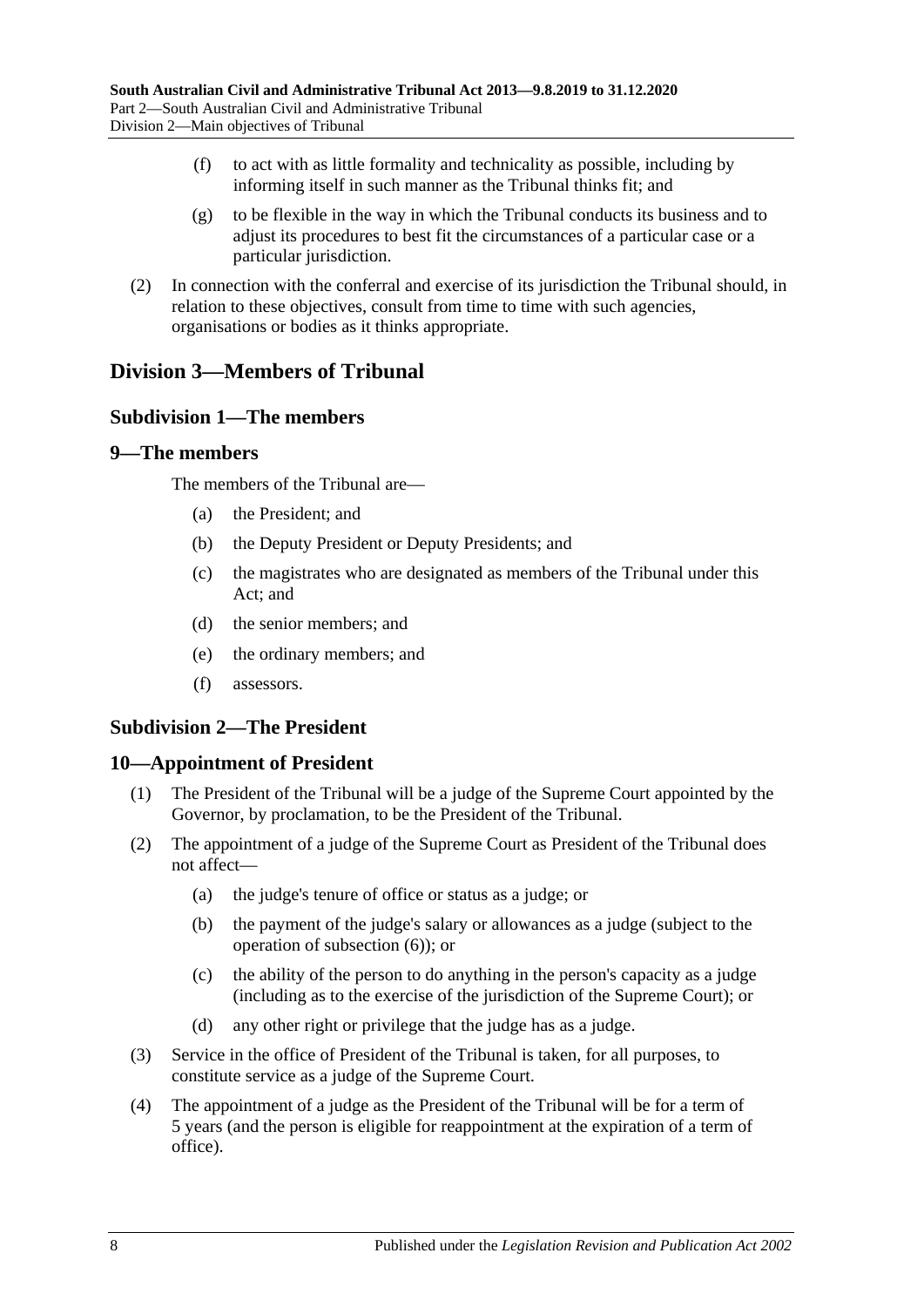- <span id="page-8-2"></span>(5) Subject to [subsections](#page-7-5) (2) and [\(3\),](#page-7-6) an appointment may be subject to conditions determined by the Governor.
- <span id="page-8-1"></span>(6) Without limiting [subsection](#page-8-2) (5), the Remuneration Tribunal may determine that the President's salary or allowances as a judge will have an additional component on account of holding office under this Act (and the jurisdiction to make such a determination is conferred on the Remuneration Tribunal by this Act).
- (7) Any salary or allowances payable as an additional component of remuneration under [subsection](#page-8-1) (6) cannot be reduced during the person's term of office as President.
- <span id="page-8-5"></span><span id="page-8-4"></span><span id="page-8-3"></span>(8) A person ceases to be the President of the Tribunal if—
	- (a) the person ceases to be a judge of the Supreme Court; or
	- (b) the person, with the approval of the Governor, resigns as President by written notice to the Attorney-General; or
	- (c) the person completes a term of office and is not reappointed; or
	- (d) the appointment is revoked by the Governor, on the recommendation of the Attorney-General, for—
		- (i) mental or physical incapacity to carry out duties satisfactorily; or
		- (ii) neglect of duty; or
		- (iii) dishonourable conduct; or
	- (e) the person dies.
- (9) Nothing under [subsection](#page-8-3) (8)(b), [\(c\)](#page-8-4) or [\(d\)](#page-8-5) affects the person's tenure or status as a judge.
- (10) Before the Governor makes a proclamation under this section, the Attorney-General must consult with the Chief Justice.

# <span id="page-8-0"></span>**11—President's functions generally**

- (1) The President of the Tribunal has the functions conferred on the President under this Act or any other Act.
- (2) The functions of the President include—
	- (a) participating as a member of the Tribunal; and
	- (b) having primary responsibility for the administration of the Tribunal; and
	- (c) managing the business of the Tribunal, including by ensuring that the Tribunal operates efficiently and effectively and continually improves the way in which it carries out its functions; and
	- (d) providing leadership and guidance to the Tribunal and engendering cohesiveness and collaboration amongst the members and staff of the Tribunal; and
	- (e) giving directions about the practices and procedures to be followed by the Tribunal; and
	- (f) developing and implementing performance standards and setting benchmarks for the Tribunal; and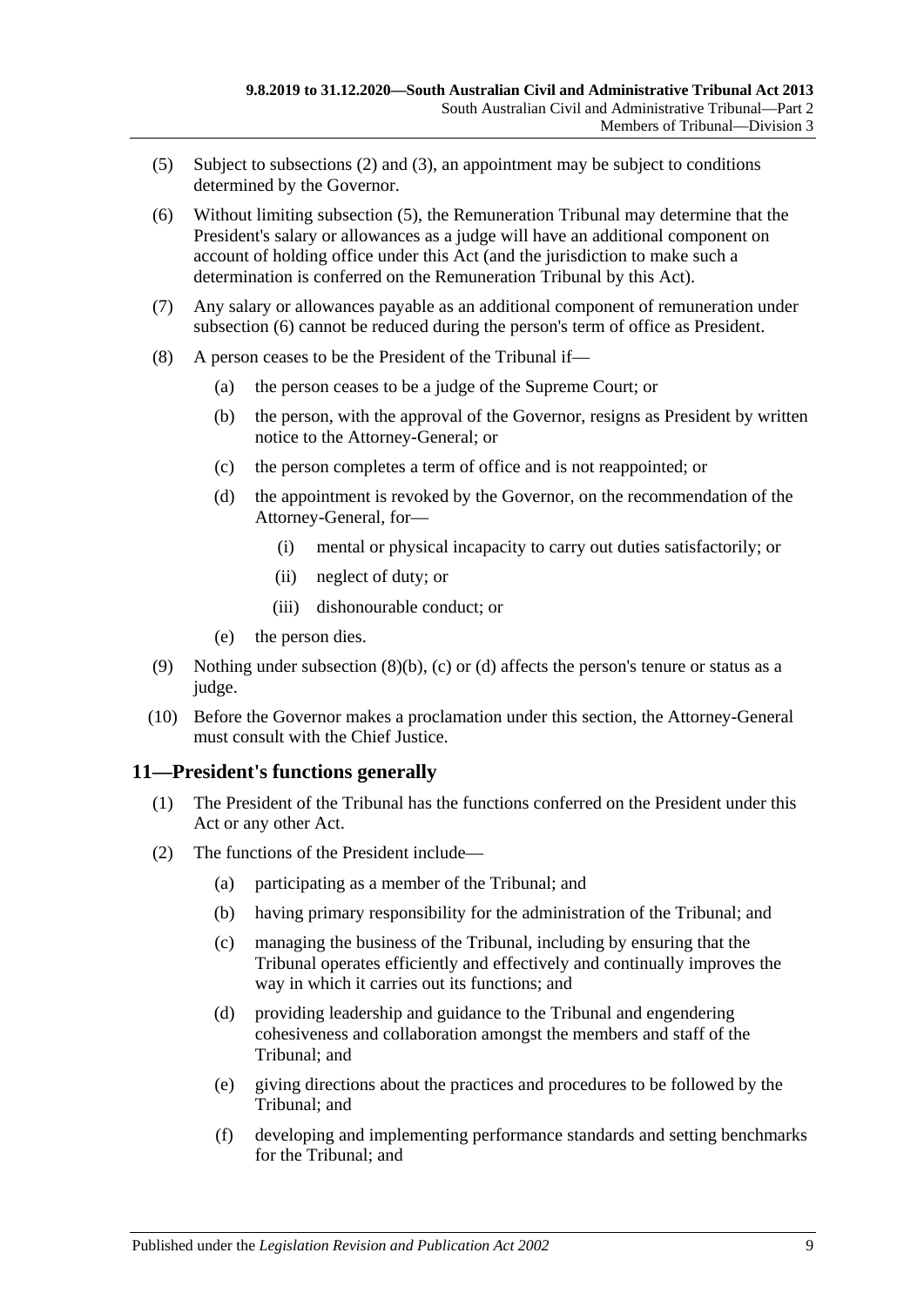- (g) being responsible for promoting the training, education and professional development of members of the Tribunal; and
- (h) overseeing the proper use of the resources of the Tribunal; and
- (i) providing advice about—
	- (i) the membership of the Tribunal; and
	- (ii) the operations and activities of the Tribunal.
- (3) The President may do all things necessary or convenient to be done in the performance of the President's functions.
- (4) In the performance of the President's functions, the President is not subject to direction or control by the Minister.

### <span id="page-9-0"></span>**12—Acting President**

- (1) If there is a vacancy in the office of President or the President is absent or for any other reason is unable to perform the functions of office, the Governor may, by proclamation, appoint a person to act as President of the Tribunal for a period not exceeding 6 months.
- (2) The Governor may only appoint—
	- (a) a Deputy President; or
	- (b) a judge of the Supreme Court or the District Court,

to act as President.

- (3) However, the Governor may not appoint a person acting as a Deputy President to act as President unless the person is a judge of the District Court.
- (4) A person appointed to act as a President—
	- (a) has all the functions of the President; and
	- (b) is taken to be the President for all purposes related to this Act or a relevant Act.
- (5) A person appointed to act as President is, for the period of his or her appointment, entitled to be paid additional salary and allowances to ensure that his or her salary and allowances equal the salary and allowances payable to a President of the Tribunal.
- (6) The Governor may, by further proclamation—
	- (a) extend or renew an appointment under this section; or
	- (b) revoke an appointment under this section.
- (7) Before the Governor makes a proclamation under this section, the Attorney-General must consult with—
	- (a) the Chief Justice; and
	- (b) if the proclamation relates to a judge of the District Court—the Chief Judge.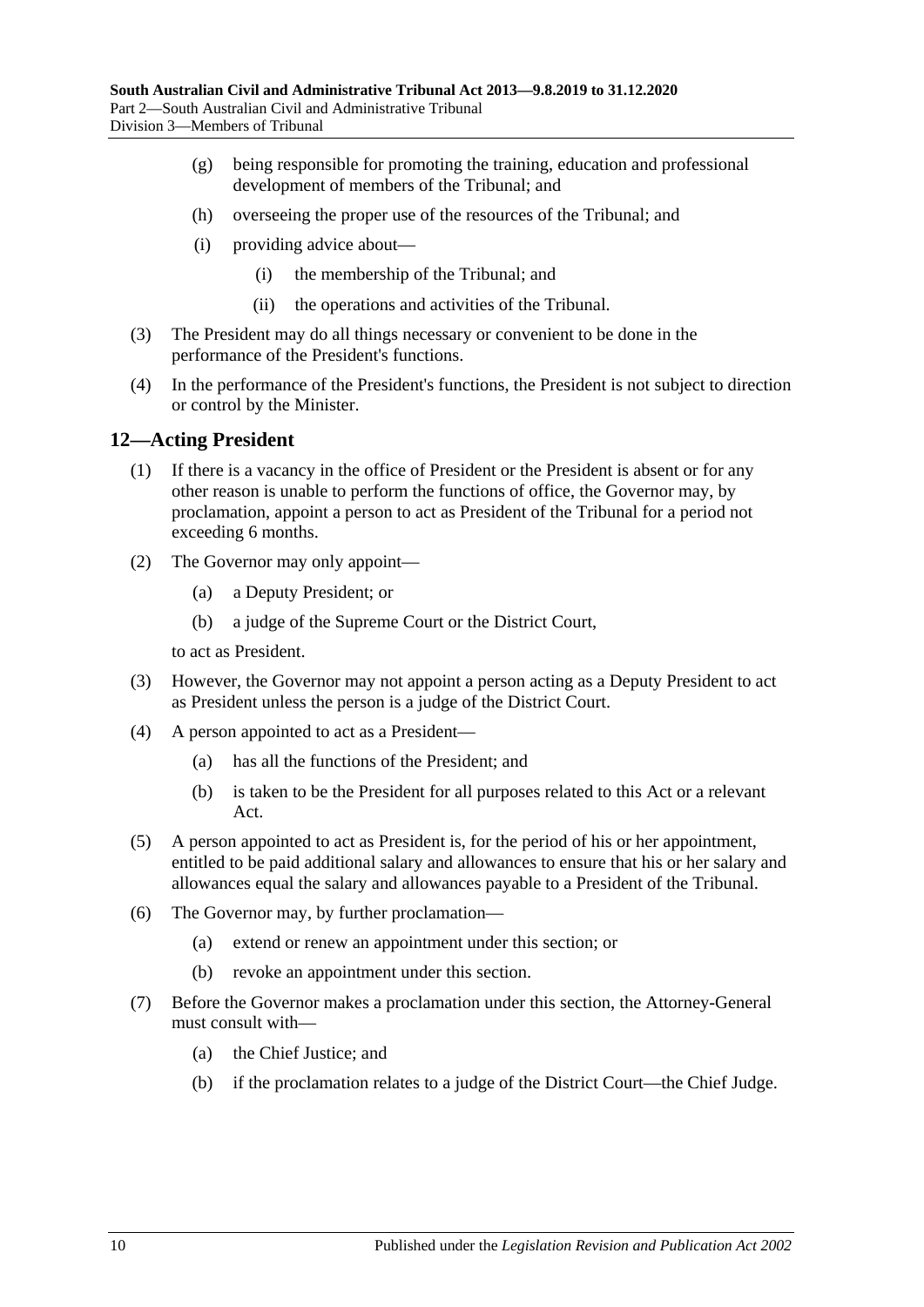# <span id="page-10-0"></span>**Subdivision 3—The Deputy Presidents**

# <span id="page-10-1"></span>**13—Number of Deputy Presidents**

There will be at least 1 Deputy President of the Tribunal.

# <span id="page-10-2"></span>**14—Appointment of Deputy Presidents**

- <span id="page-10-3"></span>(1) A Deputy President will be—
	- (a) a judge of the District Court appointed by the Governor, by proclamation, to be a Deputy President of the Tribunal; or
	- (b) a person who is eligible for appointment as a judge of the District Court appointed by the Governor to be a Deputy President of the Tribunal.
- <span id="page-10-8"></span><span id="page-10-5"></span>(2) The appointment of a judge of the District Court as a Deputy President of the Tribunal under [subsection](#page-10-3) (1)(a) does not affect—
	- (a) the judge's tenure of office or status as a judge; or
	- (b) the payment of the judge's salary or allowances as a judge (subject to the operation of [subsection](#page-10-4) (6)); or
	- (c) the ability of the person to do anything in the person's capacity as a judge (including as to the exercise of the jurisdiction of the District Court); or
	- (d) any other right or privilege that the judge has as a judge of the District Court.
- <span id="page-10-6"></span>(3) Service in the office of Deputy President of the Tribunal by a judge of the District Court is taken, for all purposes, to constitute service as a judge of that Court.
- (4) The appointment of a judge as a Deputy President of the Tribunal will be for a period of 5 years (and the person is eligible for reappointment at the expiration of a term of office).
- <span id="page-10-7"></span>(5) Subject to [subsections \(2\)](#page-10-5) and [\(3\),](#page-10-6) an appointment under [subsection](#page-10-3)  $(1)(a)$  may be subject to conditions determined by the Governor.
- <span id="page-10-4"></span>(6) Without limiting [subsection](#page-10-3) (5), in the case of an appointment under subsection  $(1)(a)$ , the Remuneration Tribunal may determine that a Deputy President's salary or allowance as a judge will have an additional component on account of holding office under this Act (and the jurisdiction to make such a determination is conferred on the Remuneration Tribunal by this Act).
- (7) Any salary or allowances payable as an additional component of remuneration under [subsection](#page-10-4) (6) cannot be reduced during the person's term of office as a Deputy President of the Tribunal.
- (8) The appointment of a person as a Deputy President of the Tribunal under [subsection](#page-10-8)  $(1)(b)$ —
	- (a) will be for a term of 5 years (and the person is eligible for reappointment at the expiration of a term of office); and
	- (b) will be on a full-time or part-time basis (and this may be altered from time to time with the agreement of the Attorney-General and the President of the Tribunal).
- <span id="page-10-10"></span><span id="page-10-9"></span>(9) An appointment under [subsection](#page-10-8)  $(1)(b)$  may be subject to conditions determined by the Governor.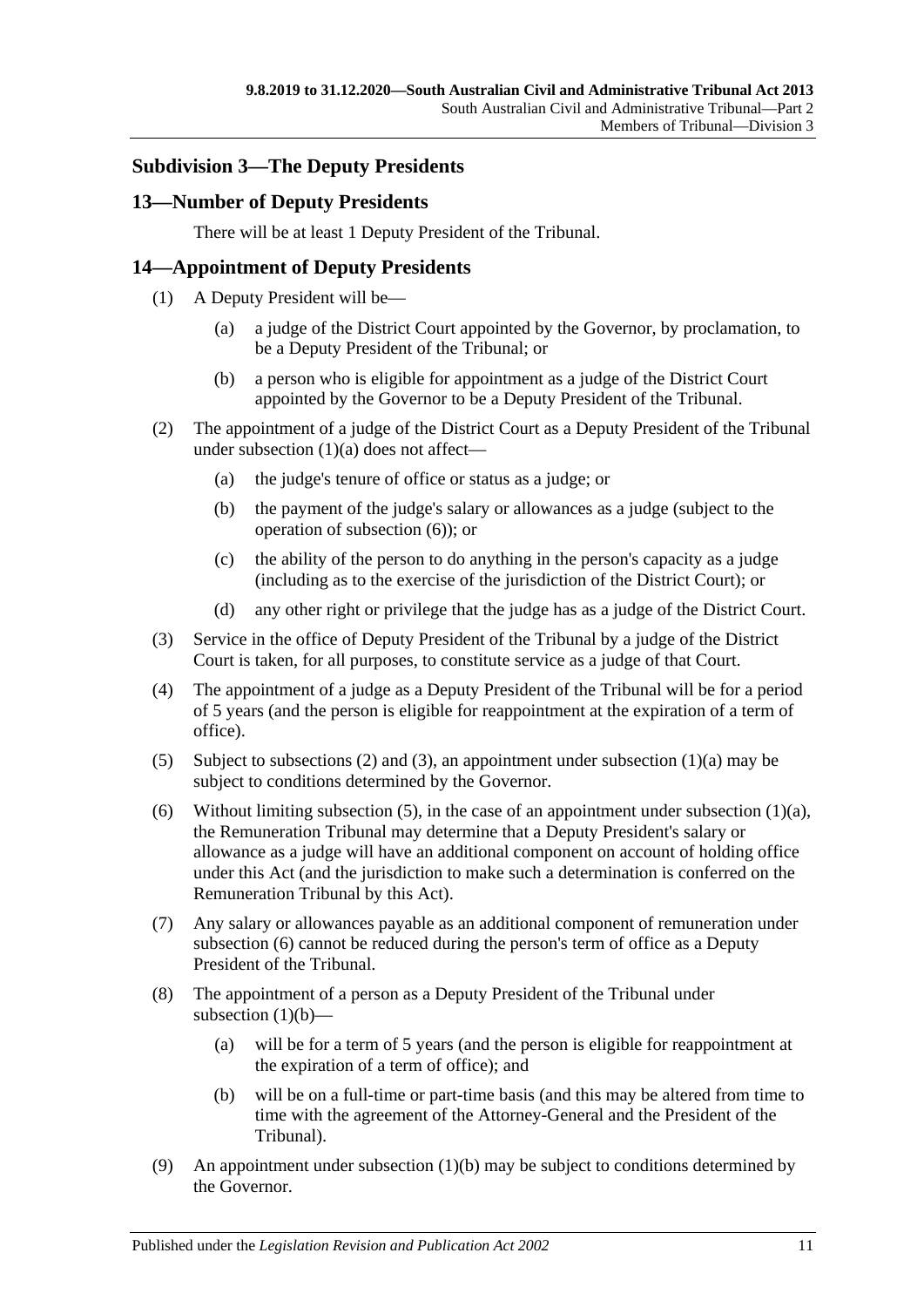- (10) Without limiting [subsection](#page-10-9) (9), in the case of an appointment under [subsection](#page-10-8) (1)(b), the Remuneration Tribunal will determine the salary or allowances to be paid to the person on account of holding office under this Act (and the jurisdiction to make such a determination is conferred on the Remuneration Tribunal by this Act).
- (11) The remuneration of a Deputy President of the Tribunal appointed under [subsection](#page-10-8) (1)(b) (including any salary or allowances) cannot be reduced during the person's term of office as a Deputy President of the Tribunal (unless the reduction is related to a reduction in the person's hours of service over a particular period under an agreement entered into under [subsection](#page-10-10) (8)(b)).
- <span id="page-11-3"></span><span id="page-11-2"></span><span id="page-11-1"></span>(12) A person ceases to be a Deputy President of the Tribunal if
	- (a) in the case of an appointment under [subsection](#page-10-3)  $(1)(a)$ —the person ceases to be a judge of the District Court; or
	- (b) the person resigns as Deputy President by written notice to the Attorney-General; or
	- (c) the person completes a term of office and is not reappointed; or
	- (d) the appointment is revoked by the Governor, on the recommendation of the Attorney-General, for—
		- (i) mental or physical incapacity to carry out duties satisfactorily; or
		- (ii) neglect of duty; or
		- (iii) dishonourable conduct; or
	- (e) the person dies.
- (13) Nothing in [subsection](#page-11-1) (12)(b), [\(c\)](#page-11-2) or [\(d\)](#page-11-3) affects a person's tenure or status as a judge (in the case of an appointment under [subsection](#page-10-3)  $(1)(a)$ ).
- (14) A judge of the District Court may only act under [subsection](#page-11-1) (12)(b) with the approval of the Governor.
- (15) The Attorney-General must consult with the President of the Tribunal before making a recommendation under [subsection](#page-11-3) (12)(d).
- (16) Before the Governor makes a proclamation under this section, the Attorney-General must consult with the Chief Justice and the Chief Judge.

# <span id="page-11-0"></span>**15—Deputy President's functions generally**

- (1) A Deputy President of the Tribunal has the functions conferred on the Deputy President under this Act or any other Act.
- (2) The functions of a Deputy President include—
	- (a) participating as a member of the Tribunal; and
	- (b) assisting the President in the management of the business of the Tribunal; and
	- (c) assisting the President in managing the members of the Tribunal, including in connection with the training, education and professional development of members of the Tribunal; and
	- (d) other functions assigned by the President.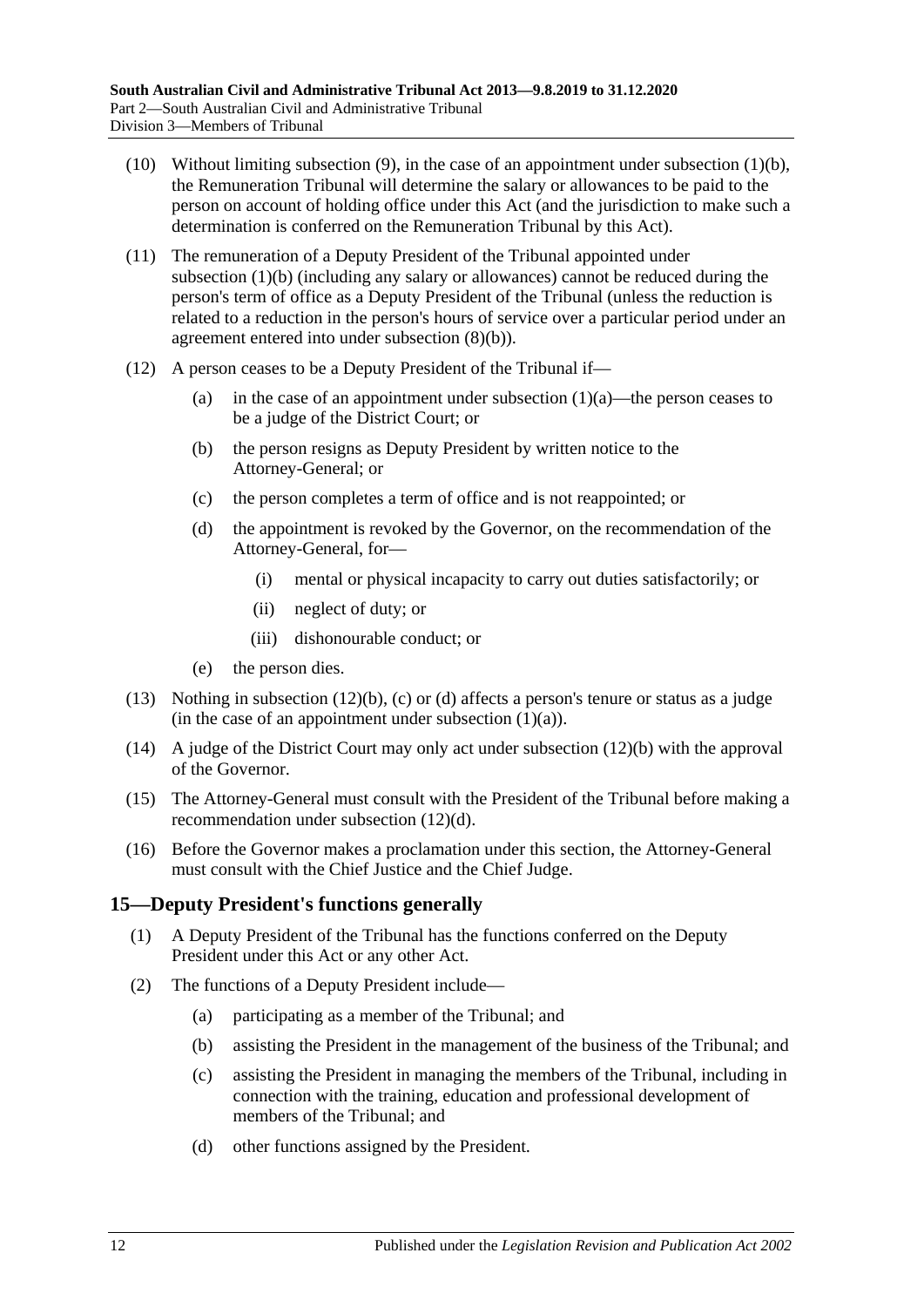- (3) A Deputy President may do all things necessary or convenient to be done in the performance of the Deputy President's functions.
- (4) A Deputy President is subject to the direction of the President in performing the Deputy President's functions, other than adjudicating in the Tribunal.

# <span id="page-12-0"></span>**16—Acting Deputy Presidents**

- (1) If there is a vacancy in an office of Deputy President or a Deputy President is absent or for any other reason is unable to perform the duties of office, the Attorney-General may appoint a person to act as a Deputy President for a period not exceeding 6 months.
- (2) An appointment under this section must be made in writing.
- <span id="page-12-2"></span><span id="page-12-1"></span>(3) The Attorney-General may only appoint—
	- (a) a judge of the District Court; or
	- (b) a person who is eligible for appointment as a judge of the District Court (who may already be a member of the Tribunal on some other basis),

to act as a Deputy President.

- (4) The Attorney-General must consult with the President of the Tribunal before making an appointment under [subsection](#page-12-1) (3) and with the Chief Judge before making an appointment under [subsection](#page-12-2) (3)(a).
- (5) A person appointed to act as a Deputy President—
	- (a) has all the functions of a Deputy President; and
	- (b) is taken to be a Deputy President for all purposes related to this Act or a relevant Act (and the other provisions of this Subdivision apply with any necessary modifications in relation to a person appointed under this section).
- (6) However, if the person appointed to act as a Deputy President is not a judge of the District Court, the person is, for the period of appointment, entitled to be paid any salary or allowances determined by the Attorney-General after consultation with the President of the Tribunal (with a judge of the District Court being paid any salary and allowances of a Deputy President).
- (7) A person appointed to act as a Deputy President may be appointed to act as a Deputy President for a further period—
	- (a) by the Attorney-General, if the appointment is continuous on 1 or more of the person's previous appointments as an acting Deputy President and the total period of continuous appointments does not exceed 6 months; or
	- (b) by the Governor in other circumstances.
- <span id="page-12-3"></span>(8) The Governor may at any time, on the recommendation of the Attorney-General, cancel the appointment of a person to act as a Deputy President.
- (9) Before the Governor acts under [subsection](#page-12-3) (8), the Attorney-General must consult with—
	- (a) the President of the Tribunal (unless the Attorney-General is acting at the request of the President); and
	- (b) if the relevant person is a judge of the District Court—the Chief Judge.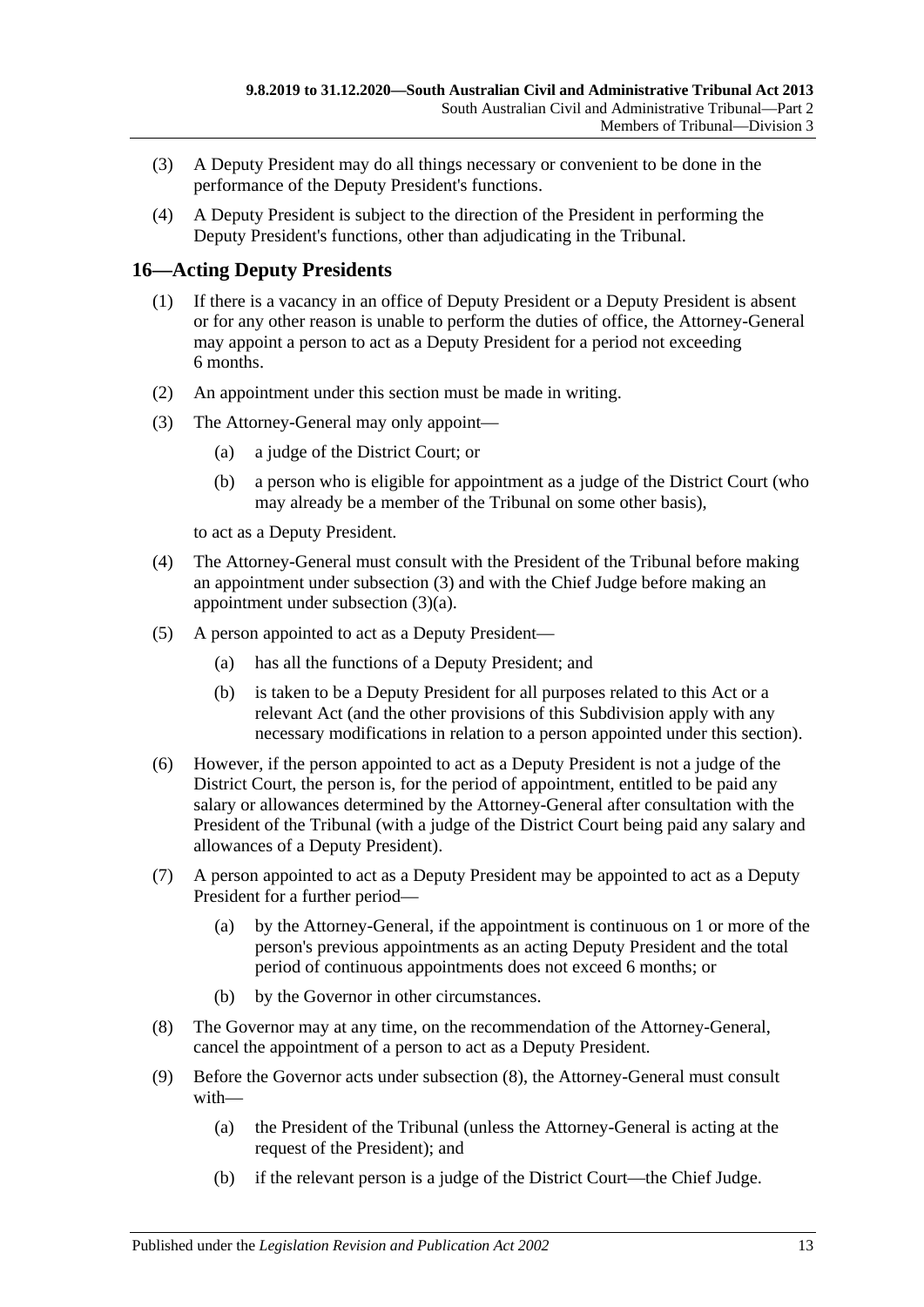# <span id="page-13-0"></span>**17—Supplementary Deputy Presidents**

- (1) Even though there is no vacancy in an office of Deputy President (and any Deputy President is performing the duties of office), the Attorney-General may, on the request of the President of the Tribunal, temporarily appoint a person to act as a supplementary Deputy President of the Tribunal in relation to a particular matter or matters or for a specified period.
- <span id="page-13-3"></span>(2) The Attorney-General may only appoint—
	- (a) a judge of the District Court; or
	- (b) a person who is eligible to act in a judicial office on an auxiliary basis under section 3(2) of the *[Judicial Administration \(Auxiliary Appointments and](http://www.legislation.sa.gov.au/index.aspx?action=legref&type=act&legtitle=Judicial%20Administration%20(Auxiliary%20Appointments%20and%20Powers)%20Act%201988)  [Powers\) Act](http://www.legislation.sa.gov.au/index.aspx?action=legref&type=act&legtitle=Judicial%20Administration%20(Auxiliary%20Appointments%20and%20Powers)%20Act%201988) 1988* (even though office under this Act is not a judicial office under that Act).
- (3) The Attorney-General must consult with the Chief Judge before making an appointment under [subsection](#page-13-3) (2)(a).
- (4) An appointment under this section must be made in writing.
- (5) The person may act as a Deputy President in relation to a matter, or for the period, for which the person is appointed, and when acting under the appointment the person is to be regarded as a Deputy President of the Tribunal for the purposes of this Act and any relevant Act (and the other provisions of this subdivision apply with any necessary modifications in relation to a person appointed under this section).
- (6) However, if a person appointed under this section is not a judge of the District Court, the person is, for the period of appointment, entitled to be paid any salary or allowances determined by the Attorney-General after consultation with the President of the Tribunal (with a judge of the District Court being paid any salary or allowances of a Deputy President).
- (7) A person appointed under this section for a particular period may be appointed to act for a further period by the Attorney-General after consultation with, or at the request of, the President of the Tribunal.
- <span id="page-13-4"></span>(8) The Governor may at any time, on the recommendation of the Attorney-General, cancel the appointment of a person under this section.
- (9) Before the Governor acts under [subsection](#page-13-4) (8), the Attorney-General must consult with—
	- (a) the President of the Tribunal (unless the Attorney-General is acting at the request of the President); and
	- (b) if the relevant person is a judge of the District Court—the Chief Judge.

### <span id="page-13-1"></span>**Subdivision 4—Magistrates**

### <span id="page-13-5"></span><span id="page-13-2"></span>**18—Magistrates**

(1) Any magistrate holding office under the *[Magistrates Act](http://www.legislation.sa.gov.au/index.aspx?action=legref&type=act&legtitle=Magistrates%20Act%201983) 1983* who is designated by the Governor, by proclamation, as a member of the Tribunal on a recommendation of the Attorney-General will (while he or she continues to hold office as a magistrate) be a member of the Tribunal.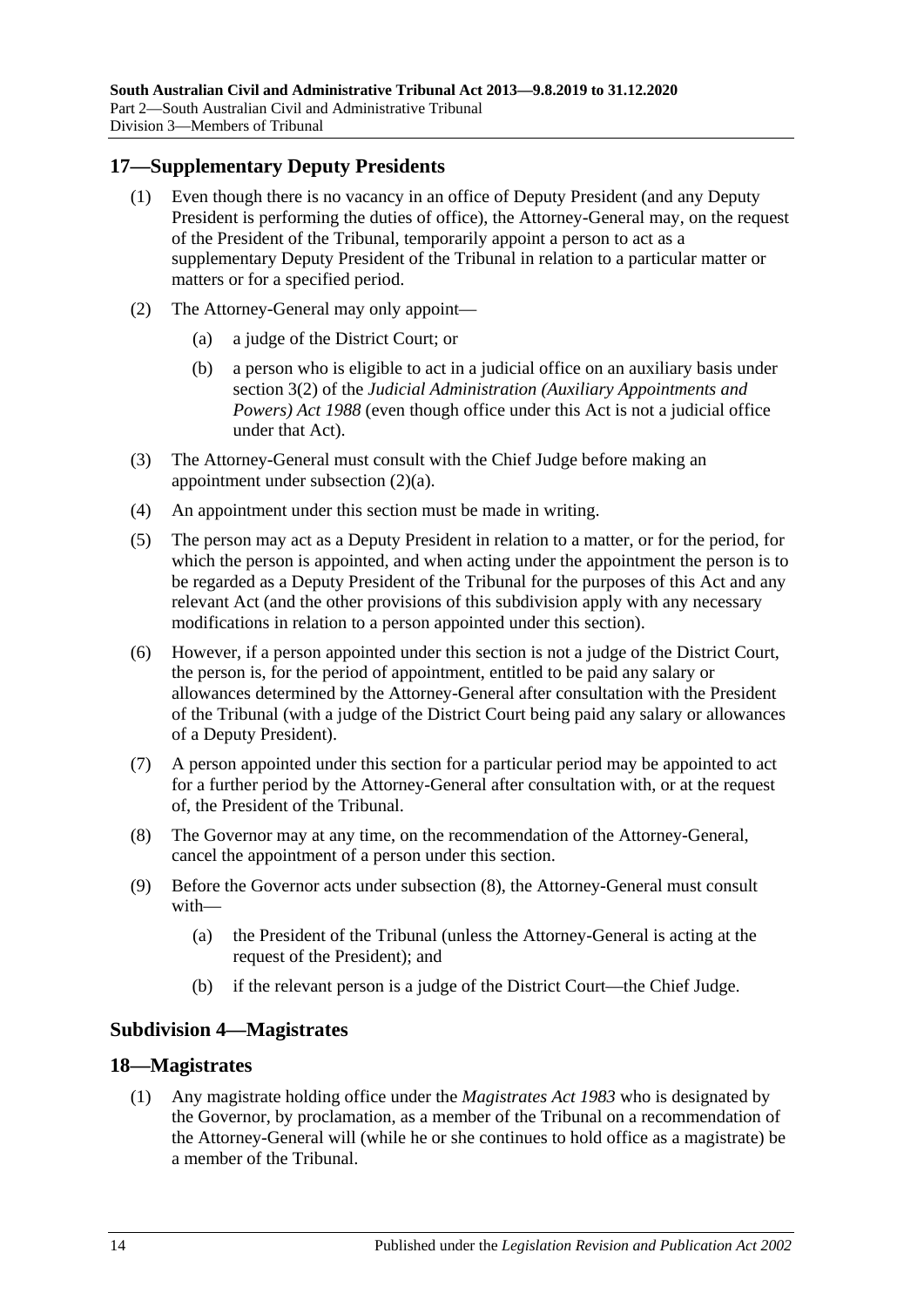- (2) The Attorney-General must consult with the President of the Tribunal and the Chief Magistrate before making a recommendation under [subsection](#page-13-5) (1).
- (3) A magistrate appointed under this section will act as a full-time, part-time or sessional member of the Tribunal under an arrangement established by the President and the Chief Magistrate (being an arrangement that may be varied from time to time).
- (4) The designation of a magistrate under this section does not affect—
	- (a) the magistrate's tenure of office or status as a magistrate; or
	- (b) the payment of the magistrate's salary or allowances as a magistrate; or
	- (c) the ability of the person from doing anything in the person's capacity as a magistrate; or
	- (d) any other right or privilege that the magistrate has as a magistrate.

### <span id="page-14-0"></span>**Subdivision 5—Senior members and ordinary members**

### <span id="page-14-2"></span><span id="page-14-1"></span>**19—Appointment of senior members and ordinary members**

- (1) The Governor may, on the recommendation of the Minister, appoint a person as—
	- (a) a senior member of the Tribunal; or
	- (b) an ordinary member of the Tribunal.
- <span id="page-14-5"></span><span id="page-14-3"></span>(2) The Minister may from time to time appoint a panel of persons who will, at the request of the Minister—
	- (a) after consultation with the President, recommend the selection criteria for the senior members and ordinary members of the Tribunal;
	- (b) assess a candidate or candidates for appointment as a senior member or ordinary member of the Tribunal (and, as appropriate, to provide advice to the Minister for the purposes of [subsection](#page-14-2) (1)).
- <span id="page-14-4"></span>(3) A person is eligible for appointment as a senior member or ordinary member of the Tribunal only if the person—
	- (a) is a legal practitioner of at least 5 years standing (taking into account, for that purpose, periods of legal practice and judicial service within and outside the State); or
	- (b) has, in the Minister's opinion, extensive knowledge, expertise or experience relating to a class of matter for which functions may be exercised by the Tribunal.
- (4) In recommending persons for appointment as members, the Minister must have regard to
	- (a) any criteria applying under [subsection](#page-14-3)  $(2)(a)$ ; and
	- (b) any advice provided under [subsection](#page-14-4) (2)(b); and
	- (c) the following:
		- (i) the need for balanced gender representation in the membership of the Tribunal;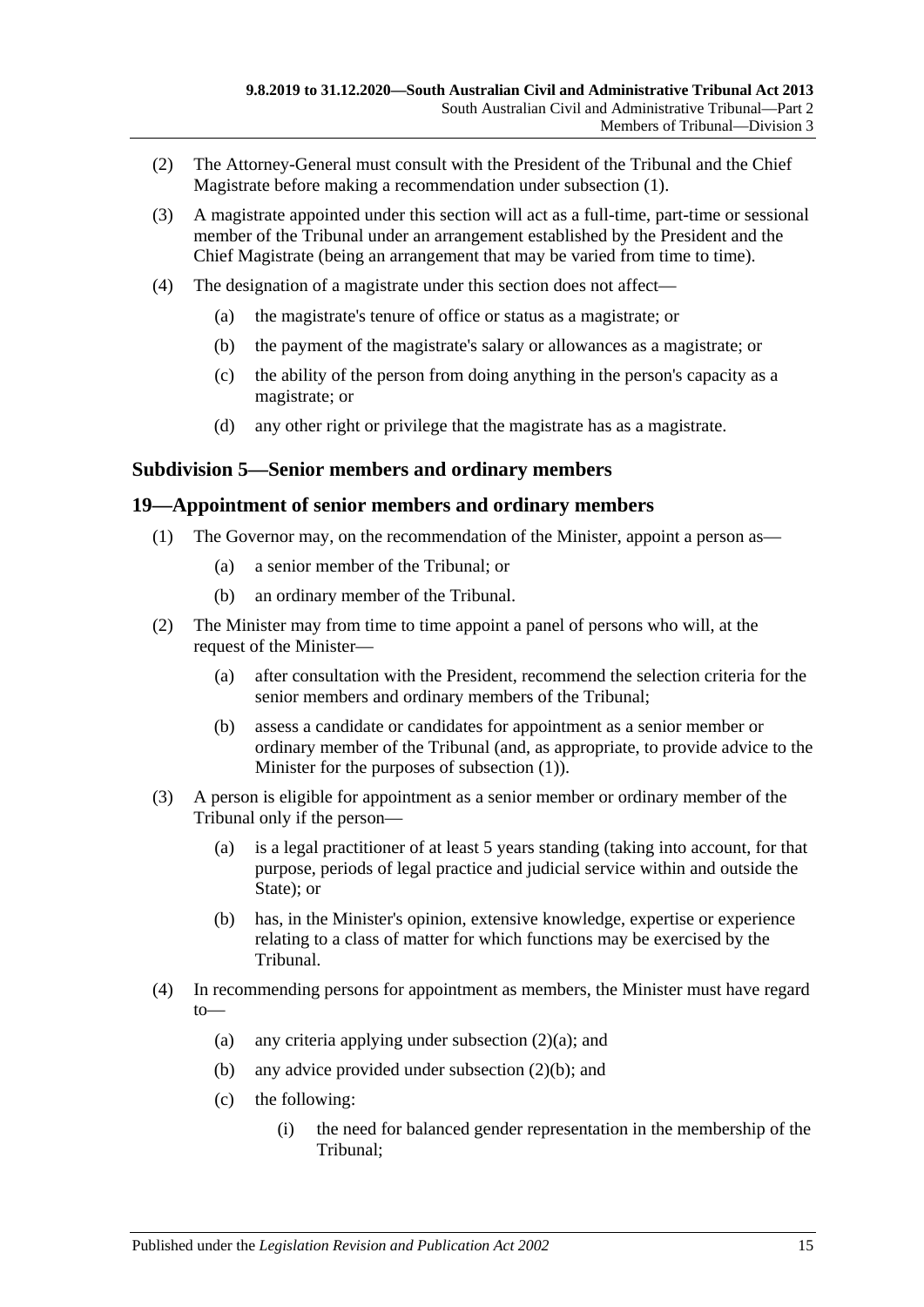- (ii) the need for the membership of the Tribunal to reflect social and cultural diversity;
- (iii) the range of knowledge, expertise and experience required within the membership of the Tribunal.
- (5) The Minister must consult with the President of the Tribunal before making a recommendation under [subsection](#page-14-2) (1).
- (6) A senior member or ordinary member of the Tribunal will be appointed for a term of office, of between 3 and 5 years, specified in the instrument of appointment.
- (7) A person appointed as a senior member or ordinary member of the Tribunal is eligible for reappointment at the expiration of a term of office (and without the need for seeking advice from a panel established under [subsection](#page-14-5) (2)).
- <span id="page-15-1"></span>(8) A senior member or ordinary member of the Tribunal is appointed on conditions specified in the instrument of appointment.
- <span id="page-15-2"></span>(9) A senior member or ordinary member of the Tribunal may be appointed on a full-time, part-time or sessional basis (and this may be altered from time to time with the agreement of the Minister).
- (10) A senior member or ordinary member of the Tribunal—
	- (a) must advise the President of the Tribunal of the nature of any paid employment or professional work undertaken outside his or her duties as a member of the Tribunal; and
	- (b) must not engage in any such employment or work if the President informs the member that, in the President's opinion, to do so would or may conflict with the proper performance of the member's duties of office.
- (11) The Minister must consult with the President about—
	- (a) the conditions of an appointment under [subsection](#page-15-1) (8); and
	- (b) the basis of an appointment under [subsection](#page-15-2) (9).

### <span id="page-15-3"></span><span id="page-15-0"></span>**20—Member ceasing to hold office and suspension**

- (1) The Governor may, on the recommendation of the Minister, remove a senior member or ordinary member of the Tribunal from office for—
	- (a) mental or physical incapacity to carry out official duties satisfactorily; or
	- (b) neglect of duty; or
	- (c) dishonourable conduct.
- (2) A person ceases to be a senior member or an ordinary member of the Tribunal if the person—
	- (a) dies; or
	- (b) completes a term of office and is not reappointed; or
	- (c) resigns by written notice to the Minister; or
	- (d) ceases to satisfy any qualification by virtue of which the person was eligible for appointment to the Tribunal; or
	- (e) is removed from office under [subsection](#page-15-3) (1).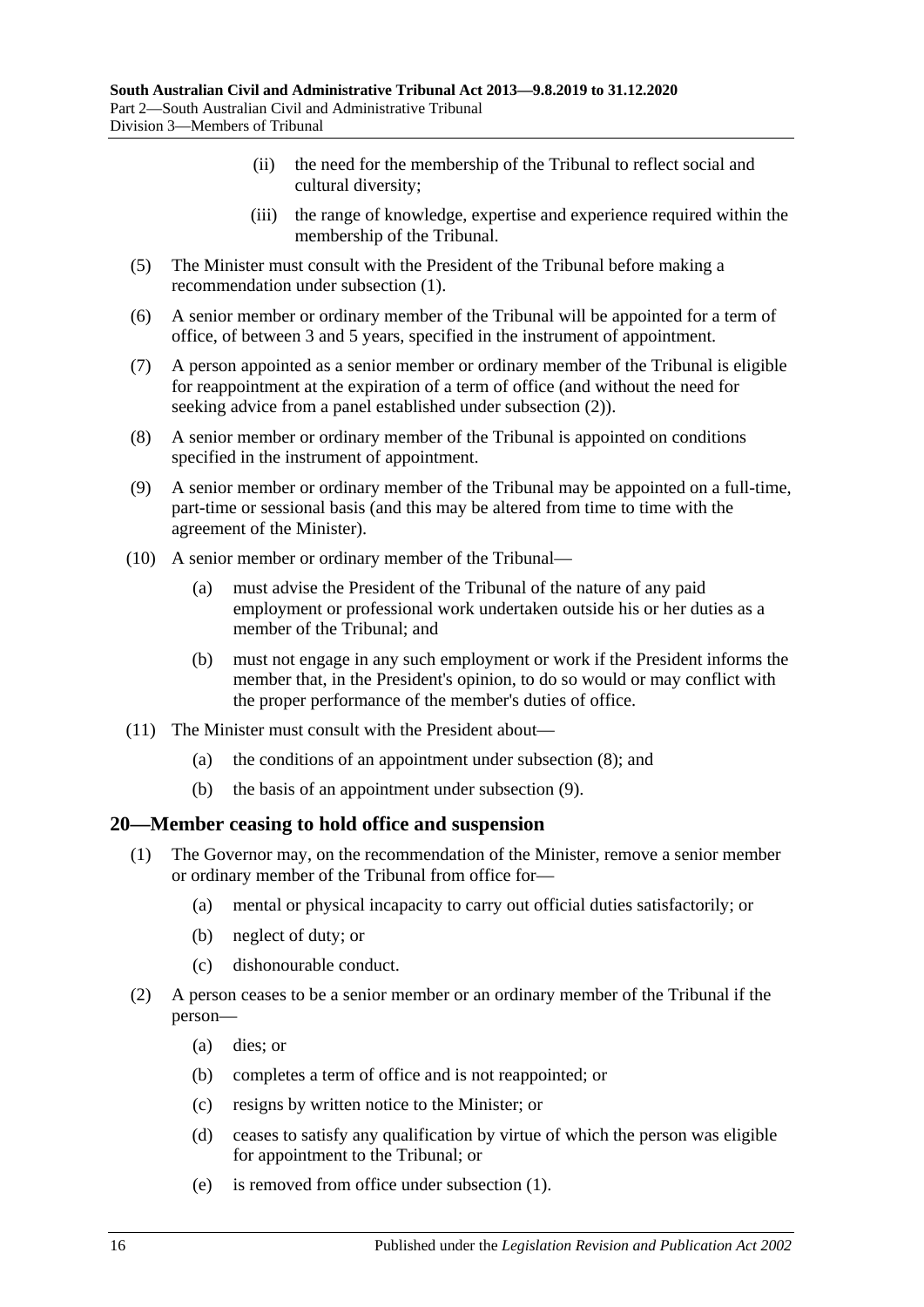- (3) The Minister must consult with the President before making a recommendation under [subsection](#page-15-3) (1).
- <span id="page-16-3"></span>(4) The President may, on his or her own initiative or at the request of the Minister, suspend a senior member or ordinary member of the Tribunal from office if it appears that there may be grounds for the removal of the member from the member's office.
- (5) If a senior member or ordinary member of the Tribunal who is appointed on a full-time or part-time basis is suspended under [subsection](#page-16-3) (4), the member remains entitled to the member's usual remuneration and allowances during the period of suspension.

# <span id="page-16-0"></span>**21—Supplementary members**

- (1) The Attorney-General may, at the request or with the agreement of the President of the Tribunal, temporarily appoint a person to act as a supplementary senior member or a supplementary ordinary member of the Tribunal in relation to a particular matter or matters or for a specified period.
- (2) The Attorney-General may only appoint a person under this section if he or she is eligible for appointment as a senior member or an ordinary member of the Tribunal.
- (3) An appointment under this section must be made in writing.
- (4) The person may act as a member of the Tribunal in relation to a matter, or for the period, for which the person is appointed, and when acting under the appointment the person is to be regarded as a senior member or an ordinary member of the Tribunal (according to the basis on which the appointment was made) for the purposes of this Act and any relevant Act (and the other provisions of this subdivision apply with any necessary modifications in relation to a person appointed under this section).
- (5) A person appointed under this section is, for the period of appointment, entitled to be paid any salary or allowances determined by the Attorney-General after consultation with the President of the Tribunal.
- (6) A person appointed under this section for a particular period may be appointed to act for a further period by the Attorney-General after consultation with the President of the Tribunal.
- <span id="page-16-4"></span>(7) The Governor may at any time, on the recommendation of the Attorney-General, cancel the appointment of a person under this section.
- (8) Before the Governor acts under [subsection](#page-16-4) (7), the Attorney-General must consult with the President of the Tribunal (unless the Attorney-General is acting at the request of the President).

### <span id="page-16-1"></span>**Subdivision 6—Assessors**

### <span id="page-16-2"></span>**22—Assessors**

- (1) There will be such panels of assessors as may be necessary for the purposes of any relevant Act.
- (2) An assessor will be appointed by the Minister on the recommendation of the President of the Tribunal.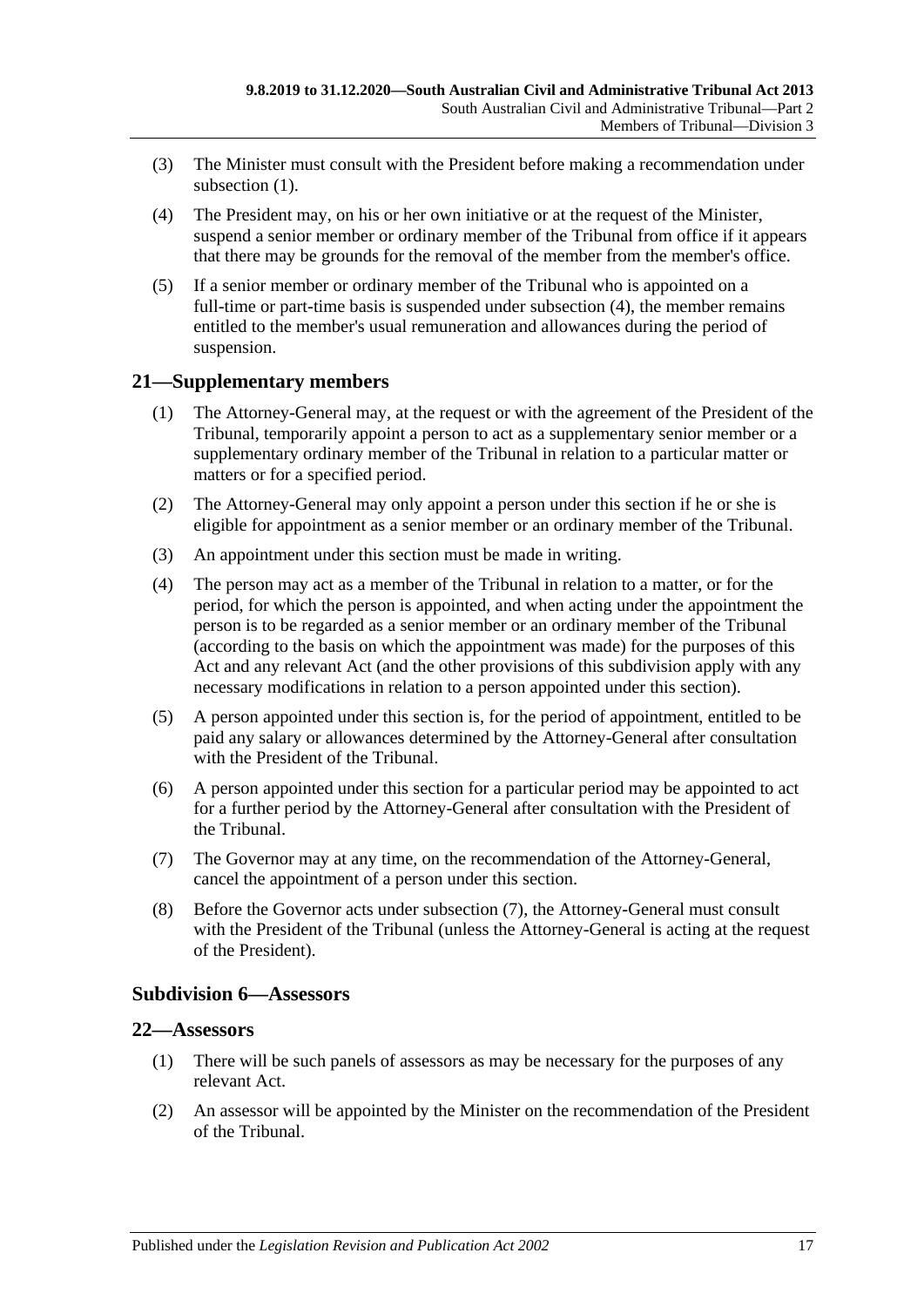- (3) Before appointing a person as an assessor under this section, the Minister must be satisfied that the person is qualified, by reason of his or her knowledge, expertise and experience, to provide specialist knowledge in a field or fields in which the Tribunal exercises jurisdiction (after taking into account the provisions of any relevant Act).
- (5) An assessor will be appointed for a term of office, not exceeding 5 years, specified in the instrument of appointment and is eligible for reappointment at the expiration of a term of office.
- (6) An assessor is appointed on conditions specified in the instrument of appointment.
- (7) An assessor will sit on a sessional basis.
- (8) Subject to the conditions of appointment, an assessor may perform work outside the Tribunal.
- <span id="page-17-2"></span>(9) The Minister may, on the recommendation of the President of the Tribunal, remove an assessor from office for—
	- (a) mental or physical incapacity to carry out official duties satisfactorily; or
	- (b) neglect of duty; or
	- (c) dishonourable conduct.
- (10) A person ceases to be an assessor if the person—
	- (a) dies; or
	- (b) completes a term of office and is not reappointed; or
	- (c) resigns by written notice to the Minister; or
	- (d) ceases to satisfy any qualification by virtue of which the person was eligible for appointment to the Tribunal; or
	- (e) is removed from office under [subsection](#page-17-2) (9).
- (12) The Minister may make appointments from time to time for the purpose of maintaining or increasing the membership of panels established under this section.

# <span id="page-17-0"></span>**Division 4—Constitution of Tribunal and its decision-making processes**

### <span id="page-17-1"></span>**23—Constitution of Tribunal**

- (1) Subject to this section, the President may determine, in relation to a particular matter or matters, or particular classes of matters, which member or members of the Tribunal will constitute the Tribunal.
- (2) The Tribunal is not to be constituted by more than 3 members.
- (3) A person is not allowed to be a sitting member of the Tribunal, or perform any function as a member of the Tribunal, in relation to a matter in the review jurisdiction of the Tribunal if the person was—
	- (a) the decision-maker in relation to that matter; or
	- (b) a member of a body that was the decision-maker in relation to that matter.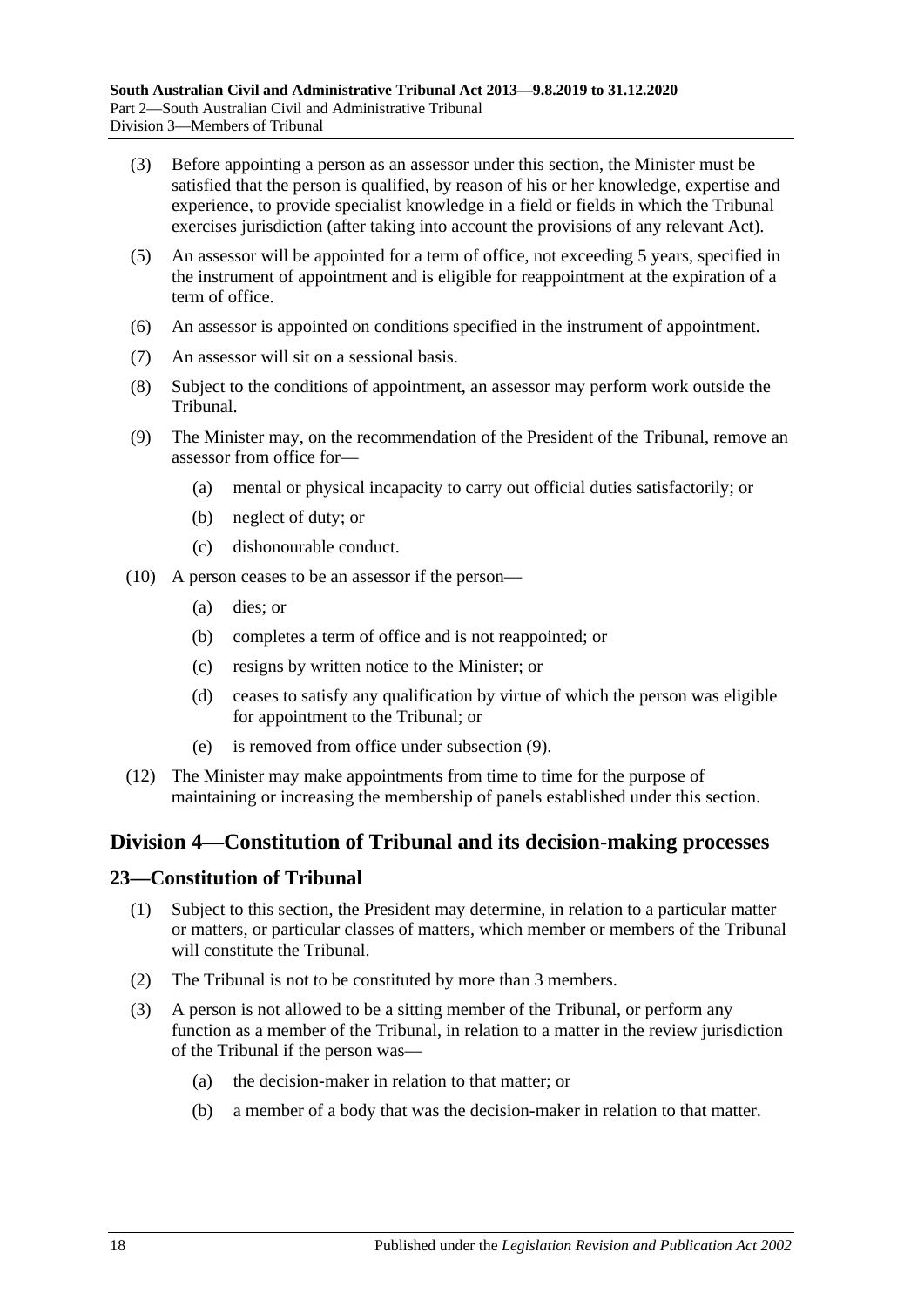- (4) The President may, as he or she thinks fit—
	- (a) alter who is to constitute the Tribunal for the purpose of dealing with a matter, or anything relating to a matter, and the Tribunal as constituted after the alteration can have regard to any record of the proceedings of the Tribunal in relation to the matter before the alteration or any evidence taken in the proceedings before the alteration;
	- (b) provide that different aspects of the same matter may be dealt with by different members of the Tribunal, and the members of the Tribunal may then come together and have regard to any evidence taken by the respective members of the Tribunal for the purposes of the proceedings of the Tribunal.
- (5) In addition, the Tribunal may be constituted of—
	- (a) a registrar for the purpose of adjourning proceedings; or
	- (b) a registrar or other member of the staff of the Tribunal for any other purpose specified by this Act or a relevant Act, prescribed by the rules of the Tribunal, or determined by the President.
- (6) The Tribunal may, at any one time, be separately constituted in accordance with this section for the hearing and determination of any number of separate matters.
- (7) The Tribunal may, if it considers it appropriate to do so, organise its business and regulate proceedings before the Tribunal in such a way that 2 or more proceedings in respect of the same matter are heard together.
- (8) Where a registrar or other member of the staff of the Tribunal exercises the jurisdiction of the Tribunal, the registrar or other member of the staff may, and must if the Tribunal or the President of the Tribunal so directs, refer the matter to the Tribunal for determination by the Tribunal.
- (9) If a provision of this Act and the provisions of a relevant Act deal with the manner in which the Tribunal is to be constituted for the purposes of proceedings or any other business under a relevant Act, this section applies subject to those provisions of the relevant Act.

# <span id="page-18-0"></span>**24—Who presides at proceedings of Tribunal**

- (1) If, for dealing with a particular matter, the Tribunal is constituted by 2 or more members, the most senior of them is to preside at the proceedings of the Tribunal.
- (2) The seniority of members of the Tribunal depends on which of the offices held takes precedence and, if that does not determine a member's seniority, the matter is to be resolved by the President of the Tribunal.
- (3) The order of precedence of offices is as follows:
	- (a) President;
	- (b) Deputy President;
	- (c) magistrate;
	- (d) senior member;
	- (e) ordinary member;
	- (f) assessor.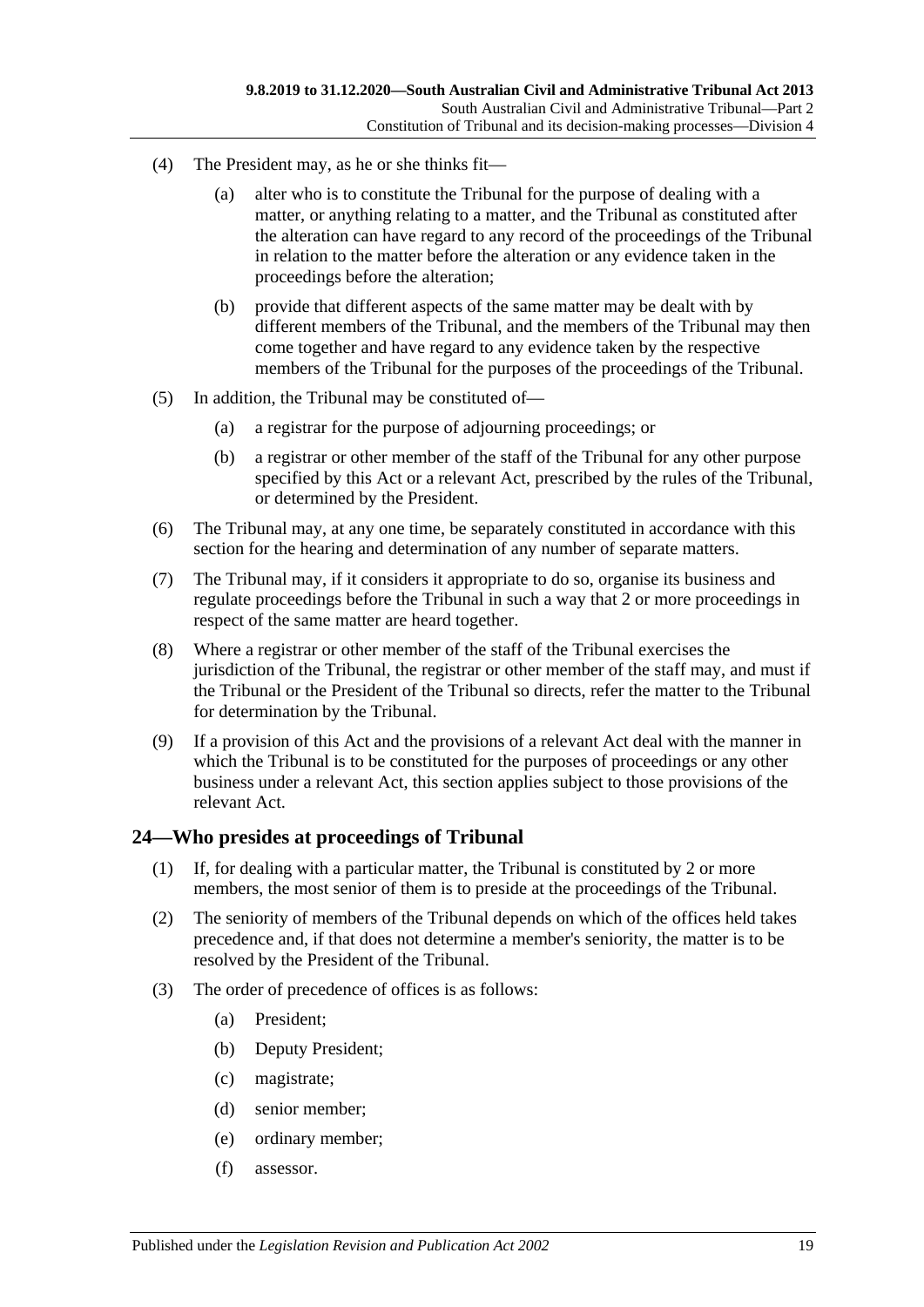# <span id="page-19-7"></span><span id="page-19-0"></span>**25—Decision if 2 or more members constitute Tribunal**

- (1) Subject to [subsection](#page-19-6) (2), if the Tribunal is constituted by 2 or more members, a question they are required to decide is resolved, unless [section](#page-19-1) 26 applies, according to the opinion of the majority of them but, if their opinions on the question are equally divided, the question is to be resolved according to the opinion of the presiding member.
- <span id="page-19-6"></span>(2) If the constitution of the Tribunal, as described in [subsection](#page-19-7) (1), includes 1 or more assessors, questions of law or procedure will be determined by the presiding member.

# <span id="page-19-1"></span>**26—Determination of questions of law**

- (1) The member of the Tribunal constituting the Tribunal or, if the Tribunal is constituted by 2 or more members, the presiding member, may refer a question of law to a Presidential member of the Tribunal.
- <span id="page-19-8"></span>(2) If a question of law is referred under this section—
	- (a) the question is decided by the Tribunal according to the opinion of the Presidential member of the Tribunal; or
	- (b) the Presidential member may refer the question to the Supreme Court for decision by the Full Court of the Supreme Court.
- (3) If a Presidential member of the Tribunal decides a question of law under [subsection](#page-19-8) (2), the Presidential member may, in addition—
	- (a) decide any other questions remaining between the parties; and
	- (b) make such orders that are necessary to dispose of the matter.

# <span id="page-19-2"></span>**Division 5—Related matters**

### <span id="page-19-3"></span>**27—Streams**

Without limiting any other provisions, the President of the Tribunal may, in order to facilitate the expeditious conduct of its proceedings, and the proper and effective resolution of matters before the Tribunal, establish various streams or lists that reflect the areas of jurisdiction of the Tribunal.

# <span id="page-19-4"></span>**28—Validity of acts of Tribunal**

An act or proceeding of the Tribunal is not invalid by reason only of a vacancy in the membership of, or a defect in the appointment of a person to, the Tribunal or a panel from which members of the Tribunal are drawn, or a defect in the appointment of any other person to act on behalf of the Tribunal.

# <span id="page-19-5"></span>**29—Disclosure of interest by members of Tribunal**

If the Tribunal is constituted of, or includes, a member who has a pecuniary or other interest that could conflict with the proper performance of the member's functions in proceedings before the Tribunal, the member—

- (a) must disclose the interest to the parties to the proceedings and to the President of the Tribunal; and
- (b) must not take part in the proceedings or exercise powers affecting the proceedings—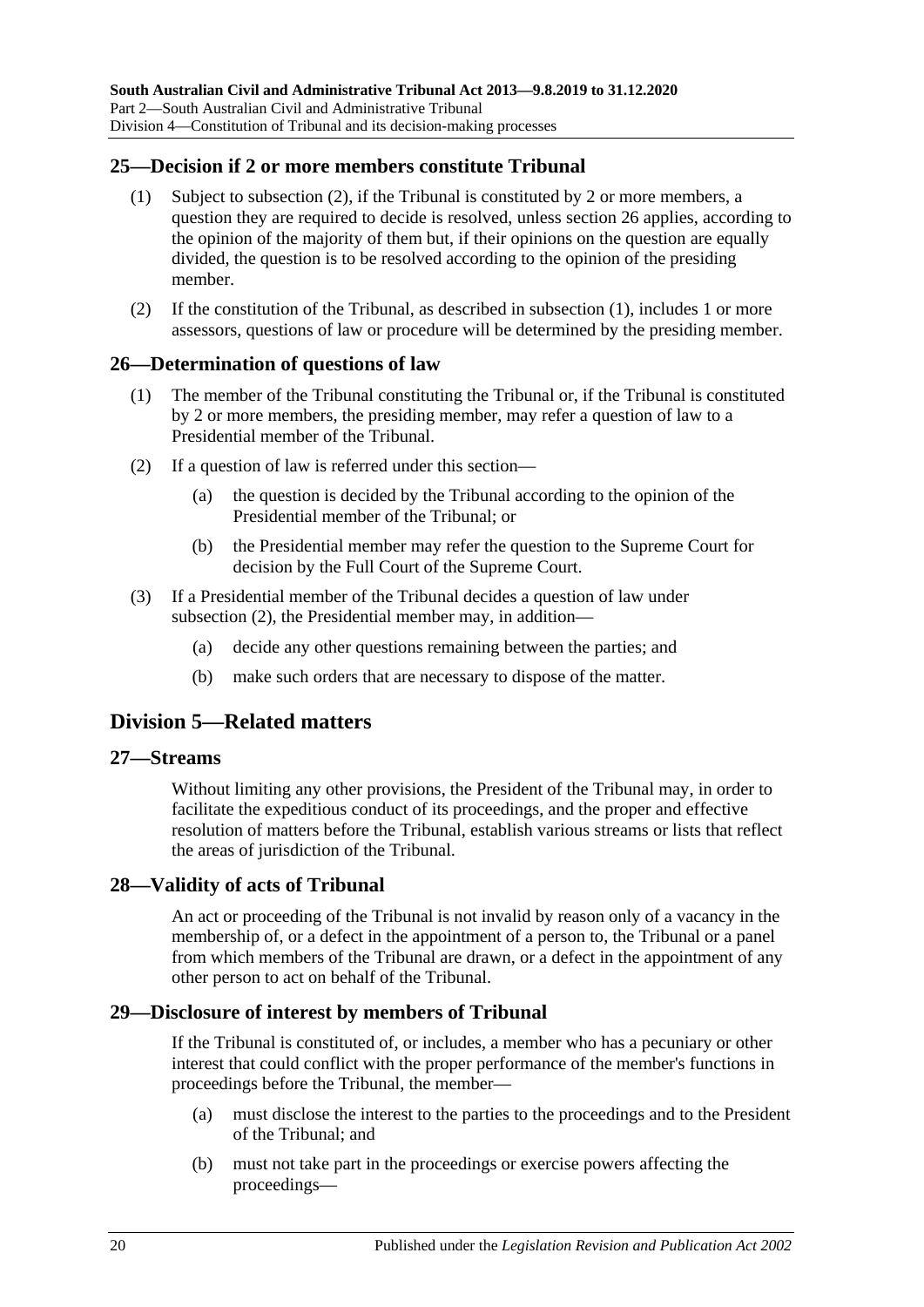- (i) if the President directs the member to withdraw from the proceedings; or
- (ii) if a party to the proceedings does not consent to the member hearing and determining, or participating in the hearing and determination of, the proceedings.

# <span id="page-20-5"></span><span id="page-20-0"></span>**30—Delegation**

- (1) The President of the Tribunal may delegate a function or power of the President under this or any other Act—
	- (a) to another member of the Tribunal; or
	- (b) to a member of the staff of the Tribunal; or
	- (c) to the person (being either a member of the Tribunal or a member of the staff of the Tribunal) for the time being performing particular duties or holding or acting in a particular position.
- (2) A delegation under [subsection](#page-20-5) (1)—
	- (a) must be made by instrument in writing; and
	- (b) may be conditional; and
	- (c) does not derogate from the ability of the President to act in any matter; and
	- (d) is revocable at will by the President.

# <span id="page-20-1"></span>**Part 3—Jurisdiction**

# <span id="page-20-2"></span>**Division 1—Preliminary**

# <span id="page-20-6"></span><span id="page-20-3"></span>**31—Sources of jurisdiction**

- (1) The Tribunal will have the jurisdiction conferred on it by or under this or any other Act.
- (2) Without limiting [subsection](#page-20-6) (1), if a provision of an Act enables an application, referral or appeal to be made to the Tribunal, or a claim to be brought before the Tribunal, the Act will be taken to confer jurisdiction on the Tribunal to deal with the matter concerned.

# <span id="page-20-4"></span>**32—Kinds of jurisdiction**

- (1) Subject to [subsection](#page-20-7) (2), a matter in which the Tribunal has jurisdiction comes within—
	- (a) its original jurisdiction; or
	- (b) its review jurisdiction.
- <span id="page-20-8"></span><span id="page-20-7"></span>(2) [Subsection](#page-20-8) (1)(b) does not encompass the internal review jurisdiction that is exercised under Part [5 Division](#page-41-5) 1.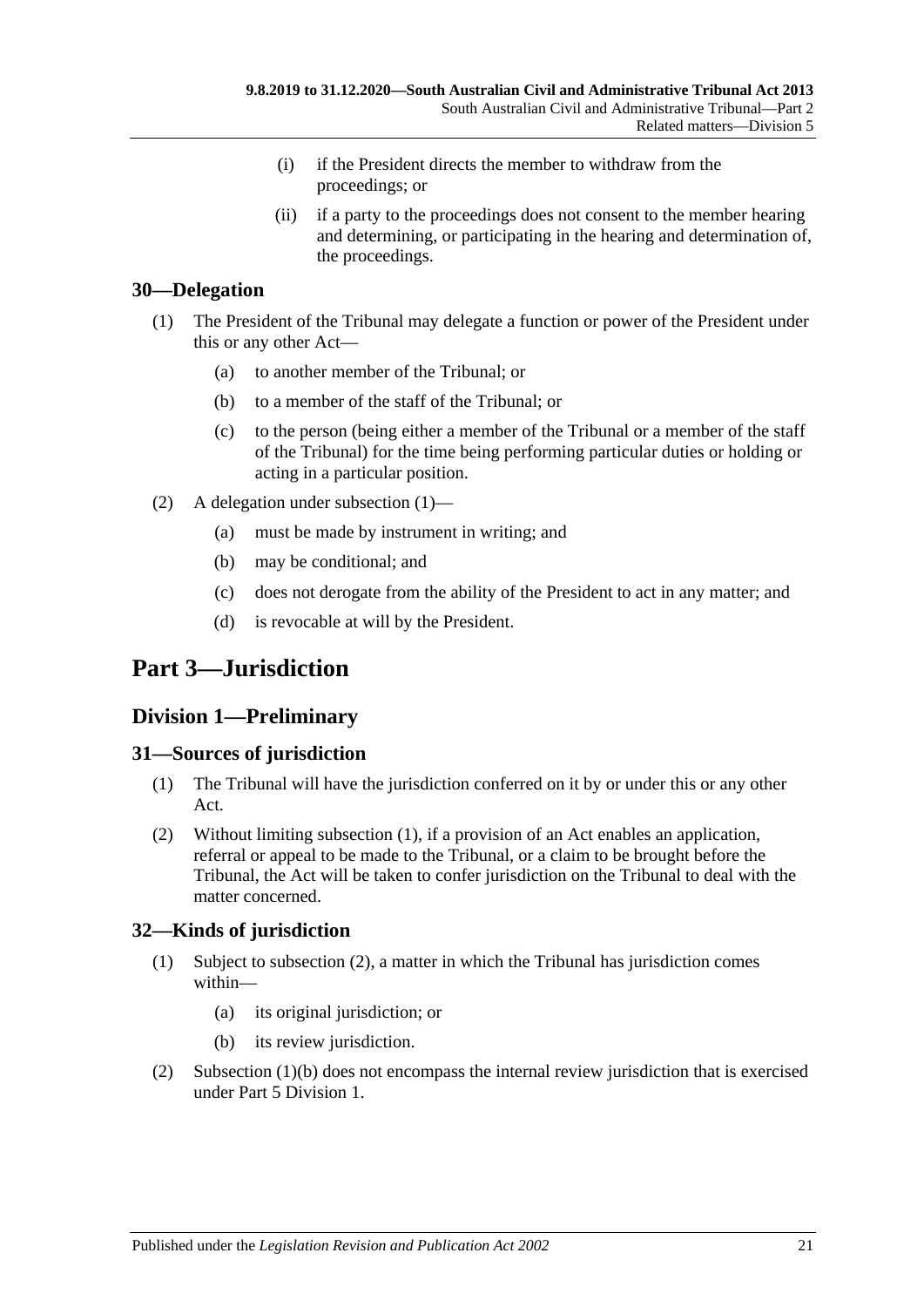# <span id="page-21-0"></span>**Division 2—Original jurisdiction**

# <span id="page-21-1"></span>**33—Original jurisdiction**

- (1) Subject to subsection (2), if the matter that a relevant Act gives the Tribunal to deal with does not involve a reviewable decision within the meaning of [section](#page-21-3) 34, the matter comes within the Tribunal's original jurisdiction.
- (2) Subject to [subsections](#page-21-4) (3) and [\(4\)](#page-21-5) the Tribunal will, in its original jurisdiction, depending on the nature of the matter—
	- (a) act as the original decision-maker in the matter (and accordingly apply those principles which, according to law, are to be applied to bodies that make such decisions pursuant to statute); or
	- (b) resolve a dispute between parties to the relevant proceedings; or
	- (c) adopt any other course of action that the Tribunal considers appropriate to deal with the matter.
- <span id="page-21-4"></span>(3) In exercising its original jurisdiction, the Tribunal is to deal with a matter in accordance with this Act and the relevant Act.
- <span id="page-21-5"></span>(4) Furthermore, the relevant Act may modify the operation of this Act in relation to a matter that comes within the Tribunal's original jurisdiction.

# <span id="page-21-2"></span>**Division 3—Review jurisdiction**

# <span id="page-21-6"></span><span id="page-21-3"></span>**34—Decisions within review jurisdiction**

- (1) If the matter that a relevant Act gives the Tribunal jurisdiction to deal with is a matter that expressly or necessarily involves a review of a decision (a *reviewable decision*), the matter comes within the Tribunal's review jurisdiction.
- (2) For the purposes of [subsection](#page-21-6) (1) (and the other sections of this Division), and subject to the provisions of a relevant Act, a reviewable decision is—
	- (a) a decision made by the Crown or an agency or instrumentality of the Crown; or
	- (b) a decision made by a prescribed person or body; or
	- (c) a prescribed decision or class of decision,

but does not include a decision made by a person or body or a decision, or class of decision, excluded by the regulations.

- <span id="page-21-8"></span><span id="page-21-7"></span>(2a) For the purposes of this Act—
	- (a) unless [paragraph](#page-21-7) (b) applies—the *decision-maker* for a reviewable decision is the person or body that made or is taken to have made the reviewable decision;
	- (b) the rules may provide—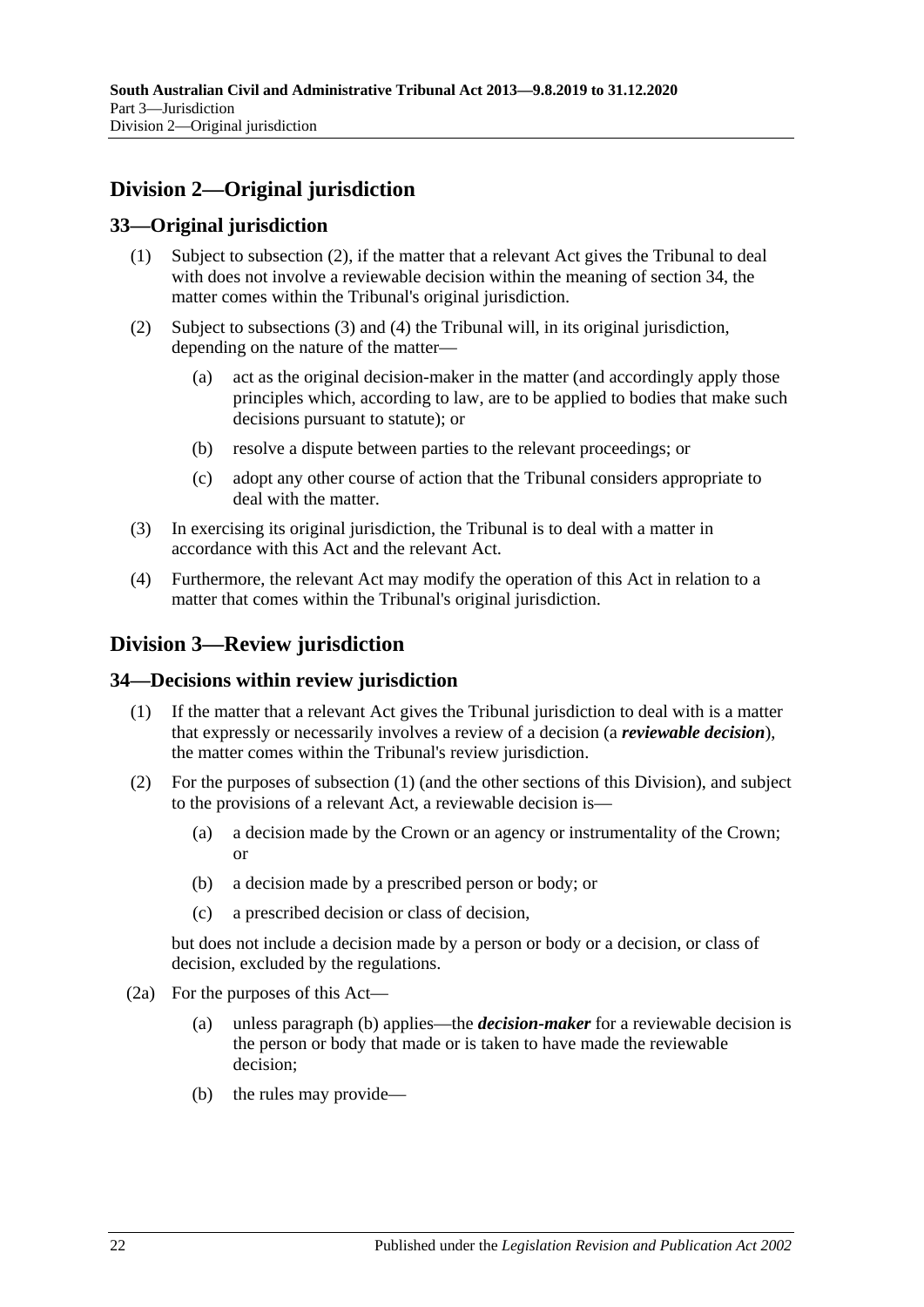- (i) that the decision-maker for a reviewable decision will, instead of being the person or body under [paragraph](#page-21-8) (a), be a person or body that is assigned by the rules as being a suitable entity to act as the decision-maker for the purposes of this Act (or specified provisions of this Act); or
- (ii) that a reference to the decision-maker for a reviewable decision in this Act (or specified provisions of this Act) will be taken to include a reference to a person or body that is designated by the rules as being a suitable entity to act jointly with the person or body under [paragraph](#page-21-8) (a) for the purposes of this Act (or specified provisions of this Act),

and rules made under this paragraph will then have effect in accordance with their terms.

- (3) Subject to [subsections \(4\),](#page-22-1) [\(5\)](#page-22-2) and [\(6\),](#page-22-3) the Tribunal will, in exercising its review jurisdiction, examine the decision of the decision-maker by way of rehearing.
- <span id="page-22-1"></span>(4) On a rehearing, the Tribunal must reach the correct or preferable decision but in doing so must have regard to, and give appropriate weight to, the decision of the original decision-maker.
- <span id="page-22-2"></span>(5) A procedure on a rehearing will include—
	- (a) an examination of the evidence or material before the decision-maker (unless any such evidence or material is to be excluded under another provision of this Act or under any other law); and
	- (b) a consideration of any further evidence or material that the Tribunal decides, in the circumstances of the particular case, to admit for the purposes of rehearing the matter.
- <span id="page-22-3"></span>(6) In exercising its review jurisdiction, the Tribunal is to deal with a matter in accordance with this Act and the relevant Act.
- (7) Furthermore, the relevant Act may modify the operation of this Act in relation to a matter that comes within the Tribunal's review jurisdiction.

# <span id="page-22-4"></span><span id="page-22-0"></span>**35—Decision-maker must assist Tribunal**

- (1) In proceedings for the review of a reviewable decision, the decision-maker for the reviewable decision must use his or her best endeavours to help the Tribunal so that it can make its decision on the review.
- <span id="page-22-6"></span><span id="page-22-5"></span>(2) Without limiting [subsection](#page-22-4) (1), the decision-maker must provide the following to the Tribunal within a reasonable period and in any event within the time prescribed by the regulations:
	- (a) a written statement of the reasons for the decision;
	- (b) any document or thing in the decision-maker's possession or control that may be relevant to the Tribunal's review of the decision.
- (3) The decision-maker must, in providing any document or thing under [subsection](#page-22-5) (2), take reasonable steps to identify the documents or things that were taken into account in making the relevant decision.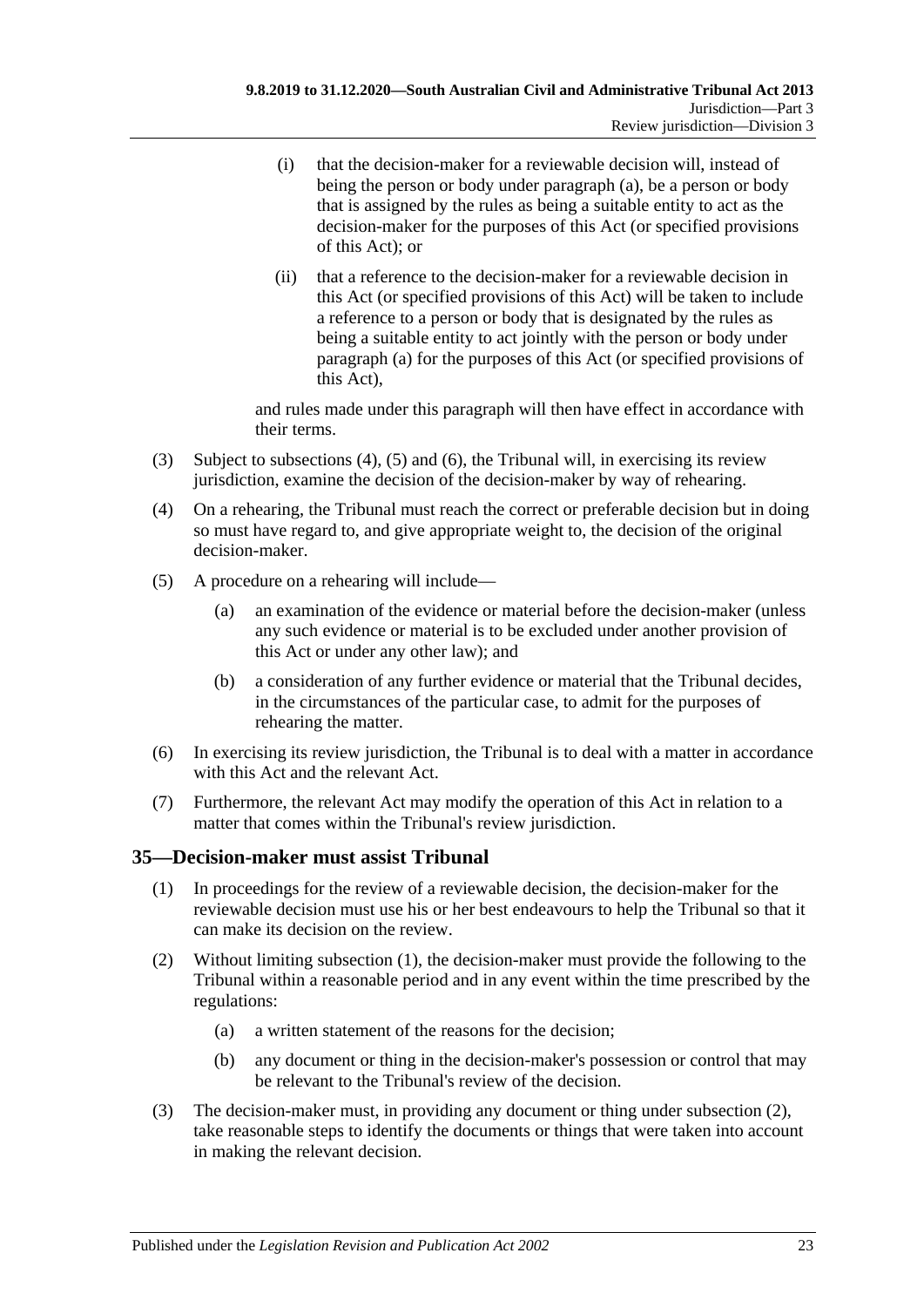- <span id="page-23-2"></span>(4) If the Tribunal considers that there are additional documents or things in the decision-maker's possession or control that may be relevant to the Tribunal's review of the reviewable decision, the Tribunal may, by written notice, require the decision-maker to provide the documents or things.
- <span id="page-23-3"></span>(5) If the Tribunal considers the statement of reasons given under [subsection](#page-22-6)  $(2)(a)$  is not adequate, the Tribunal may, by written notice, require the decision-maker to give the Tribunal an additional statement containing stated further particulars.
- (6) The decision-maker must comply with a notice given under [subsection](#page-23-2) (4) or [\(5\)](#page-23-3) within the period stated in the notice.
- (7) A requirement under this section that the decision-maker give the Tribunal information or a document or thing applies despite any provision in another Act prohibiting or restricting the disclosure of the information or the information contained in the document or thing.
- (8) The Tribunal may examine any document or thing provided under this section and draw any conclusions of fact it considers proper.

# <span id="page-23-0"></span>**36—Effect of review proceedings on decision being reviewed**

- (1) The commencement of proceedings for the review of a decision does not affect the operation of the decision or prevent the taking of action to implement the decision unless—
	- (a) the relevant Act states otherwise; or
	- (b) an order is made under [subsection](#page-23-4) (2).
- <span id="page-23-4"></span>(2) On or after the commencement of proceedings for the review of a decision, the Tribunal or the decision-maker may, on application or on its own initiative, make an order staying or varying the operation or the implementation of the whole or a part of the reviewable decision pending the determination of the matter, or until such time (whether before or after the determination of the matter) as the Tribunal or the decision-maker may specify, if the Tribunal, or the decision-maker, is satisfied that it is just and reasonable in the circumstances to make the order.
- (3) An order by the Tribunal or the decision-maker under this section—
	- (a) is subject to such conditions as are specified in the order; and
	- (b) may be varied or revoked—
		- (i) in any case—by further order of the Tribunal; or
		- (ii) if the order was made by the decision-maker—by further order by the decision-maker or the Tribunal.

# <span id="page-23-1"></span>**37—Decision on review**

- (1) The Tribunal may, on a review under this Division—
	- (a) affirm the decision that is being reviewed; or
	- (b) vary the decision that is being reviewed; or
	- (c) set aside the decision being reviewed and—
		- (i) substitute its own decision; or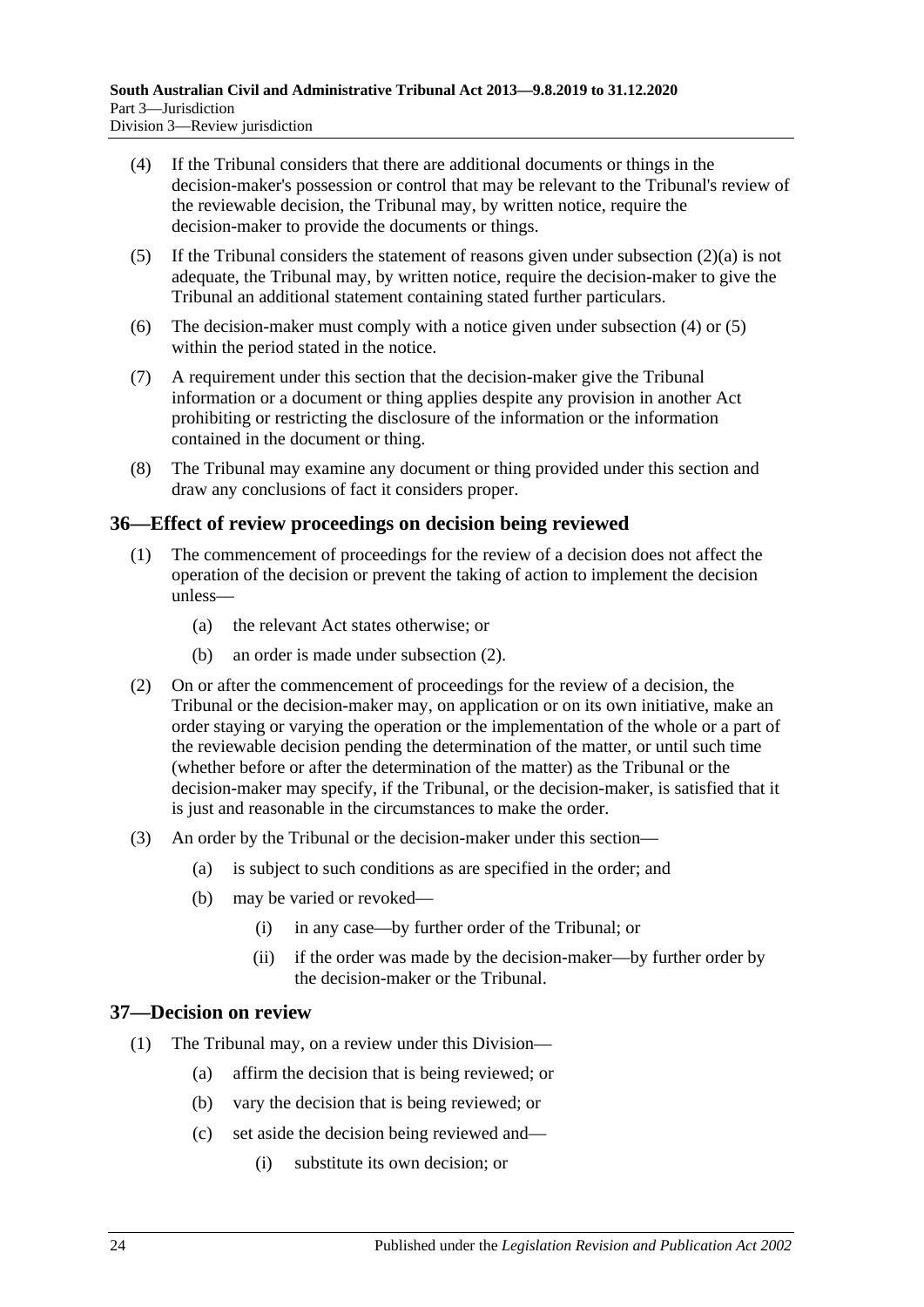(ii) send the matter back to the decision-maker for reconsideration in accordance with any directions or recommendations that the Tribunal considers appropriate,

<span id="page-24-1"></span>and, in any case, may make any order the Tribunal considers appropriate (including any interim order pending the reconsideration and determination of the matter by the decision-maker, or any ancillary or consequential order, that the Tribunal considers appropriate).

- (2) The fact that a decision is made on reconsideration under [subsection](#page-24-1)  $(1)(c)(ii)$  does not prevent the decision from being open to review by the Tribunal.
- <span id="page-24-2"></span>(3) The decision-maker's decision as affirmed or varied by the Tribunal or a decision that the Tribunal substitutes for the decision-maker's decision—
	- (a) is to be regarded as, and given effect as, a decision of the decision-maker; and
	- (b) unless the relevant Act states otherwise or the Tribunal orders otherwise, is to be regarded as having effect, from the time when the decision reviewed would have, or would have had, effect.
- (4) Without limiting [subsection](#page-24-2) (3)(a), the decision-maker has power to do anything necessary to implement the Tribunal's decision.
- (5) Despite [subsection](#page-24-2)  $(3)(a)$ , the decision as affirmed, varied or substituted is not again open to review before the Tribunal as a decision of the decision-maker (but may be subject to appeal under this Act).

# <span id="page-24-0"></span>**38—Tribunal may invite decision-maker to reconsider decision**

- (1) At any stage of proceedings for the review of a reviewable decision, the Tribunal may invite the decision-maker to reconsider the decision.
- (2) On being invited by the Tribunal to reconsider the reviewable decision, the decision-maker may—
	- (a) affirm the decision; or
	- (b) vary the decision; or
	- (c) set aside the decision and substitute a new decision.
- (3) If the decision-maker varies the decision or sets it aside and substitutes a new decision, unless the proceedings for a review are withdrawn, the proceedings will then be taken to be for—
	- (a) the review of the decision as varied; or
	- (b) the review of the substituted decision.
- (4) The Tribunal may specify a period within which the decision-maker should act under this section (and if the decision-maker does not take action within that period then the Tribunal may resume its proceedings under this Division in such manner as it thinks fit).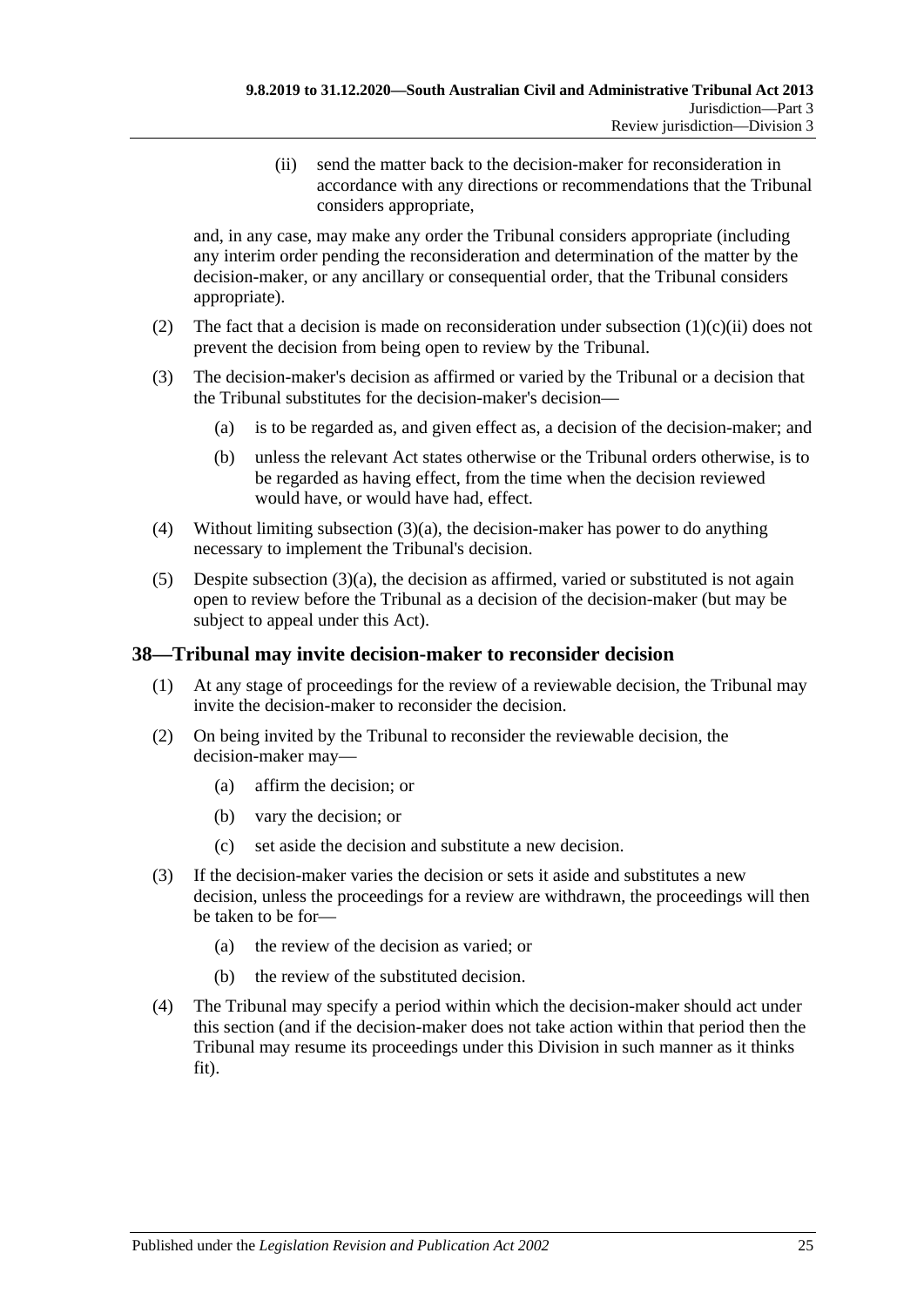# <span id="page-25-0"></span>**Part 3A—Diversity proceedings**

# <span id="page-25-1"></span>**38A—Interpretation**

(1) In this Part—

*federal diversity jurisdiction* means jurisdiction of the kind referred to in section 75(iii) or (iv) of the *Constitution of the Commonwealth*;

*rules of the Court* means the rules of the Court made under the *[Magistrates Court](http://www.legislation.sa.gov.au/index.aspx?action=legref&type=act&legtitle=Magistrates%20Court%20Act%201991)  Act [1991](http://www.legislation.sa.gov.au/index.aspx?action=legref&type=act&legtitle=Magistrates%20Court%20Act%201991)*;

*transferred proceeding*—see [section](#page-25-2) 38B.

(2) For the purposes of this Part, a reference to the making of an application, or an application made, to the Tribunal will be taken to include the referral of a matter to, or otherwise bringing of a matter before, the Tribunal.

# <span id="page-25-2"></span>**38B—Transfer of applications involving federal diversity jurisdiction to Magistrates Court**

- (1) If a person has standing to make an application to the Tribunal in the exercise of its original jurisdiction under [section](#page-21-1) 33 or its review jurisdiction under [section](#page-21-3) 34, the application may be determined by the Magistrates Court in accordance with this Part instead of the Tribunal.
- <span id="page-25-3"></span>(2) If, following an application made to the Tribunal in the manner and form required under this Act for the kind of application concerned, the Tribunal considers that—
	- (a) it does not have, or there is some doubt as to whether it has, jurisdiction to determine the application because its determination may involve the exercise of federal diversity jurisdiction; and
	- (b) the Tribunal would otherwise have had jurisdiction enabling it to determine the application,

then the Tribunal may order that proceedings on the application be transferred to the Magistrates Court.

- (3) A proceeding transferred to the Magistrates Court under [subsection](#page-25-3) (2) is a *transferred proceeding*.
- (4) If proceedings are transferred to the Magistrates Court under this Part—
	- (a) the application made to the Tribunal will be taken to be duly made as an application to the Court; and
	- (b) the proceedings may be continued and completed as if steps taken in the proceedings prior to the transfer had been taken in the Court.
- (5) The fee payable in respect of the application is the relevant fee (if any) payable to the Tribunal under this Act.
- (6) A party to the transferred proceeding is not required to pay any fees in relation to the transfer of the proceedings to the Magistrates Court unless the Court determines that additional fees are payable under the *[Magistrates Court Act](http://www.legislation.sa.gov.au/index.aspx?action=legref&type=act&legtitle=Magistrates%20Court%20Act%201991) 1991* because of a substantial alteration in the nature of the claims in the proceedings.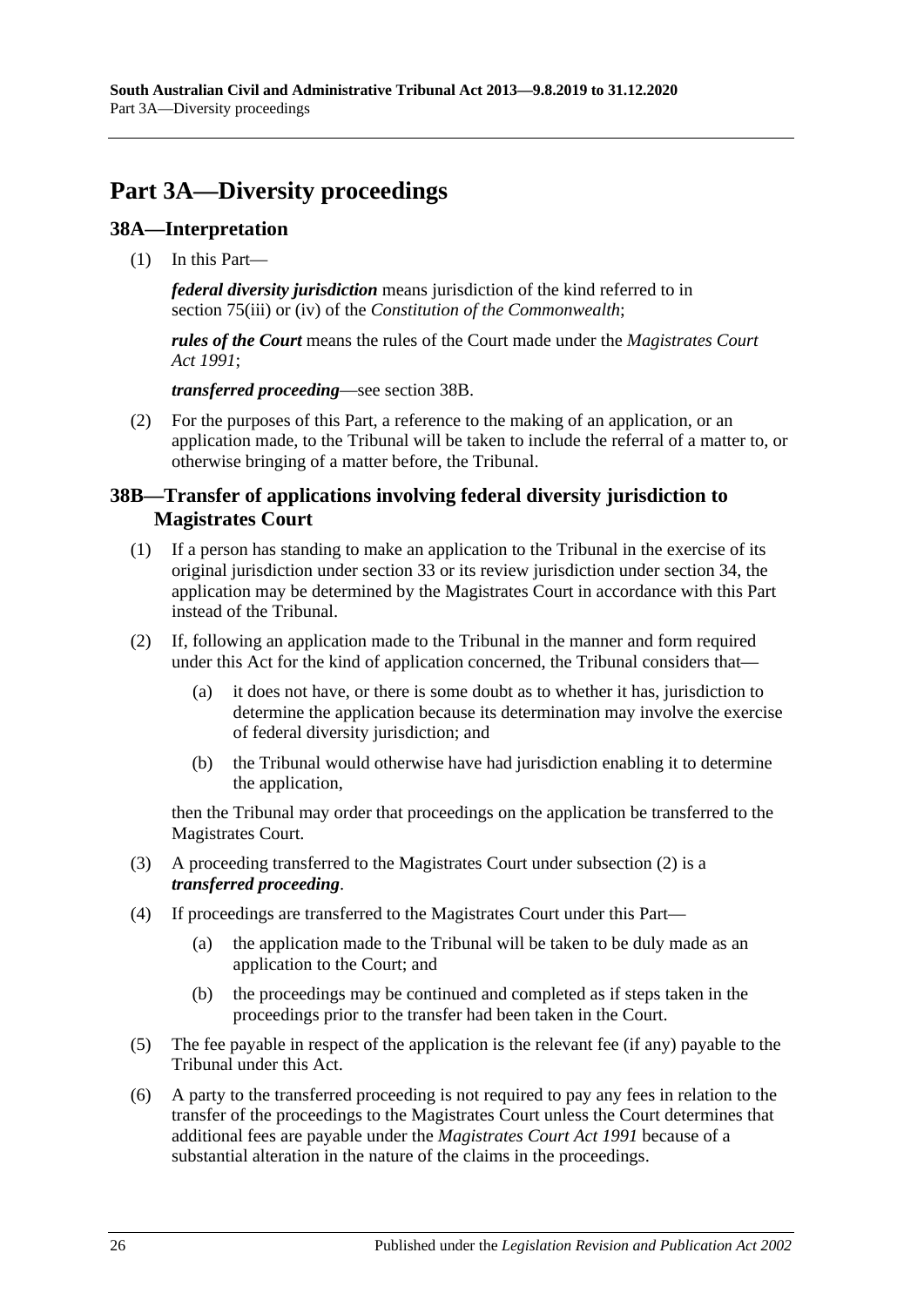- (7) An order made by the Tribunal under [subsection](#page-25-3) (2) may not be the subject of review or appeal under [Part](#page-41-4) 5 of this Act.
- (8) The Magistrates Court may remit the transferred proceedings to the Tribunal for determination if the Court is satisfied that the Tribunal has jurisdiction to determine the matter.
- (9) If the Magistrates Court remits the transferred proceedings to the Tribunal, the Court may make such orders that it considers appropriate to facilitate the determination of the proceedings by the Tribunal.
- (10) The Tribunal must determine transferred proceedings that are remitted to it in accordance with any orders made by the Magistrates Court.

### <span id="page-26-2"></span><span id="page-26-0"></span>**38C—Magistrates Court proceedings, jurisdiction, powers and functions etc**

- (1) Transferred proceedings are taken to have been commenced in the Magistrates Court on the day on which the application to which the proceedings relate was first made to the Tribunal.
- (2) [Subsection](#page-26-2) (1) applies despite any limitation period under the *[Limitation of Actions](http://www.legislation.sa.gov.au/index.aspx?action=legref&type=act&legtitle=Limitation%20of%20Actions%20Act%201936)  Act [1936](http://www.legislation.sa.gov.au/index.aspx?action=legref&type=act&legtitle=Limitation%20of%20Actions%20Act%201936)* or any relevant Act that applies to the application concerned provided it was lodged with the Tribunal before the expiry of the period.
- (3) The Magistrates Court has, and may exercise, all of the jurisdiction, powers and functions in relation to the transferred proceedings that the Tribunal would have had if it could exercise federal diversity jurisdiction, including jurisdiction, powers and functions conferred or imposed on the Tribunal by or under this Act or a relevant Act.
- (4) The practices and procedures that apply to the Tribunal under this Act (including the rules) or a relevant Act will apply to the Magistrates Court in respect of the transferred proceedings unless, and to such extent as, the Court determines otherwise.
- (5) The Magistrates Court may make such orders (including in relation to the Tribunal) as it considers appropriate to facilitate its determination of the transferred proceedings.

# <span id="page-26-1"></span>**38D—Modifications of certain functions, powers and procedures etc**

Despite [section](#page-26-0) 38C, the following provisions apply in relation to transferred proceedings:

- (a) the Magistrates Court is to be constituted as provided by or under the *[Magistrates Court Act](http://www.legislation.sa.gov.au/index.aspx?action=legref&type=act&legtitle=Magistrates%20Court%20Act%201991) 1991* instead of as provided by or under this Act or a relevant Act;
- (b) subject to the provisions of a relevant Act and the rules of the Court, a party to the proceedings is entitled to be represented by a legal practitioner or, with leave of the Magistrates Court, by some other person, but only in the circumstances that the Tribunal would have been permitted to allow if the proceedings were before the Tribunal;
- (c) the law applicable to reviews of, or appeals against, decisions of the Magistrates Court applies to decisions of the Court in the transferred proceedings instead of [Part](#page-41-4) 5 of this Act (however, the Court may make an order staying the operation of the relevant decision (including the decision of a relevant decision-maker) until the proceedings are finally decided, on such conditions as may be specified in the order);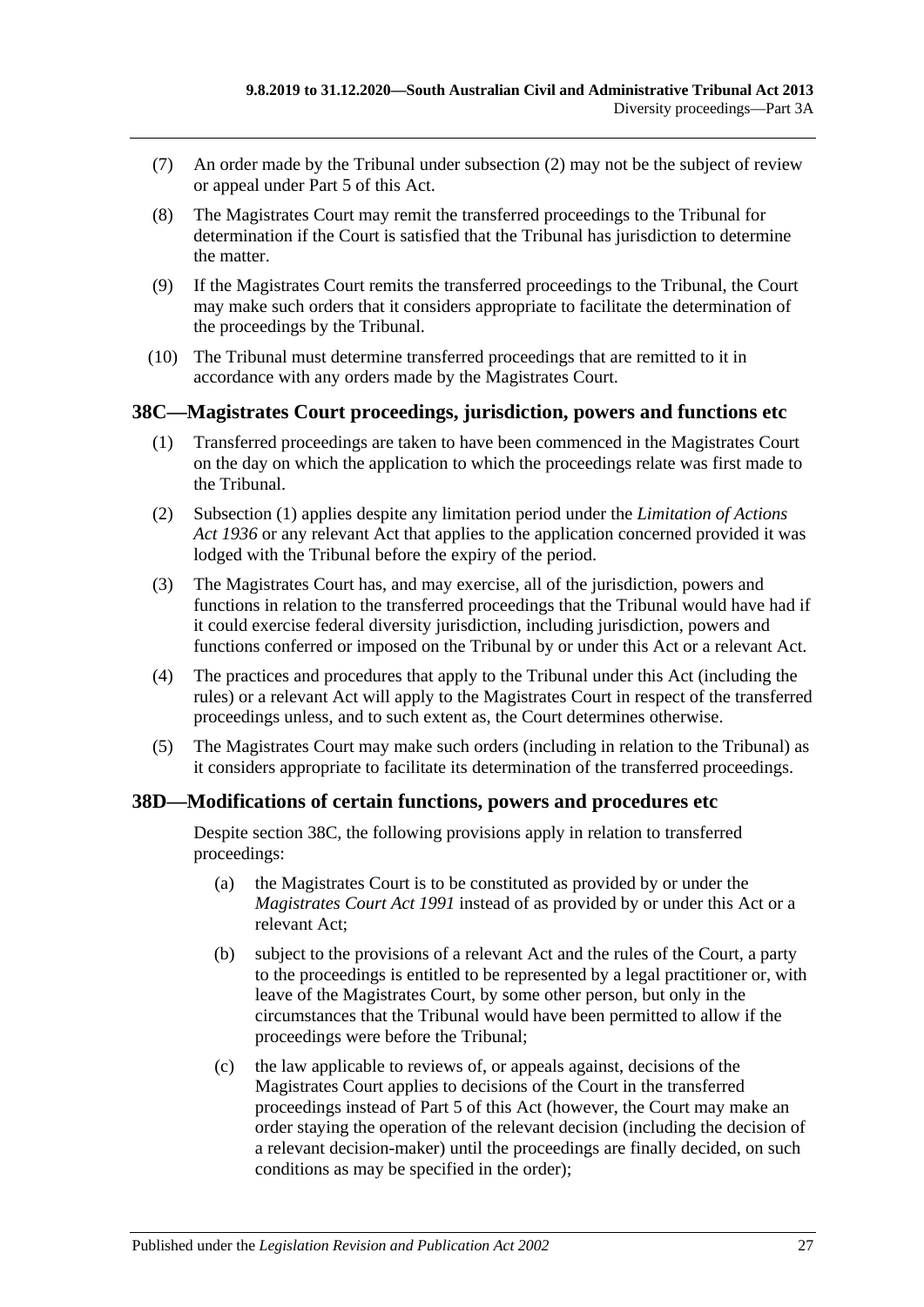- (d) the Magistrates Court may award costs in the proceedings only in the circumstances that the Tribunal would have been permitted to award them (and the costs are to be assessed in the same way as they would have been) if the proceedings were before the Tribunal;
- (e) the Magistrates Court may make orders giving effect to any settlement reached by the parties even if that settlement was reached before the commencement of this Part or before proceedings were transferred to the Court under this Part;
- (f) the regulations may prescribe other modifications (including to the provisions of this Act or any other Act or regulations under an Act) for the transferred proceedings of the kind concerned.

# <span id="page-27-0"></span>**38E—Compulsory conferences**

- (1) Subject to the provisions of a relevant Act, the Magistrates Court may, if the Court considers it is appropriate, require the parties to transferred proceedings to attend a compulsory conference presided over by a member of the Tribunal or a registrar of the Tribunal under [section](#page-33-1) 50.
- (2) The Magistrates Court may give such directions to the Tribunal in relation to the procedures and conduct of the conference as the Court considers appropriate.

# <span id="page-27-5"></span><span id="page-27-1"></span>**38F—References to Tribunal in other Acts or regulations**

To avoid doubt, but subject to the regulations—

- (a) a reference to the Tribunal in a provision of an Act or regulations under an Act that confers or imposes a function on the Tribunal is to be read as including a reference to the Magistrates Court if the function is conferred or imposed on the Court because of the operation of this Part; and
- (b) a reference to proceedings in the Tribunal in a provision of a kind referred to in [paragraph](#page-27-5) (a) is to be read as including a reference to proceedings in the Magistrates Court.

### <span id="page-27-2"></span>**38G—Bailiffs**

To avoid doubt, if a provision of a relevant Act provides for the enforcement of an order of the Tribunal by a bailiff appointed under this Act, then that provision is to be read as including a reference to an order of the Magistrates Court made because of the operation of this Part (and in enforcing an order of the Court, the bailiff may, in accordance with provisions of the relevant Act, exercise the powers conferred by that Act).

# <span id="page-27-3"></span>**38H—Relationship of this Part to this Act and other laws**

The provisions of this Part prevail to the extent of any inconsistency between those provisions and any other provisions of this Act or any other Act.

### <span id="page-27-4"></span>**38I—Enforcement, variation or revocation of purported orders**

(1) The amount specified in a purported monetary order made by the Tribunal may be recovered in the appropriate court (within the meaning of [section](#page-49-1) 89) by the person in favour of whom the order was made as if it were a debt.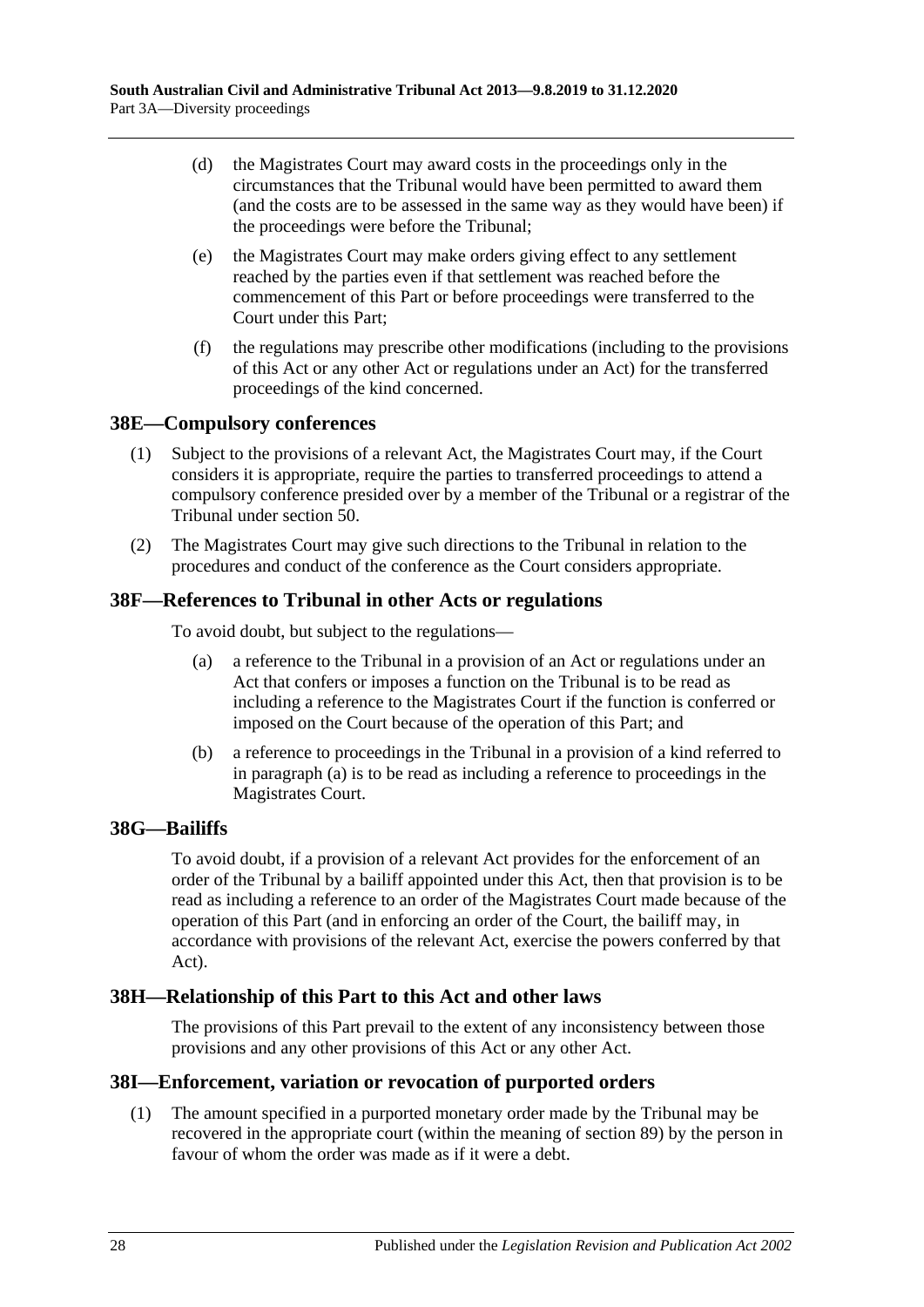(2) A person who contravenes or fails to comply with the terms of a purported order of the Tribunal (other than a purported monetary order) is guilty of an offence.

Maximum penalty: \$50 000 or imprisonment for 2 years.

- (3) If a person seeks a variation or revocation of a purported order or purported monetary order—
	- (a) the person may apply to the Tribunal; and
	- (b) the Tribunal must order that proceedings on the application be transferred to the Magistrates Court,

and such a matter will be a transferred proceeding for the purposes of this Part.

- (4) No act undertaken, or purportedly undertaken, by a person pursuant to, or for the purposes of enforcing, a purported order or a purported monetary order, in good faith, gives rise to any liability against the person or the Crown.
- (5) In this section, a reference to a *purported order* or a *purported monetary order* is a reference to an order purportedly made by the Tribunal (whether before or after the commencement of this Part) that is invalid because determination of the application that gave rise to the order involved the exercise of federal diversity jurisdiction and that, on the commencement of this Part, is to be made by the Magistrates Court.

# <span id="page-28-0"></span>**Part 4—Principles, powers and procedures**

# <span id="page-28-1"></span>**Division 1—Principles governing hearings**

# <span id="page-28-2"></span>**39—Principles governing hearings**

- (1) On the hearing of any proceedings, but subject to the provisions of a relevant Act—
	- (a) the procedure of the Tribunal will, subject to this Act, be conducted with the minimum of formality; and
	- (b) the Tribunal is not bound by the rules of evidence, may adopt, as in its discretion it considers appropriate, any findings, decision or judgment of a court or other tribunal (insofar as may be relevant to the proceedings before the Tribunal), and may otherwise inform itself as it thinks fit; and
	- (c) the Tribunal must act according to equity, good conscience and the substantial merits of the case and without regard to legal technicalities and forms.
- (2) Nothing in this Act affects any rule or principle of law relating to—
	- (a) legal professional privilege; or
	- (b) "without prejudice" privilege; or
	- (c) public interest immunity.
- (3) This section does not limit the operation of [section](#page-41-3) 69.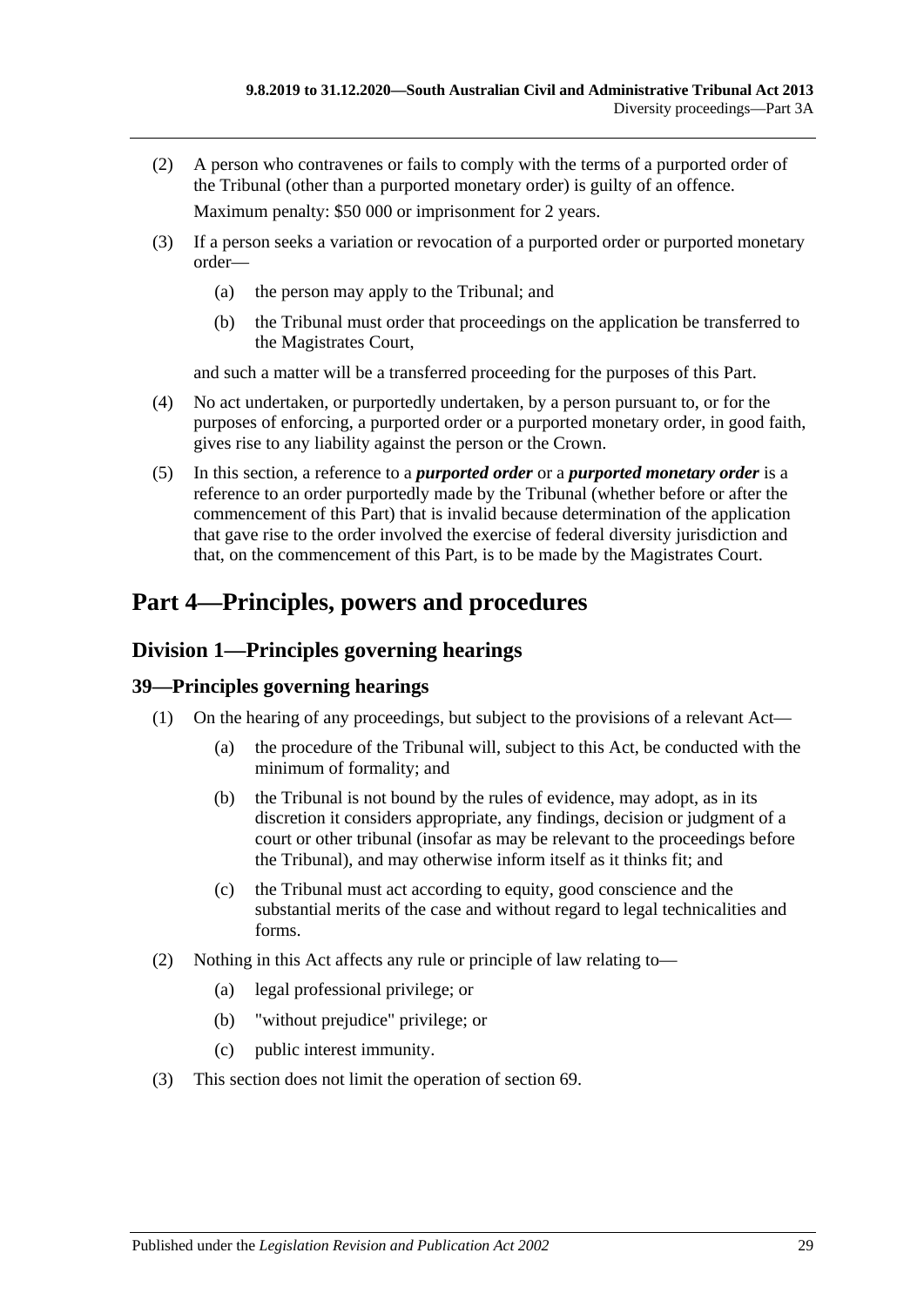# <span id="page-29-0"></span>**Division 2—Evidentiary powers**

# <span id="page-29-1"></span>**40—Power to require person to give evidence or to produce evidentiary material**

- (1) The Tribunal may, on the application of a party to proceedings or on its own initiative, issue a summons requiring a person to appear before the Tribunal at a specified time and place to give evidence or to produce evidentiary material (or both).
- (2) A summons to produce evidentiary material may, instead of providing for production of the material before the Tribunal, provide for production of the material to an officer of the Tribunal, or to any person nominated in the summons.
- (3) The Tribunal may—
	- (a) retain any document, object or substance produced before it (whether in response to a summons or otherwise) for such reasonable period as it thinks fit, and make copies of any document; and
	- (b) require a person called to give evidence (whether in response to a summons or otherwise) to make an oath or affirmation (which may be administered by any member or officer of the Tribunal) to answer truthfully questions put by any member of the Tribunal or any person appearing before the Tribunal; and
	- (c) require any person called to give evidence (whether in response to a summons or otherwise) to answer any questions put by any member of the Tribunal or any person appearing before the Tribunal that are determined by the Tribunal to be relevant to the proceedings before the Tribunal.
- (4) A person who—
	- (a) refuses or fails to make an oath or affirmation when required to do so under this section; or
	- (b) refuses or fails without reasonable excuse to produce evidentiary material that the person is required by the Tribunal to produce; or
	- (c) refuses or fails without reasonable excuse to appear before the Tribunal in response to a summons; or
	- (d) refuses or fails without reasonable excuse to give evidence before the Tribunal or otherwise refuses or fails without reasonable excuse to answer any question put in proceedings before the Tribunal or otherwise required under this Act; or
	- (e) gives false or misleading evidence to the Tribunal,

is guilty of an offence.

Maximum penalty: \$25 000 or imprisonment for 1 year.

- (5) A summons under this section may be issued on behalf of the Tribunal by—
	- (a) any member of the Tribunal; or
	- (b) a registrar; or
	- (c) any other officer authorised under the rules or by the President of the Tribunal to issue such summonses.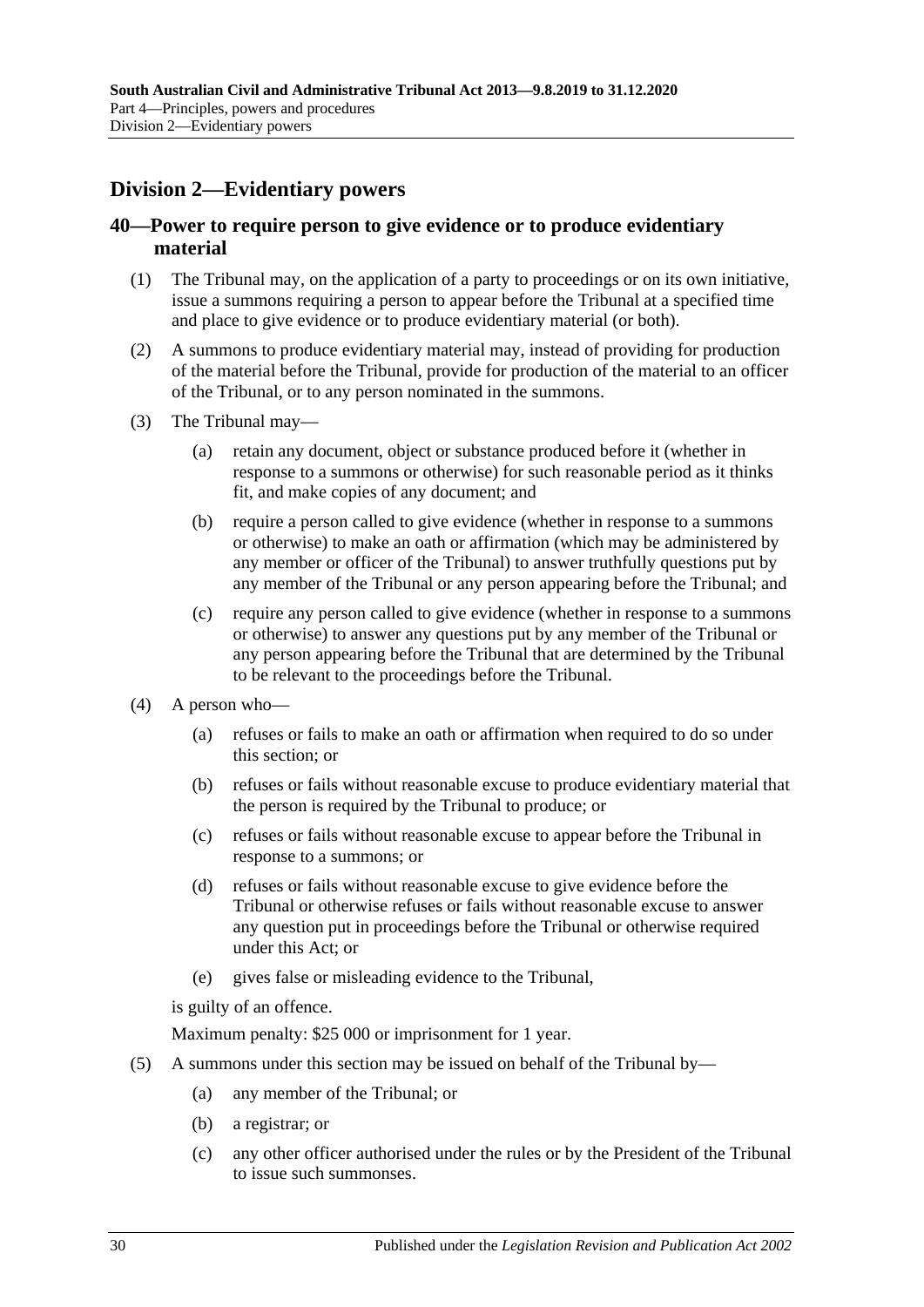# <span id="page-30-0"></span>**41—Entry and inspection of property**

- (1) A member of the Tribunal may enter any land or building and carry out any inspection that the Tribunal considers relevant to any proceedings before the Tribunal.
- (2) A member of the Tribunal may authorise an officer of the Tribunal to enter any land or building and carry out an inspection that the member considers relevant to any proceedings before the Tribunal.
- (3) A person who obstructs a member of the Tribunal, or a person authorised by the Tribunal, in the exercise of a power of entry or inspection under this section is guilty of an offence.

Maximum penalty: \$10 000 or imprisonment for 6 months.

# <span id="page-30-1"></span>**42—Expert reports**

- (1) The Tribunal may refer any question arising in any proceedings for investigation and report by an expert in the relevant field.
- (2) The Tribunal must seek submissions from the parties to the proceedings before making a reference under this section.
- (3) A person to whom a question is referred under this section becomes an officer of the Tribunal and may exercise such powers of the Tribunal as the Tribunal delegates.
- <span id="page-30-4"></span>(4) The Tribunal may adopt a report obtained under this section in whole or in part (or may reject it).
- (5) Any action taken under [subsection](#page-30-4) (4) does not prevent the Tribunal from making a further reference to an expert.
- (6) The Tribunal may order a party to pay or contribute to the costs of an expert's investigation and report under this section.

# <span id="page-30-2"></span>**Division 3—Procedures**

# <span id="page-30-3"></span>**43—Practice and procedure generally**

- (1) The Tribunal is to take measures that are reasonably practicable—
	- (a) to ensure that the parties to any proceedings have a reasonable opportunity to understand the nature of the matter under consideration; and
	- (b) to ensure that the parties to any proceedings understand the nature of any assertions made in the proceedings and the legal implications of those assertions; and
	- (c) to explain to the parties, if requested to do so, any aspect of the procedure of the Tribunal, or any decision or ruling made by the Tribunal; and
	- (d) to ensure that the parties have the opportunity in any proceedings to be heard or otherwise have their submissions received.
- (2) The Tribunal—
	- (a) is to take all practicable steps to ensure that all relevant material is disclosed to the Tribunal so as to enable it to determine all the relevant facts in issue in any proceedings; and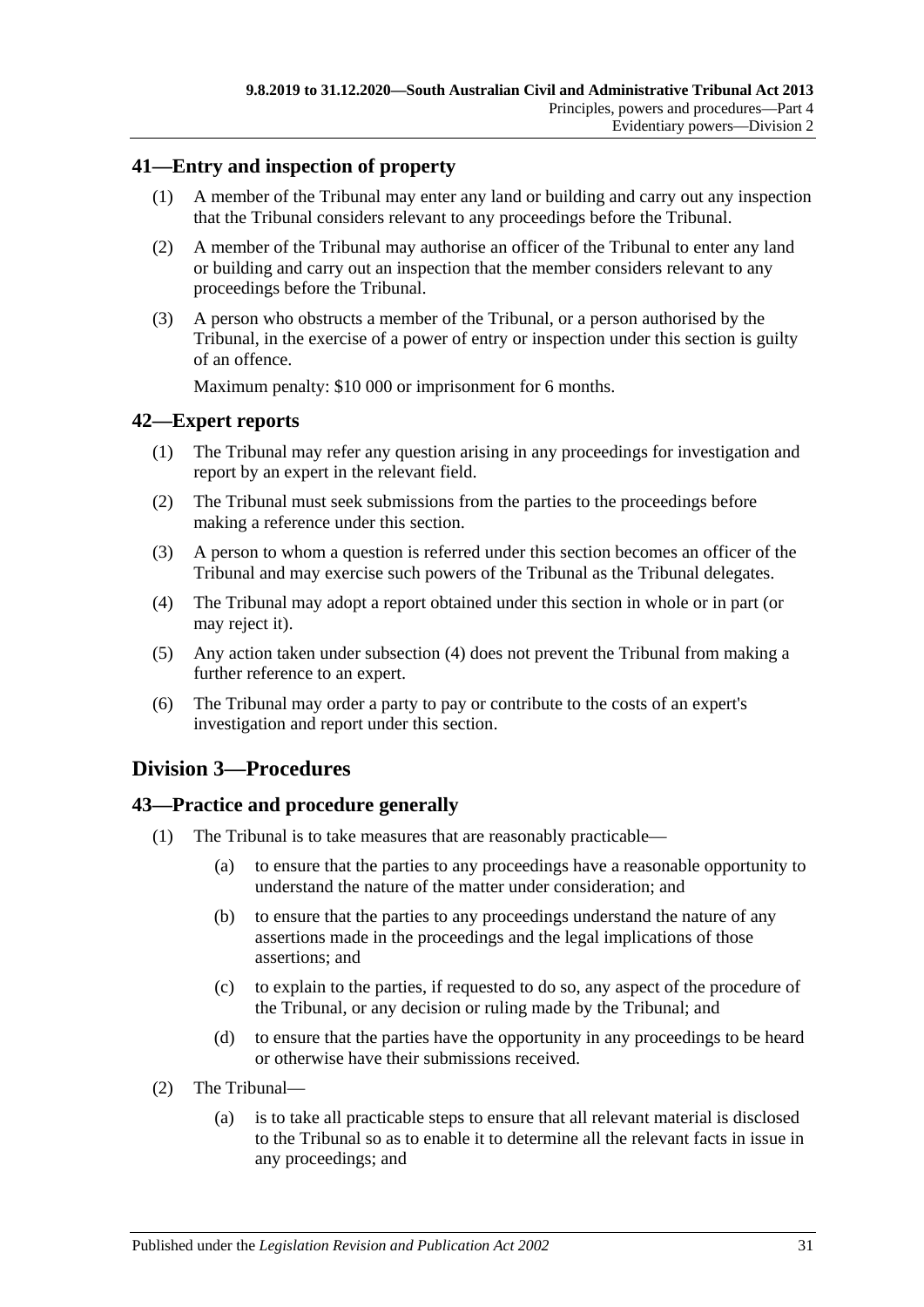- (b) may require evidence or argument to be presented in writing and decide on the matters on which it will hear oral evidence or argument; and
- (c) may limit the time available for presenting the respective cases of parties before it at a hearing to an extent that it considers would not impede the fair and adequate presentation of the cases; and
- (d) may require a document to be served outside the State; and
- (e) may adjourn any proceedings at any time and to any place (including for the purpose of enabling the parties to negotiate a settlement or for the purpose of reconsideration of a decision by the decision-maker); and
- (f) may proceed to hear and determine proceedings in the absence of a party.
- (3) To the extent that the practice or procedure of the Tribunal is not prescribed by or under this Act or a relevant Act, it is to be as the Tribunal determines.

# <span id="page-31-0"></span>**44—Directions for conduct of proceedings**

- (1) The Tribunal may give directions at any time in any proceedings and do whatever is necessary for the speedy and fair conduct of the proceedings.
- (2) The Tribunal may give directions on its own initiative or at the request of a party.
- (3) A directions hearing may be held for the purposes of this section before any other hearing in any proceedings.
- (4) The Tribunal may give a direction requiring a party to produce a document or other material, or to provide information, to the Tribunal or another party.

# <span id="page-31-1"></span>**45—Consolidating and splitting proceedings**

- (1) The Tribunal may direct that 2 or more proceedings that concern the same or related facts or circumstances—
	- (a) be consolidated into 1 proceeding; or
	- (b) remain as separate proceedings but be heard and determined together.
- (2) If proceedings are consolidated, evidence given in the consolidated proceedings is admissible in relation to matters involved in either of the proceedings that were consolidated.
- (3) The Tribunal may direct—
	- (a) that any aspect of any proceedings be heard and determined separately;
	- (b) that proceedings commenced by 2 or more persons jointly be split into separate proceedings.

# <span id="page-31-2"></span>**46—More appropriate forum**

The Tribunal may, at any time, make an order striking out all, or any part, of any proceedings if it considers that the matter, or any aspect of it, would be more appropriately dealt with by another tribunal, a court, or any other person.

### <span id="page-31-4"></span><span id="page-31-3"></span>**47—Dismissing proceedings on withdrawal or for want of prosecution**

(1) The applicant in any proceedings may withdraw or agree to the withdrawal of the proceedings or a part of the proceedings.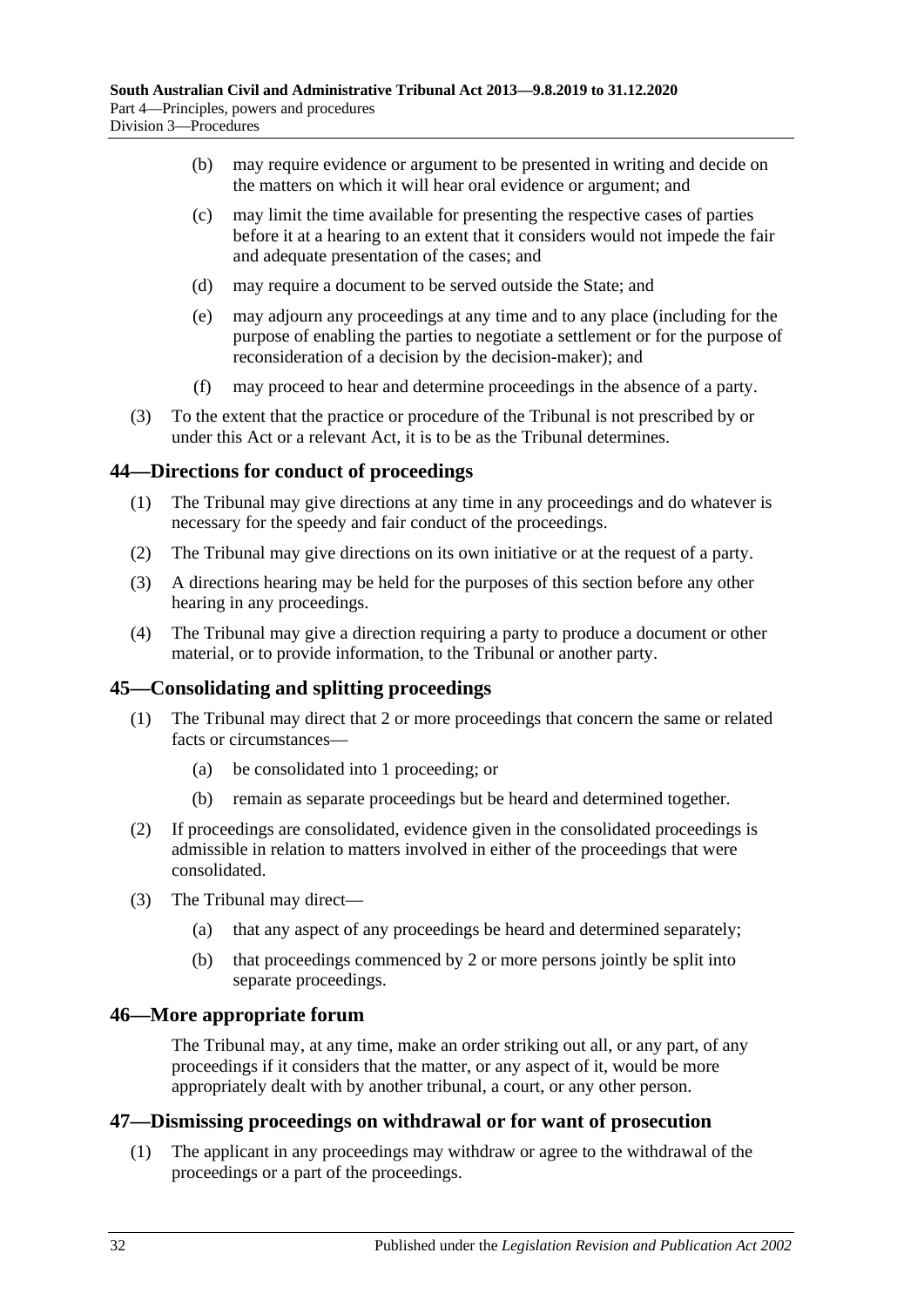- (2) Unless otherwise provided by the rules, an applicant can only act under [subsection](#page-31-4) (1) with the leave of the Tribunal.
- (3) The Tribunal may make an order dismissing or striking out all, or any part, of any proceedings if the applicant withdraws or agrees to the withdrawal of the proceedings or that part of it.
- <span id="page-32-2"></span>(4) At any time, the Tribunal may make an order dismissing or striking out all, or any part, of any proceedings for want of prosecution.
- (5) The Tribunal's power to make an order under [subsection](#page-32-2) (4) is exercisable only by a legally qualified member of the Tribunal or a registrar who is authorised in writing by the President of the Tribunal to make such an order (whether generally or in relation to particular classes of matters or otherwise).
- (6) The Tribunal may make an order under this section on the application of a party or on its own initiative.

### <span id="page-32-0"></span>**48—Frivolous, vexatious or improper proceedings**

- (1) This section applies if the Tribunal believes that a proceeding—
	- (a) is frivolous, vexatious, misconceived or lacking in substance or involves a trivial matter or amount; or
	- (b) is being used for an improper purpose; or
	- (c) is otherwise an abuse of process.
- <span id="page-32-3"></span>(2) If this section applies, the Tribunal may order that the proceeding be dismissed or struck out and may make any related or ancillary order.
- (3) The Tribunal may act under [subsection](#page-32-3) (2) on the application of a party or on its own initiative.
- (4) If a proceeding is dismissed or struck out under this section, another proceeding of the same kind in relation to the same matter cannot be commenced before the Tribunal without the leave of a Presidential member.

# <span id="page-32-1"></span>**49—Proceedings being conducted to cause disadvantage**

- <span id="page-32-5"></span><span id="page-32-4"></span>(1) This section applies if the Tribunal believes that a party to any proceedings is conducting the proceedings in a way that unnecessarily disadvantages another party to the proceedings by conduct such as—
	- (a) failing to comply with an order or direction of the Tribunal without reasonable cause; or
	- (b) failing to comply with this Act or a relevant Act; or
	- (c) asking for an adjournment the need for which is attributable to a failure described in [paragraph](#page-32-4) (a) or [\(b\);](#page-32-5) or
	- (d) attempting to deceive another party or the Tribunal; or
	- (e) vexatiously conducting the proceedings; or
	- (f) failing to attend any hearing in the proceedings.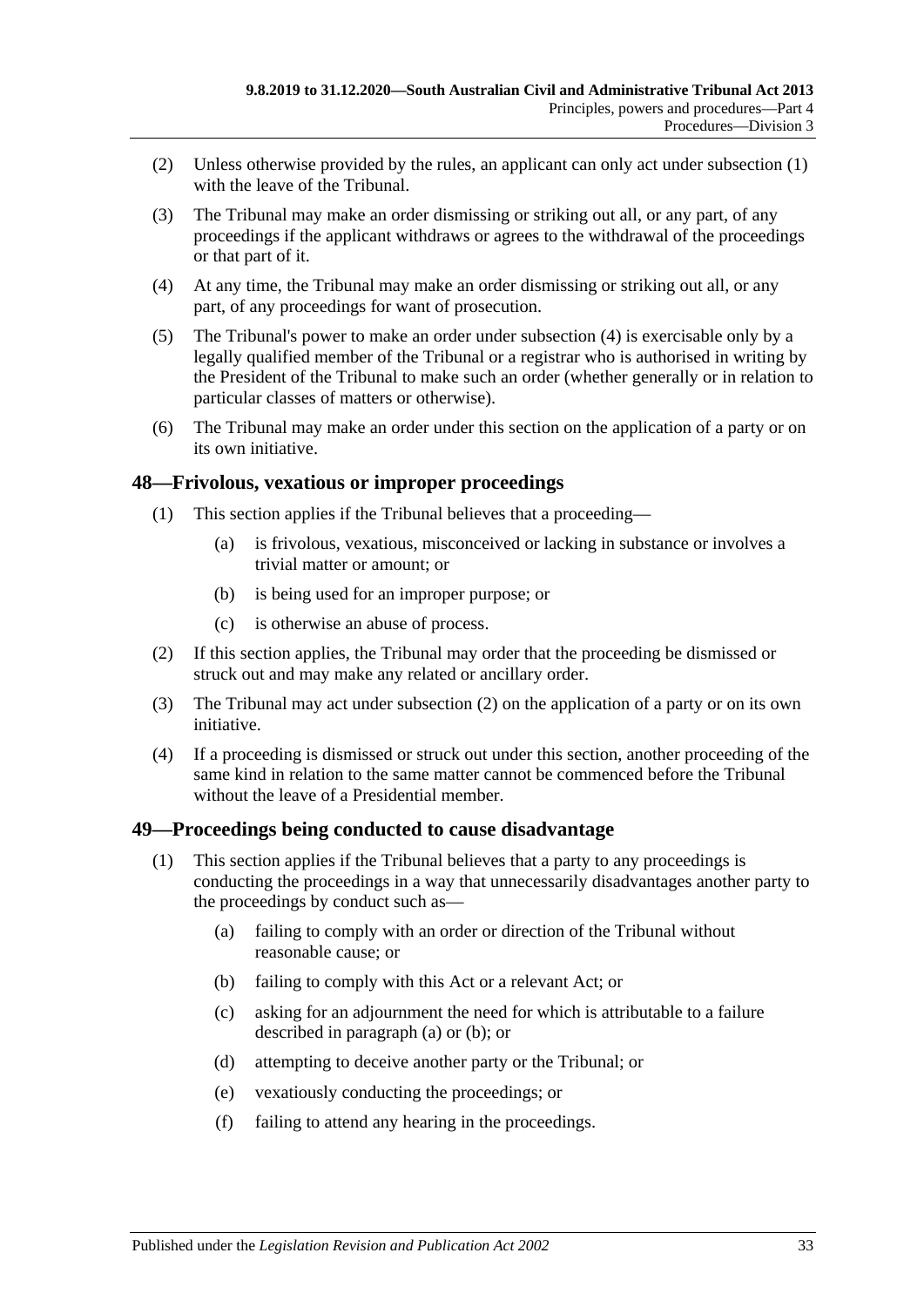- <span id="page-33-2"></span>(2) If this section applies, the Tribunal may—
	- (a) if the party causing the disadvantage is the applicant, order that the proceedings be dismissed or struck out; and
	- (b) if the party causing the disadvantage is not the applicant—
		- (i) determine the proceedings in favour of the applicant and make any appropriate orders; or
		- (ii) order that the party causing the disadvantage be struck out of the proceedings.
- (3) The Tribunal may act under [subsection](#page-33-2) (2) on the application of a party or on its own initiative.
- (4) If any proceedings are dismissed or struck out under this section, another proceeding of the same kind in relation to the same matter cannot be commenced before the Tribunal without the leave of a Presidential member.

# <span id="page-33-0"></span>**Division 4—Conferences, mediation and settlement**

### <span id="page-33-1"></span>**50—Conferences**

- (1) The Tribunal may, at an initial directions hearing or at any other time, require parties to any proceedings to attend a compulsory conference.
- <span id="page-33-3"></span>(2) The Tribunal must, if so required by the rules or a relevant Act, require parties to attend a compulsory conference.
- (3) Despite [subsection](#page-33-3) (2) (and [section](#page-6-0) 4), the Tribunal may dispense with a conference if it is of the opinion that—
	- (a) no useful purpose would be served by a conference between the parties; or
	- (b) there is some other reason that justifies dispensing with the conference.
- (4) The purpose of a compulsory conference is to identify and clarify the issues in the proceedings and to promote the resolution of the matters by a settlement between the parties.
- (5) A compulsory conference may, at the discretion of the member of the Tribunal presiding at the conference, be adjourned or reconvened from time to time.
- (6) Unless the member of the Tribunal presiding at the conference directs otherwise, a compulsory conference is to be held in private.
- (7) Subject to this section and except to the extent to which the rules may specify the procedure for a compulsory conference, the member of the Tribunal presiding at a compulsory conference may determine the procedure for the conference.
- <span id="page-33-4"></span>(8) The member of the Tribunal presiding at a compulsory conference may—
	- (a) if that member is not a Presidential member—refer any question of law to a Presidential member of the Tribunal for determination;
	- (b) require a party to the proceedings to furnish particulars of his or her case;
	- (c) determine who, apart from the parties to the proceedings (and their representatives), may be present at the conference;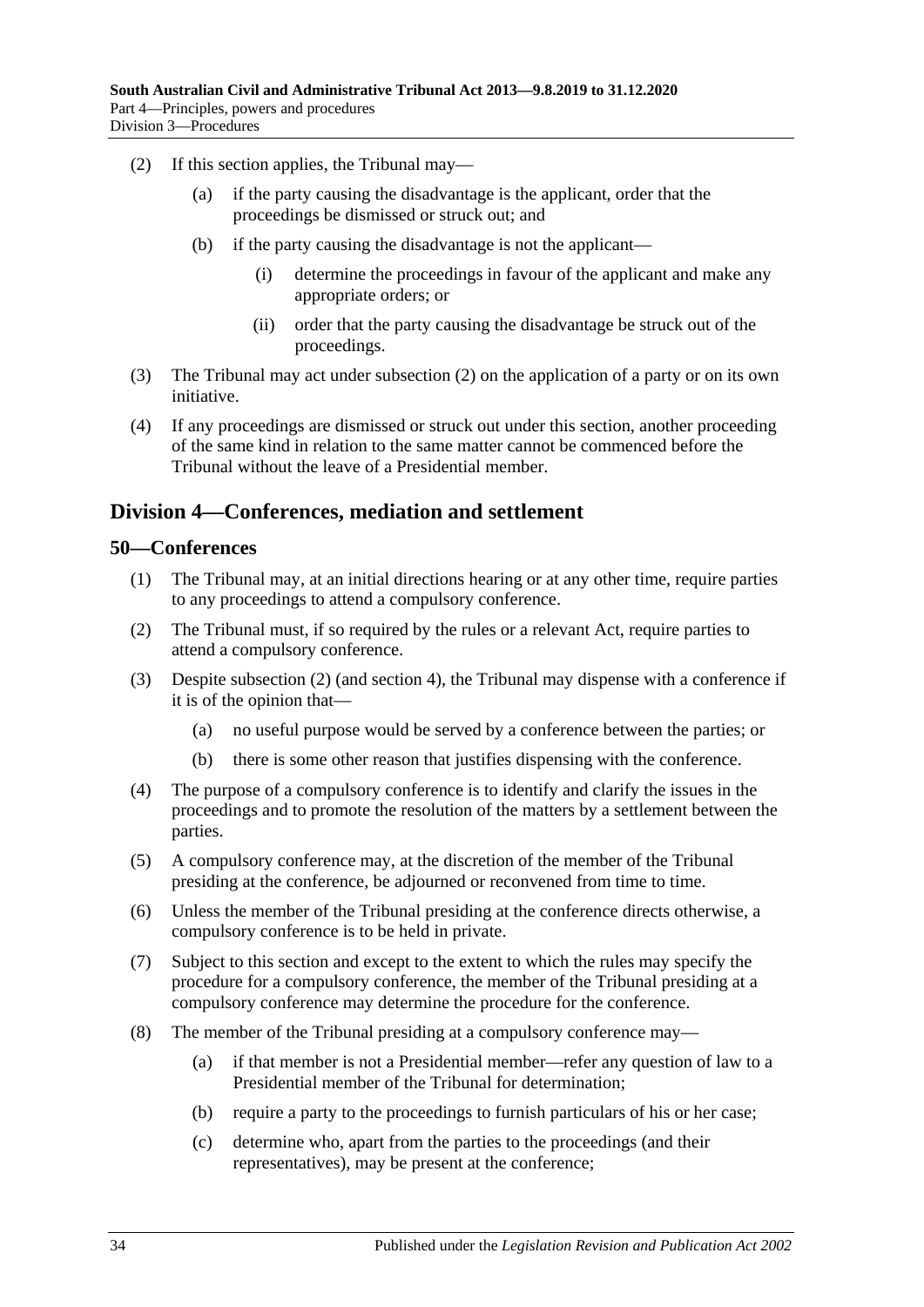- (d) subject to [subsection](#page-34-1) (11), record any settlement reached at a conference and make any determination or order (including an order under, or for the purposes of, a relevant Act) necessary to give effect to a settlement;
- (e) on his or her own initiative, close the conference at any time if, in his or her opinion, settlement cannot be reached;
- (f) advise the Tribunal if the conference does not reach a settlement within a reasonable time;
- (g) permit a party to withdraw from the proceedings (and make any consequential order that is appropriate in the circumstances);
- (h) determine a matter against any party who obstructs or delays the conference, fails to attend the conference, or fails to comply with a rule or order of the Tribunal and, in so doing, make any order as the member of the Tribunal thinks fit (including an order as to costs);
- (i) do such other things as the rules of the Tribunal so provide.
- (9) If a question of law is referred to a Presidential member of the Tribunal under [subsection](#page-33-4) (8)(a), the Presidential member may refer the question to the Supreme Court for decision by the Full Court of the Supreme Court.
- (10) Evidence of anything said or done in the course of a compulsory conference under this section is inadmissible in proceedings before the Tribunal except by consent of all parties to the proceedings.
- <span id="page-34-1"></span>(11) The member of the Tribunal presiding at a compulsory conference—
	- (a) must not accept a settlement that appears to be inconsistent with a relevant Act (but he or she may adjourn the proceedings to enable the parties to explore the possibility of varying the settlement to comply with a relevant Act); and
	- (b) may decline to accept a settlement on the basis that the settlement may materially prejudice any person who was not represented at the conference but who has a direct or material interest in the matter.
- (12) If the member of the Tribunal presiding at a conference is unable to continue with the conference, another member of the Tribunal may be appointed to continue and complete the conference.
- (13) Unless all parties to the proceedings agree to his or her continued participation, the member of the Tribunal who presided at the conference is disqualified from sitting as a member of the Tribunal for the purpose of hearing and determining the matter.
- (14) A registrar is expressly authorised to constitute the Tribunal for the purposes of this section.
- (15) The rules may set out circumstances where the outcome of any proceedings under this section (including details of a settlement) are to be available to members of the public.

# <span id="page-34-0"></span>**51—Mediation**

(1) The Tribunal may, at an initial directions hearing or at any other time, refer the matter, or any aspect of the matter, for mediation by a person specified as a mediator by the Tribunal.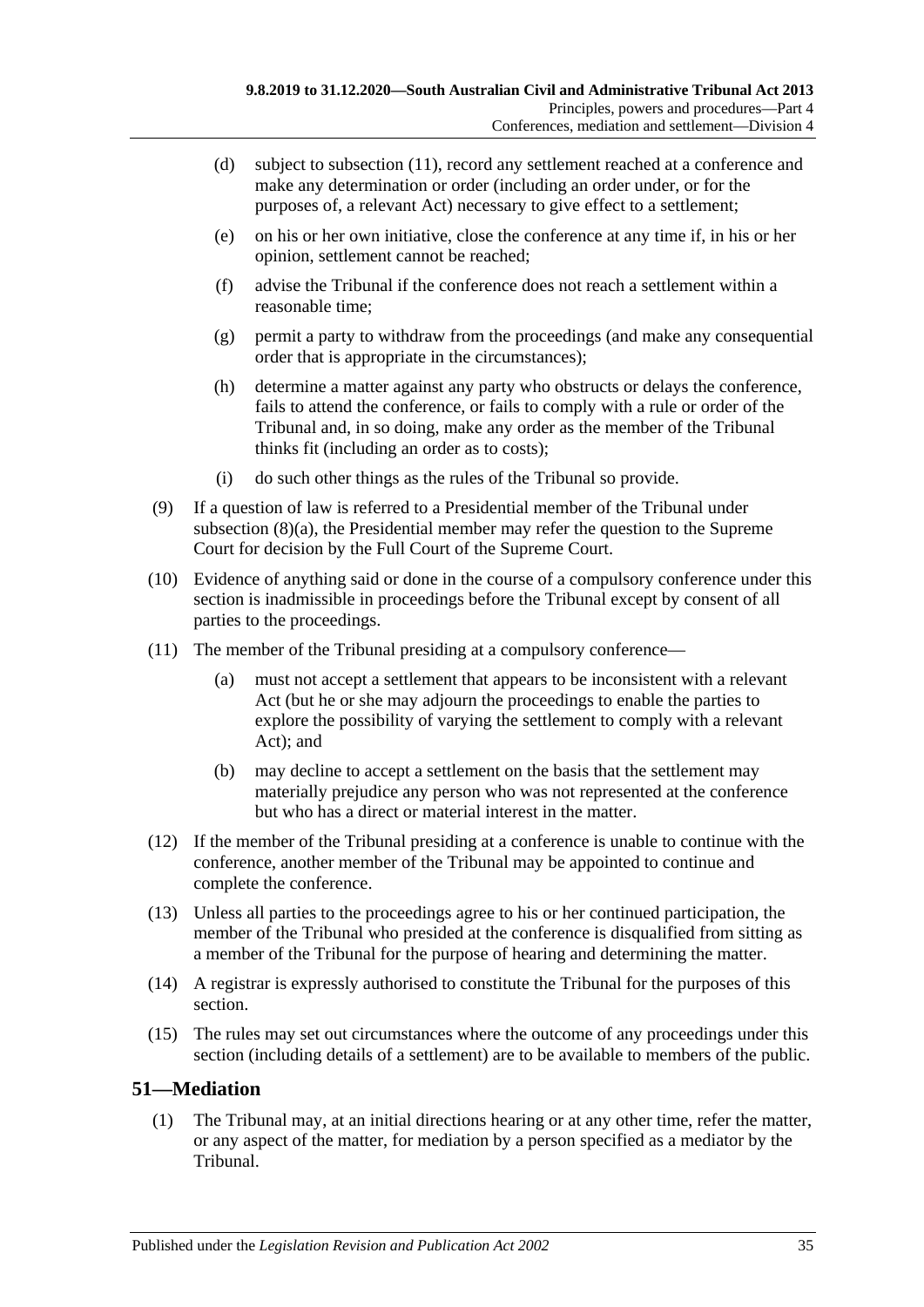- (2) The person specified as a mediator must be a person who has been approved by the President of the Tribunal to act as a mediator.
- (3) The referral may be made with or without the consent of the parties.
- (4) The purpose of a mediation is to achieve the resolution of the matters by a settlement between the parties.
- (5) The rules may specify how notice of the mediation is to be given, how the mediation is to be conducted, and the fees to be paid by a party to the mediation.
- (6) Unless the mediator directs otherwise, the mediation is to be held in private.
- (7) Subject to this section and except to the extent to which the rules may specify the procedure for a mediation, the mediator may determine the procedure for the mediation.
- (8) If the mediator is a member of the Tribunal and a settlement is reached at the mediation, the mediator may reduce the terms of the settlement to writing and make any determination or order (including an order under, or for the purposes of, a relevant Act) necessary to give effect to the settlement.
- (9) If a settlement is not reached at the mediation or the mediator is not a member of the Tribunal, the mediator is to report on the outcome of the mediation to the Tribunal as constituted when it made the referral.
- (10) Any settlement under this section—
	- (a) must not be inconsistent with a relevant Act; and
	- (b) may be rejected by the Tribunal on the basis that the settlement may materially prejudice any person who has not participated in the mediation but who has a direct or material interest in the matter.
- (11) Evidence of anything said or done in the course of a mediation under this section is inadmissible in proceedings before the Tribunal except by consent of all parties to the proceedings.
- (12) If the mediator is a member of the Tribunal, the member cannot take any further part in dealing with the proceedings after the mediation, unless all parties to the proceedings agree to his or her continued participation.
- (13) The rules may set out circumstances where the outcome of any proceedings under this section (including details of a settlement) are to be available to members of the public.

# <span id="page-35-0"></span>**52—Settling proceedings**

- (1) The Tribunal may itself endeavour to achieve a negotiated settlement of a matter before the Tribunal.
- <span id="page-35-1"></span>(2) If the parties agree in writing to settle a matter before the Tribunal, the Tribunal may make any determination or order (including an order under, or for the purposes of, a relevant Act) necessary to give effect to the settlement.
- (3) A settlement under this section must not be inconsistent with a relevant Act and the Tribunal may reject a settlement under [subsection](#page-35-1) (2) on the basis that the settlement may materially prejudice any person who is not a party to the settlement but who has a direct or material interest in the matter or that the terms of the settlement are inappropriate.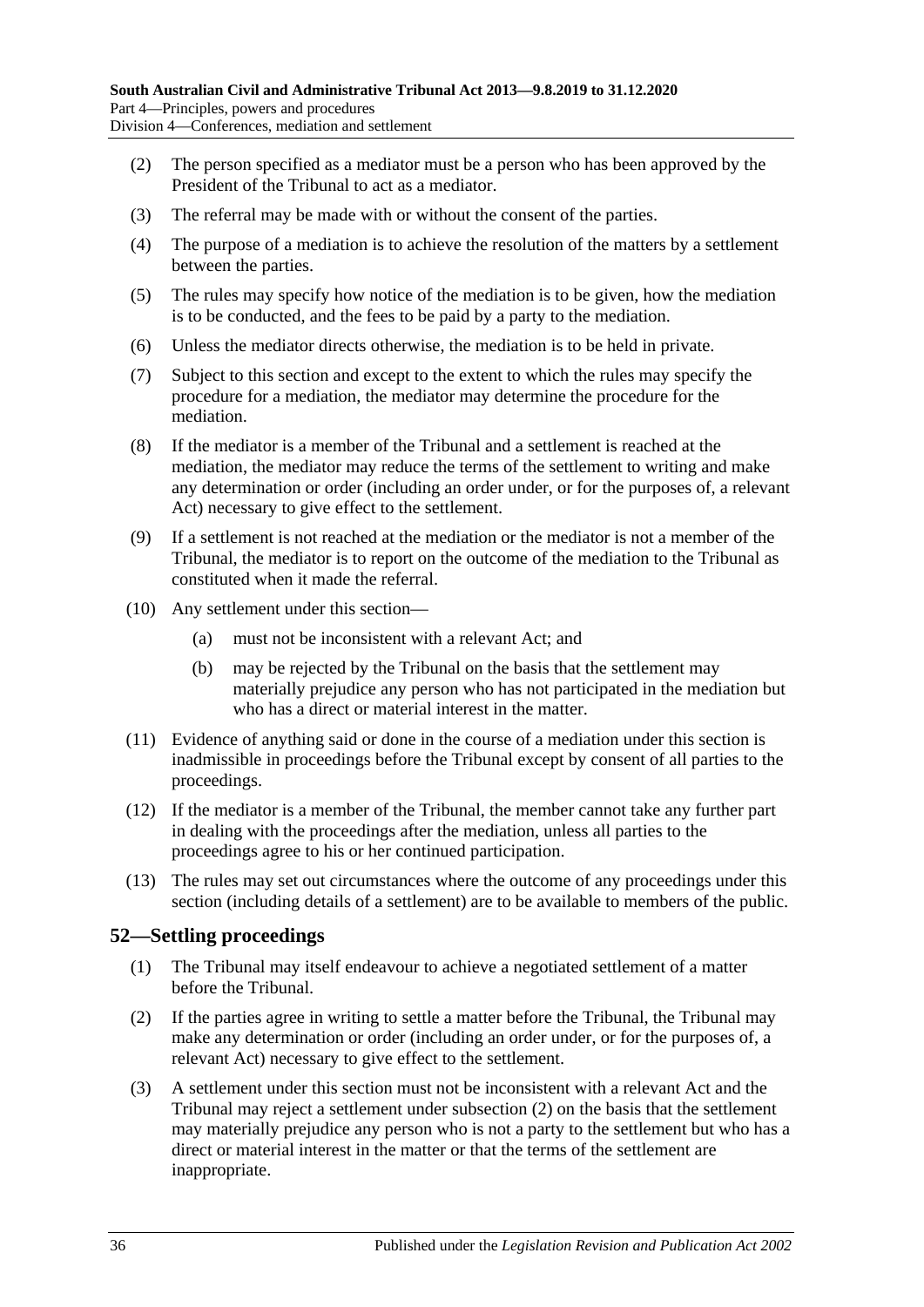# <span id="page-36-0"></span>**Division 5—Parties**

# <span id="page-36-4"></span><span id="page-36-1"></span>**53—Parties**

- (1) A person is a party to proceedings before the Tribunal if the person is—
	- (a) the applicant; or
	- (b) in the case of any disciplinary proceedings or any proceedings constituted by any inquiry into a person—the person who is the subject of the proceedings; or
	- (c) in the case of proceedings involving the review of a decision—the decision-maker; or
	- (ca) without limiting a preceding paragraph, a respondent to an application before the Tribunal, a person against whom a claim is made by proceedings brought before the Tribunal, or a party to a dispute before the Tribunal; or
	- (d) a person joined in the proceedings by order of the Tribunal; or
	- (e) a person lawfully intervening in the proceedings; or
	- (f) a person specified by another provision of this Act or a relevant Act to be a party to the proceedings.
- (2) [Subsection](#page-36-4) (1) applies subject to any provision or exclusion made by the rules of the Tribunal.
- (3) In any proceedings where a decision-maker is a party, the official description rather than the personal name of the decision-maker is to be used so far as is practicable.

# <span id="page-36-2"></span>**54—Person may be joined as party**

- (1) The Tribunal may order that a person be joined as a party to proceedings before the Tribunal if the Tribunal considers that—
	- (a) the person should be bound by, or have the benefit of, a decision of the Tribunal in the proceedings; or
	- (b) the person's interests are affected by the proceedings; or
	- (c) for any other reason it is desirable that the person be joined as a party.
- (2) The Tribunal may make an order under this section—
	- (a) on the application of any person or on its own initiative; and
	- (b) without notice to the person to whom the order relates.

### <span id="page-36-3"></span>**55—Intervening**

- (1) The Attorney-General may, on behalf of the State, intervene in any proceedings before the Tribunal at any time.
- (2) The Tribunal may give leave at any time for any other person to intervene in proceedings before the Tribunal on conditions, if any, that the Tribunal thinks fit.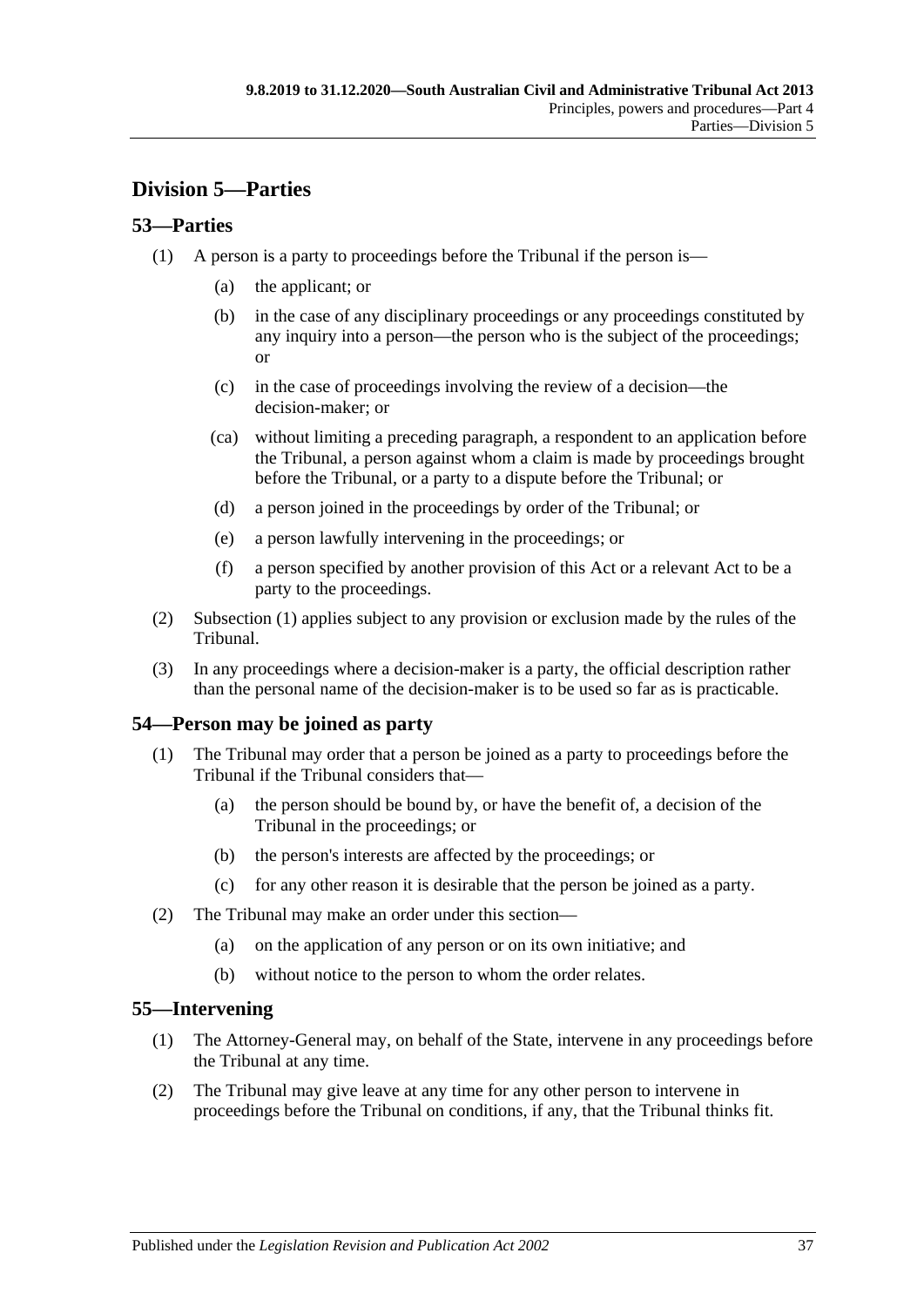# <span id="page-37-0"></span>**Division 6—Representation**

### <span id="page-37-1"></span>**56—Representation**

- (1) A party to proceedings before the Tribunal is entitled to appear (subject to the provisions of a relevant Act)—
	- (a) personally; or
	- (b) by counsel; or
	- (c) with the leave of the Tribunal and subject to the rules—by other representative.
- (2) Unless otherwise determined by the Tribunal, a person appearing before the Tribunal may be assisted by another person as a friend.
- (4) A person may not act as a representative in proceedings before the Tribunal if—
	- (a) the person is a legal practitioner whose practising certificate has been suspended; or
	- (b) the person's name has been struck off the roll of legal practitioners; or
	- (c) the person would be acting in any other manner that is inconsistent with disciplinary proceedings that have been taken under the *[Legal Practitioners](http://www.legislation.sa.gov.au/index.aspx?action=legref&type=act&legtitle=Legal%20Practitioners%20Act%201981)  Act [1981](http://www.legislation.sa.gov.au/index.aspx?action=legref&type=act&legtitle=Legal%20Practitioners%20Act%201981)*.

# <span id="page-37-2"></span>**Division 7—Costs**

### <span id="page-37-3"></span>**57—Costs**

- (1) Unless otherwise specified in this Act, a relevant Act, or an order of the Tribunal under this section, parties bear their own costs in any proceedings before the Tribunal.
- <span id="page-37-4"></span>(2) Unless otherwise specified in a relevant Act, the Tribunal may make an order for the payment by a party of all or any of the costs of another party, or of a person required to appear before the Tribunal or to produce evidential material, if the Tribunal thinks that it is appropriate to do so after taking into account—
	- (a) the main objectives of the Tribunal that are relevant to simplifying proceedings and issues before the Tribunal and to keeping costs to parties in proceedings before the Tribunal to a minimum insofar as is just and appropriate; and
	- (b) the need to ensure that proceedings are fair and that parties are not disadvantaged by proceedings that have little or no merit; and
	- (c) any provision made by the rules; and
	- (d) any other matter considered relevant by the Tribunal.
- (3) Without limiting [subsection](#page-37-4) (2), if the Tribunal dismisses or strikes out any proceedings in any prescribed circumstances, the Tribunal should also make an order for costs against the party against whom the action is directed unless the Tribunal is of the opinion that there is a good reason for not making an order in the circumstances of the particular case.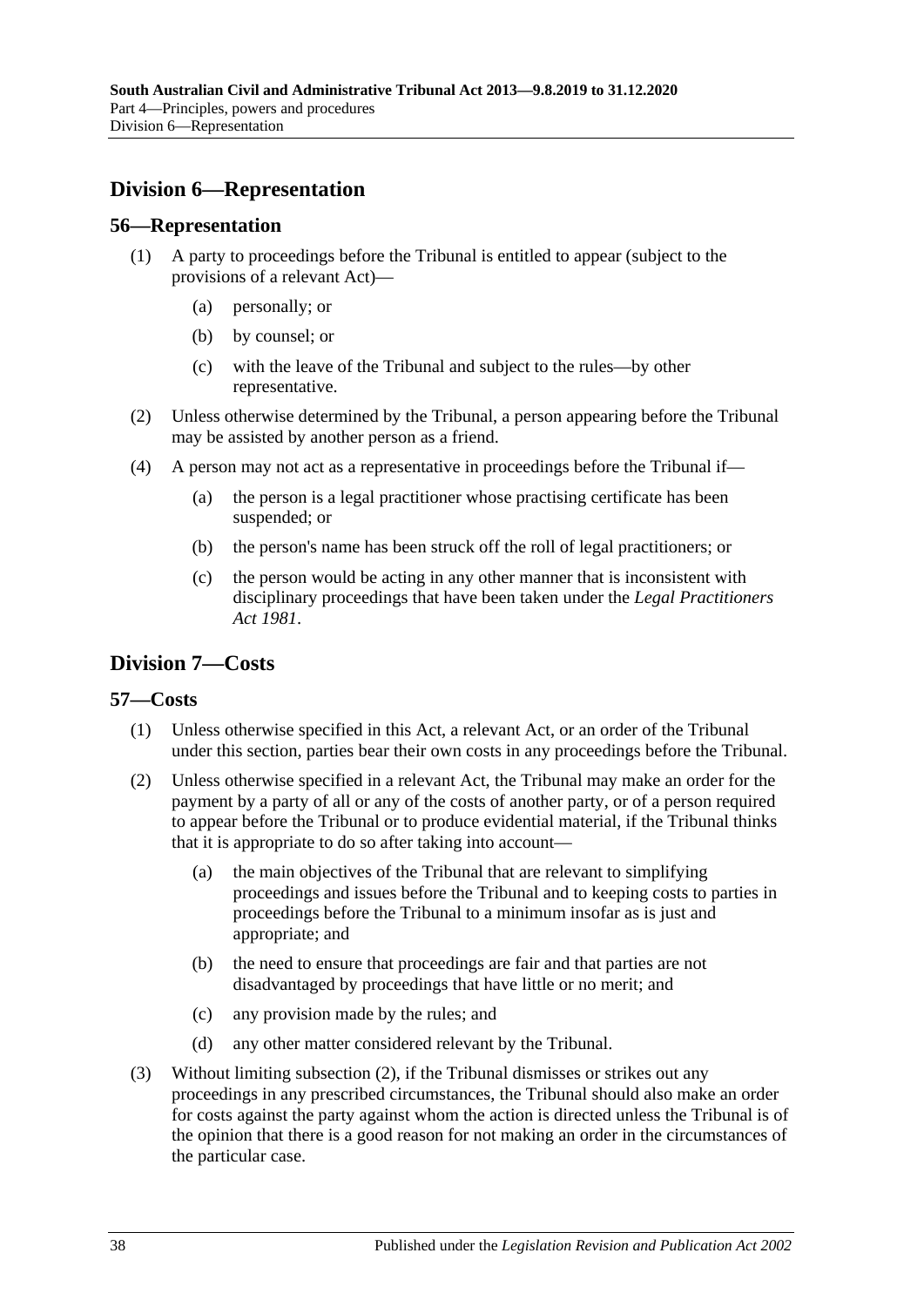(4) If the Tribunal makes an order for the payment of costs and does not fix the amount of costs, that amount is to be assessed and settled in accordance with the rules.

# <span id="page-38-0"></span>**58—Costs—related matters**

- (1) The power of the Tribunal to make an order for the payment by a party of the costs of another party includes the power to make an order for the payment of an amount to compensate the other party for any expenses or loss resulting from any proceedings or matter.
- (2) Without limiting anything else that may be considered in making an order for the payment by a party of the costs of another party, where the matter that is the subject of any proceedings comes within the Tribunal's review jurisdiction, the Tribunal is to have regard to—
	- (a) whether the party genuinely attempted to enable and assist the decision-maker to make a decision on its merits;
	- (b) whether the party (being the decision-maker) genuinely attempted to make a decision on its merits.
- (3) The rules may deal with the effect of certain offers to settle, and the response, if any, to the offer, on the making of an order for the payment by a party of the costs of another party.
- (4) The Tribunal may order that the representative of a party, rather than the party, in the representative's own capacity compensate that or any other party for costs incurred because the representative acted in, or delayed, any proceedings in a way that resulted in unnecessary costs.

# <span id="page-38-1"></span>**Division 8—Other procedural and related provisions**

### <span id="page-38-2"></span>**59—Sittings**

The Tribunal will sit at such times and places as the President of the Tribunal may direct (including at different places at the same time).

# <span id="page-38-3"></span>**60—Hearings in public**

- (1) Subject to this or any other Act, proceedings before the Tribunal must be heard in public.
- <span id="page-38-4"></span>(2) The Tribunal may, where it is satisfied that it is desirable to do so—
	- (a) in the interest of justice; or
	- (b) by reason of the confidential nature of the evidence to be given before the Tribunal; or
	- (c) in order to expedite proceedings of the Tribunal; or
	- (d) for any other reason that the Tribunal thinks sufficient,

give directions—

- (e) requiring that a hearing, or part of a hearing, be held in private; or
- (f) prohibiting or restricting the publication of the name and address of a witness appearing before the Tribunal; or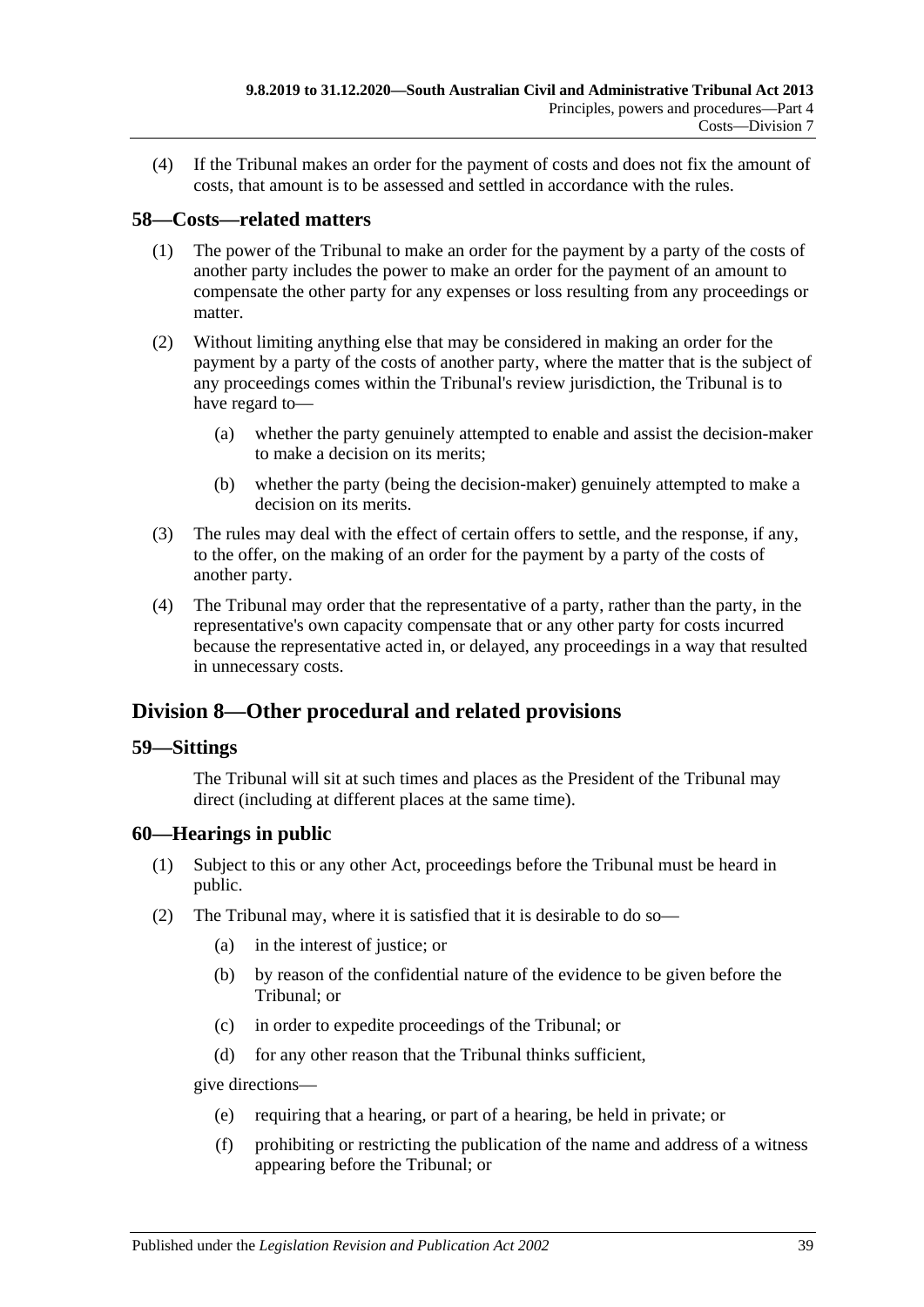- (g) prohibiting or restricting the publication of evidence given before the Tribunal or of the contents of any document produced to the Tribunal; or
- (h) prohibiting or restricting the disclosure to some or all of the parties to proceedings before the Tribunal of evidence given before the Tribunal or of the contents of any document produced to the Tribunal; or
- (i) excluding any person from the hearing before the Tribunal of any part of the proceedings.
- (3) A person must comply with a direction of the Tribunal under [subsection](#page-38-4) (2). Maximum penalty: \$10 000.

# <span id="page-39-1"></span><span id="page-39-0"></span>**61—Preserving subject matter of proceedings**

- (1) The Tribunal may, on such terms as appear just, make any order that may be necessary to preserve the subject matter of proceedings, or to otherwise protect the interests of a party, until questions arising in the proceedings have been finally determined.
- (2) The Tribunal's power to make an order under [subsection](#page-39-1) (1) is exercisable by—
	- (a) a Presidential member of the Tribunal; or
	- (b) any other legally qualified member of the Tribunal who is authorised by the President of the Tribunal to make orders under this section.
- (3) The Tribunal may make the order on the application of a party or on its own initiative.
- (4) An order may be made under this section whether or not a person whose interests may be affected—
	- (a) is a party; or
	- (b) has been given an opportunity to be heard.
- (5) An order may be made under this section—
	- (a) for a specified period; or
	- (b) until a specified event or stage in the proceedings.
- <span id="page-39-2"></span>(6) In making an order under this section, the Tribunal—
	- (a) may require an undertaking as to costs or damages as it considers appropriate; and
	- (b) may provide for the revocation of the order if specified conditions are met.
- (7) The Tribunal may assess any costs or damages referred to in [subsection](#page-39-2)  $(6)(a)$  and any amount so assessed is recoverable as a debt in a court of competent jurisdiction.
- (8) The rules may place conditions on the Tribunal's power to make an order under this section.
- (9) The Tribunal's power under this section is in addition to, and does not limit, any power of the Tribunal under a relevant Act to make an order in the nature of an injunction or interim injunction.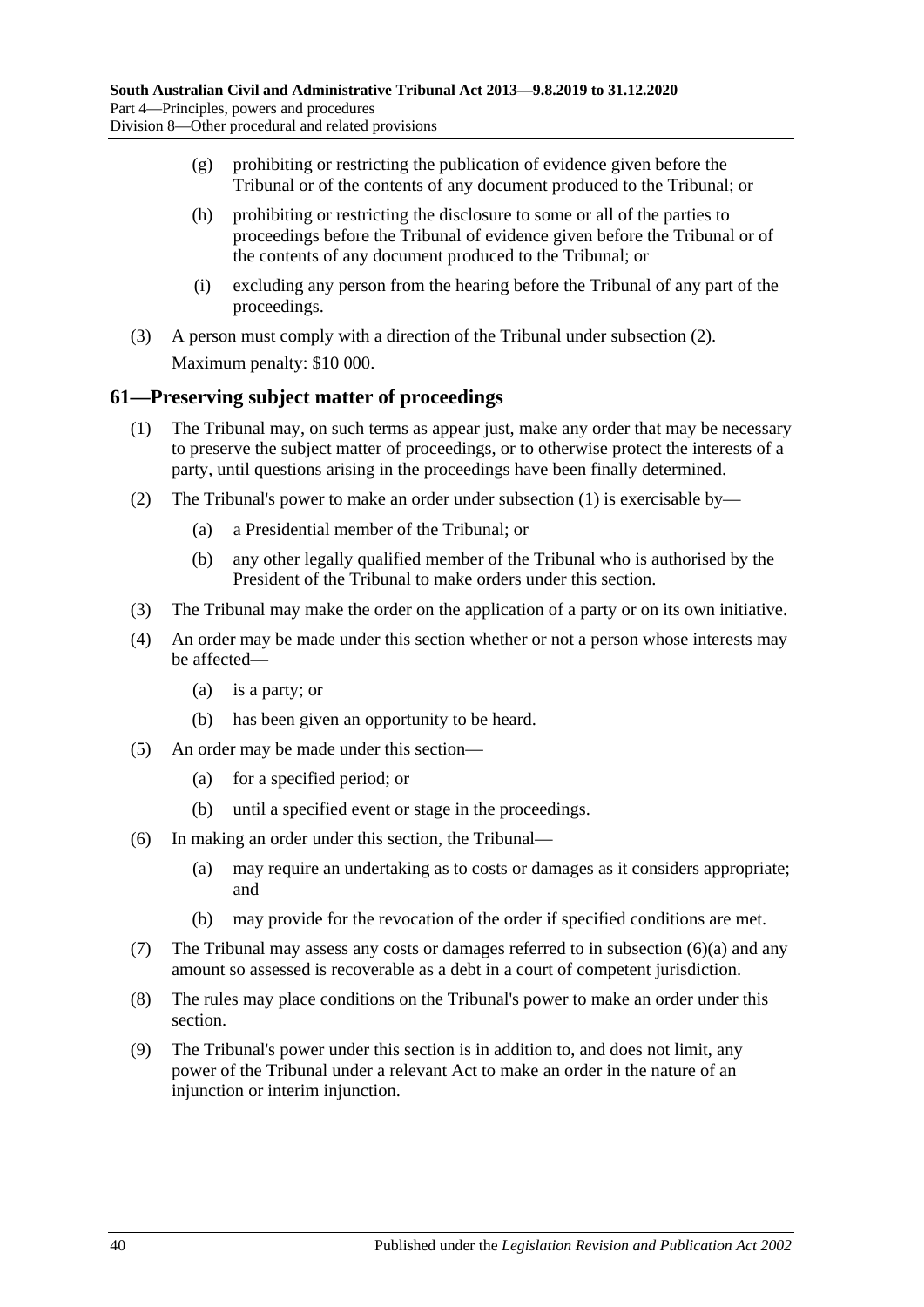### <span id="page-40-4"></span><span id="page-40-0"></span>**62—Security as to costs etc**

- (1) The Tribunal may order a party to proceedings before the Tribunal to give security for the payment of costs or to give an undertaking as to the payment of other monetary amounts that may be awarded against the party.
- (2) The security referred to in [subsection](#page-40-4) (1) will be of such amount, and given at such time and in such manner and form, as the Tribunal directs.
- (3) The Tribunal may reduce or increase the amount of security ordered under [subsection](#page-40-4) (1) to be given and may vary the time at which, or the manner or form in which, the security is to be given.
- (4) If security, or further security, or an undertaking, is not given in accordance with an order under this section, the Tribunal may order that the proceedings be dismissed (with costs), or that a determination (with costs) be made against the party.
- (5) The provisions of this section relating to security, or the giving of an undertaking, do not affect the operation of any provision made by or under a relevant Act or by the rules for or in relation to the furnishing of security, the giving of an undertaking or the imposition of costs.
- (6) A member of the Tribunal who is not a legally qualified member of the Tribunal may not make an order under this section except with the concurrence of a legally qualified member.

### <span id="page-40-1"></span>**63—Interlocutory orders**

The Tribunal has power, in relation to matters within its jurisdiction, to make interlocutory orders.

# <span id="page-40-2"></span>**64—Conditional, alternative and ancillary orders and directions**

- (1) The Tribunal may make orders and give directions on conditions the Tribunal considers appropriate.
- (2) The Tribunal may make orders in the alternative so that a particular order takes effect, or does not take effect, according to whether stipulated conditions are complied with.
- (3) The Tribunal may, when making an ancillary order, provide that a decision of the Tribunal is to be implemented by a person who is not a party to the relevant proceedings.

### <span id="page-40-3"></span>**65—Special referees**

- (1) The Tribunal may refer any question arising in any proceedings to a special referee for the special referee—
	- (a) to decide the question; or
	- (b) to give his or her opinion in relation to it.
- (2) The Tribunal may adopt a special referee's decision or opinion, in whole or in part, or reject it.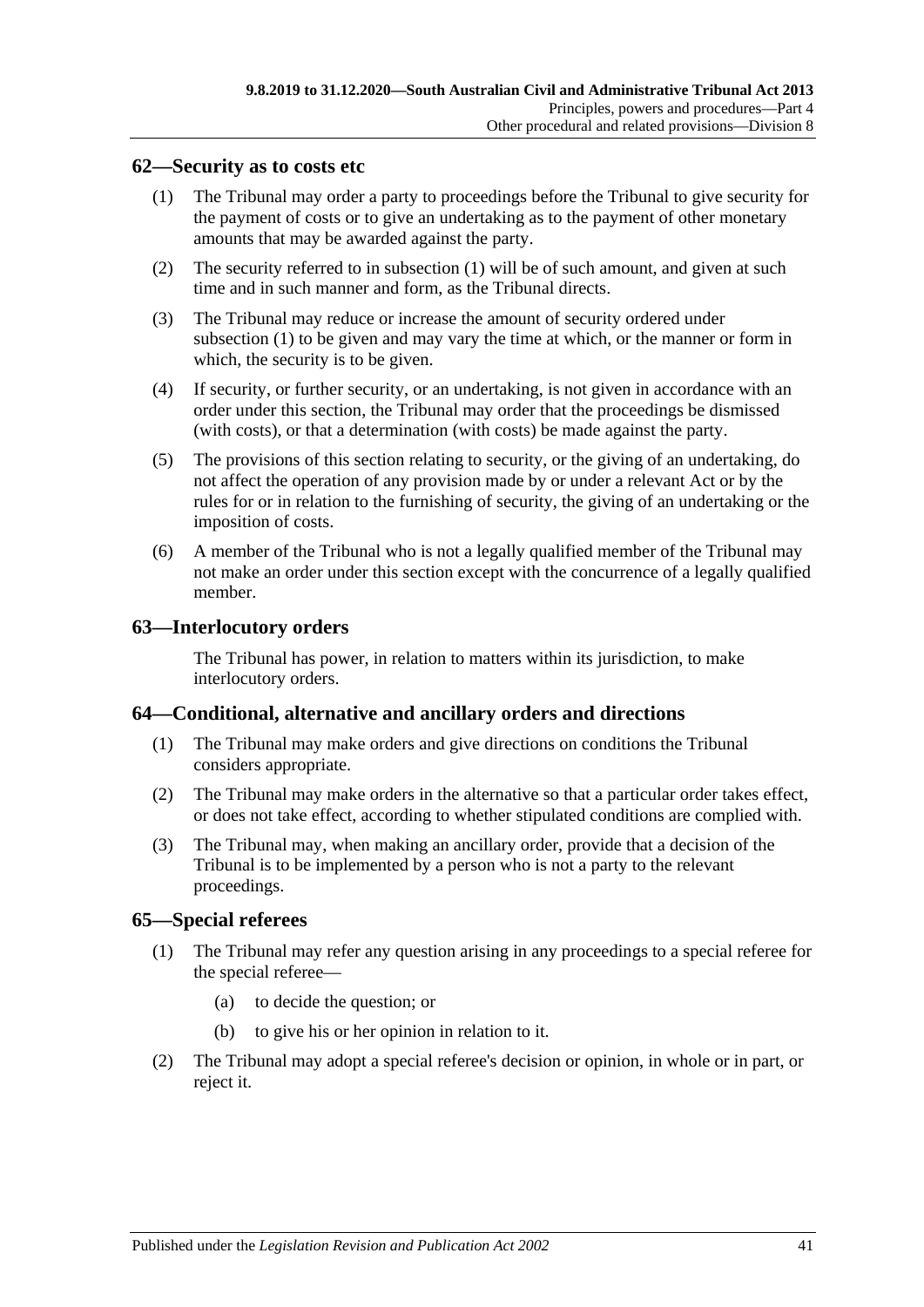### <span id="page-41-0"></span>**66—Relief from time limits**

- (1) The rules may provide for the Tribunal to extend or abridge a time limit for doing anything in connection with any proceedings, or the commencement of any proceedings, even though the limit is imposed under this Act or a relevant Act.
- (2) The extension—
	- (a) may be authorised even though the time for complying has passed; and
	- (b) may be given on conditions specified by the Tribunal.

### <span id="page-41-1"></span>**67—Electronic hearings and proceedings without hearings**

- (1) If the Tribunal thinks it appropriate, it may allow the parties and their representatives and any witnesses (or 1 or more of them) to participate in a hearing in any proceedings by means of telephone, video link, or any other system or method of communication.
- (2) If the Tribunal thinks it appropriate, it may conduct all or part of any proceedings entirely on the basis of documents without the parties or their representatives or any witnesses attending or participating in a hearing.
- (3) If the Tribunal acts under this section, the Tribunal is to take steps to ensure that the public has access to, or is precluded from access to, matters disclosed in the proceedings to the same extent as if the proceedings had been heard before the Tribunal with the attendance in person of all persons involved in the proceedings.

### <span id="page-41-2"></span>**68—Completion of part-heard matters**

A person who ceases to hold office as a member of the Tribunal (other than on account of having his or her appointment revoked or being removed from office) may nevertheless continue to act in the relevant office for the purpose of completing the hearing and determination of proceedings part-heard by the person when he or she ceased to hold that office.

### <span id="page-41-3"></span>**69—Other claims of privilege**

- (1) A person is excused from answering a question or producing a document or other material in any proceedings if the person could not be compelled to answer the question or produce the document or material in proceedings in the Supreme Court.
- (2) The Tribunal may require a person to produce a document or other material to it for the purpose of determining whether or not it is a document or material that the Tribunal has power to compel the person to produce.

# <span id="page-41-5"></span><span id="page-41-4"></span>**Part 5—Reviews and appeals**

# **Division 1—Internal reviews**

### <span id="page-41-6"></span>**70—Internal reviews**

- <span id="page-41-8"></span><span id="page-41-7"></span>(1) Subject to this section, an application for a review of a decision of the Tribunal—
	- (a) in the exercise of its original jurisdiction; or
	- (b) as constituted by a registrar or other member of the staff of the Tribunal,

may be made under this section.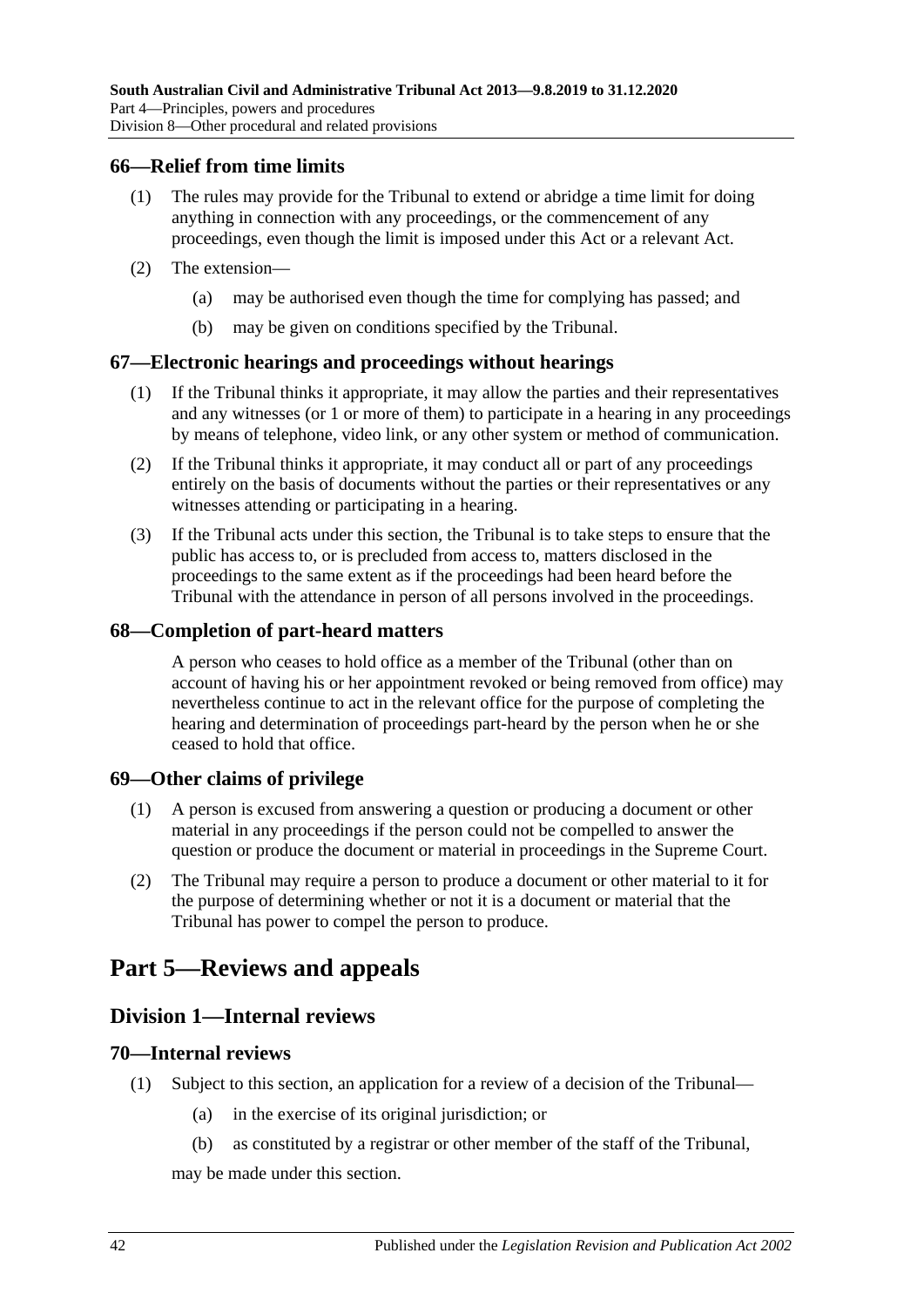- (1a) An application for review under
	- (a) [subsection](#page-41-7)  $(1)(a)$  is only by leave of a legally qualified member of the Tribunal; and
	- (b) [subsection](#page-41-8) (1)(b) is only by leave of a Presidential member of the Tribunal.
- (2) An application for review must be instituted within 1 month of the making of the decision to which the application relates but the Tribunal may, if it is satisfied that it is just and reasonable in the circumstances to do so, dispense with the requirement that the application should be instituted within that period (even if the time for instituting the application has expired).
- (3) The President may determine, in relation to a particular matter, or particular class of matters, how the Tribunal will be constituted for the purposes of this section.
- (4) On a review, the Tribunal will examine the decision of the Tribunal at first instance on the evidence or material before the Tribunal at that time but the Tribunal may, as it thinks fit, allow further evidence or material to be presented to it.
- (5) The Tribunal must, in acting under this section, reach the correct or preferable decision but in so doing must have regard to, and give appropriate weight to, the decision of the Tribunal at first instance.
- (6) The Tribunal may, on a review under this section—
	- (a) affirm the decision that is being reviewed; or
	- (b) vary the decision that is being reviewed; or
	- (c) set aside the decision being reviewed and—
		- (i) substitute a new decision; or
		- (ii) return the matter to the Tribunal as constituted at first instance for reconsideration in accordance with any directions or recommendations that the Tribunal acting on review considers appropriate.
- (7) The Tribunal may, on a review, make any interim order pending any review, or any reconsideration and determination of the matter, under this section, or any ancillary or consequential order, that the Tribunal considers appropriate.

# <span id="page-42-0"></span>**Division 2—Appeals**

### <span id="page-42-2"></span><span id="page-42-1"></span>**71—Appeals**

- (1) Subject to this section and to any provision of a relevant Act as to the review of, or appeal against, a decision of the Tribunal, an appeal lies—
	- (a) in the case of a decision of the Tribunal—
		- (i) constituted of a Presidential member of the Tribunal; or
		- (ii) constituted of 2 or 3 members including a Presidential member,
		- to the Full Court of the Supreme Court; or
	- (b) in any other case—to the Supreme Court constituted of a single Judge.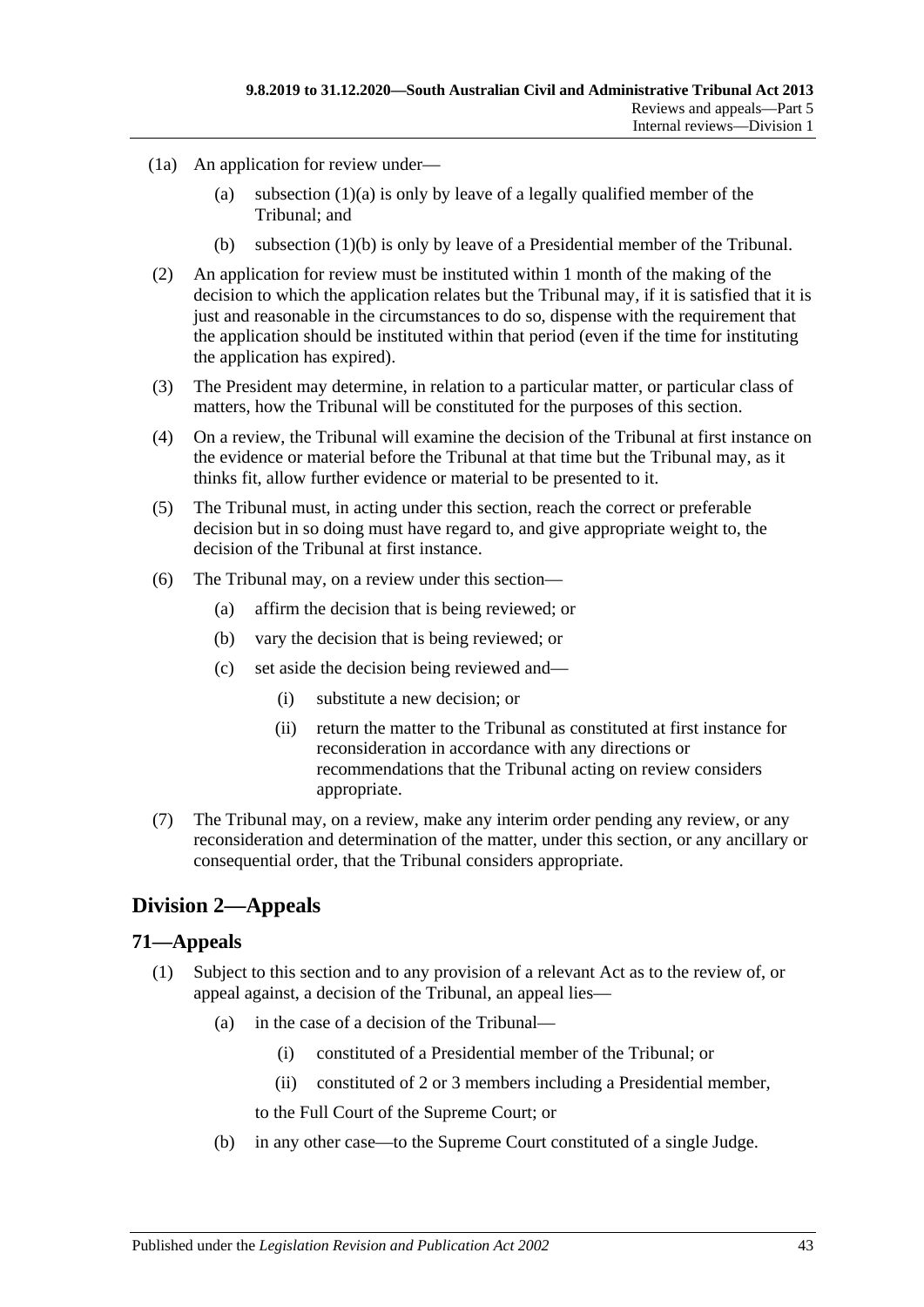- (1a) The Rules of the Supreme Court may provide that a matter that would otherwise go to the Full Court under [subsection](#page-42-2) (1) will instead go to a single Judge, and vice versa.
- <span id="page-43-0"></span>(2) An appeal under this section is only by leave of the Supreme Court (but this principle may be displaced or modified by the provisions of a relevant Act).
- <span id="page-43-1"></span>(2a) Without limiting [subsection](#page-43-0) (2), an appeal against a decision of the Tribunal in the exercise of its original jurisdiction, or in a case where the Tribunal is constituted by a registrar or other member of the staff of the Tribunal, may not be instituted under this section unless or until a review of the decision has been conducted under [section](#page-41-6) 70.
- (2b) However
	- (a) the operation of [subsection](#page-43-1)  $(2a)$  may be—
		- (i) displaced by the Rules of the Supreme Court in specified classes of cases; or
		- (ii) displaced by regulations under this Act; or
		- (iii) displaced or modified by the provisions of a relevant Act; and
	- (b) [subsection](#page-43-1) (2a) does not apply if the President of the Tribunal determines that a decision (or class of decision) should not be subject to a requirement for review under [section](#page-41-6) 70.
- (3) An appeal must be instituted within 1 month of the making of the decision to which the appeal relates but the Supreme Court may, if it is satisfied that it is just and reasonable in the circumstances to do so, dispense with the requirement that the appeal should be instituted within that period (even if the time for instituting the appeal has expired).
- (3a) An appeal under this section will be by way of rehearing.
- (3b) The Supreme Court may, in conducting an appeal, draw inferences of fact from evidence or material before the Tribunal and may, as it thinks fit, allow further evidence or material to be presented to it.
- (4) The Supreme Court may, on an appeal under this section—
	- (a) affirm the decision appealed against; or
	- (b) vary the decision appealed against; or
	- (c) set aside the decision appealed against and, if it thinks fit, return the matter to the Tribunal for reconsideration in accordance with any directions that the Court considers appropriate.
- (5) The Supreme Court may, on an appeal, make any interim, ancillary or consequential order that the Court considers appropriate.
- (6) The regulations may prescribe scales of costs that are payable in respect of proceedings before the Supreme Court on an appeal under this section (and if a regulation is made under this section then the costs so prescribed will apply in substitution for any costs under the *[Supreme Court Act](http://www.legislation.sa.gov.au/index.aspx?action=legref&type=act&legtitle=Supreme%20Court%20Act%201935) 1935*).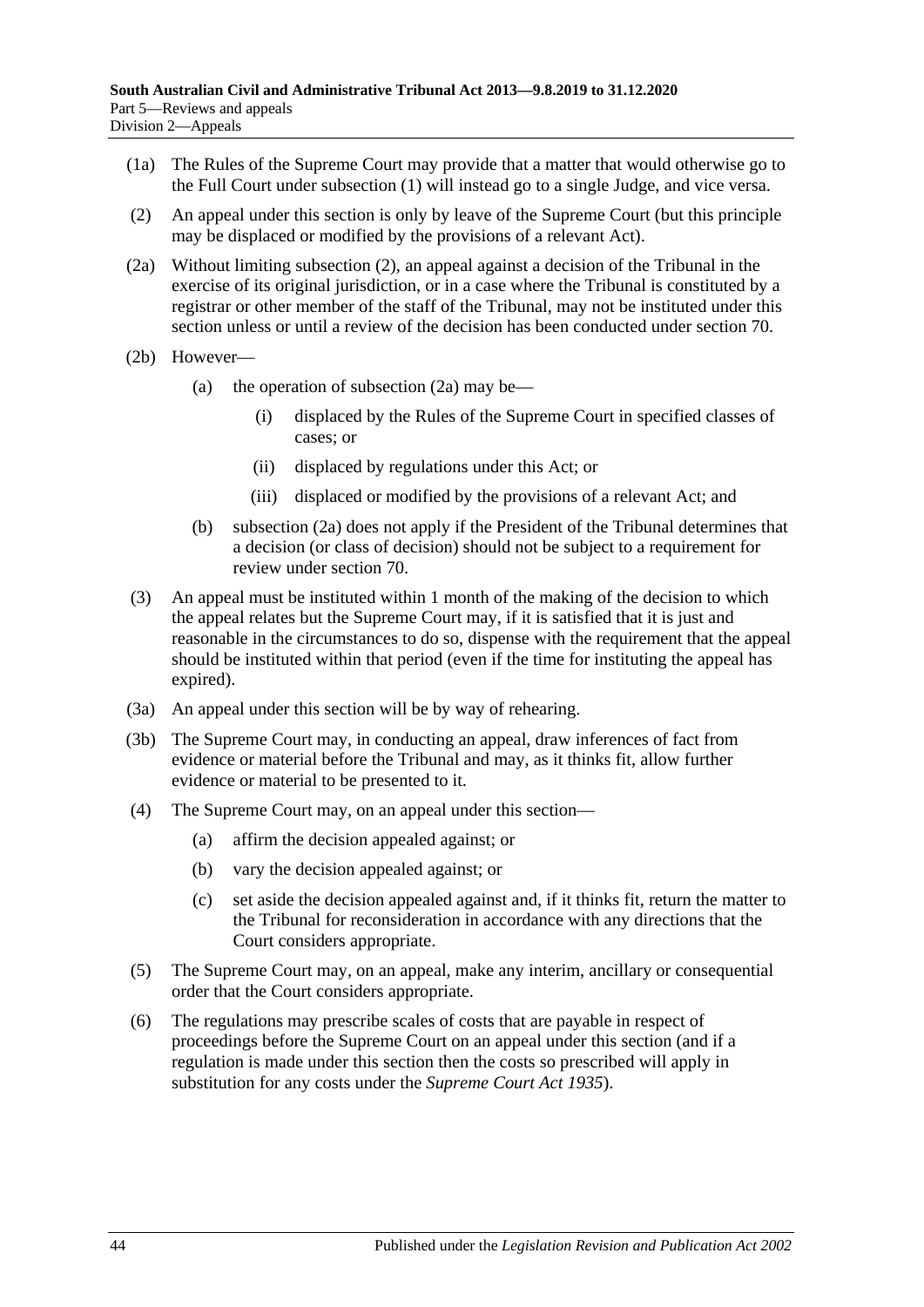# <span id="page-44-0"></span>**Division 3—Related matters**

# <span id="page-44-1"></span>**72—Reservation of questions of law**

- (1) A Presidential member of the Tribunal may reserve any question of law arising in any proceedings (including on referral to the Presidential member) for determination by the Full Court of the Supreme Court.
- (2) If a question of law is reserved, the Supreme Court may determine the question and give any consequential orders or directions considered by the Court to be appropriate to the circumstances of the case.

# <span id="page-44-2"></span>**73—Effect of review or appeal on decision**

- (1) The commencement of proceedings under this Part does not affect the operation of a decision to which the proceedings relate or prevent the taking of action to implement such a decision.
- <span id="page-44-6"></span>(2) However, the Tribunal or the Supreme Court may make an order staying the operation of a relevant decision (including a decision of a relevant decision-maker) until the proceedings are finally decided (on such conditions as may be specified in the order).
- (3) The Tribunal or the Supreme Court may act under [subsection](#page-44-6) (2) on application or on its own initiative.
- (4) The Tribunal's power to act under [subsection](#page-44-6) (2) is exercisable only by a legally qualified member of the Tribunal.

# <span id="page-44-3"></span>**Part 6—Staff**

# <span id="page-44-4"></span>**Division 1—Registrars**

# <span id="page-44-5"></span>**74—Registrars**

- (1) There is to be a principal registrar of the Tribunal (to be known as the *Registrar*).
- (2) There will be 1 or more other registrars of the Tribunal (to be known as *Deputy Registrars*).
- (3) A registrar will be appointed by the Governor on terms and conditions determined by the Governor for a term, not exceeding 5 years, specified in the instrument of appointment (and is, on the expiration of a term of office, eligible for reappointment).
- <span id="page-44-7"></span>(4) The Governor may remove a person from the office of registrar for—
	- (a) mental or physical incapacity to carry out official duties satisfactorily; or
	- (b) neglect of duty; or
	- (c) dishonourable conduct.
- (5) A person ceases to be a registrar if the person—
	- (a) dies; or
	- (b) completes a term of office and is not reappointed; or
	- (c) resigns by written notice to the Minister; or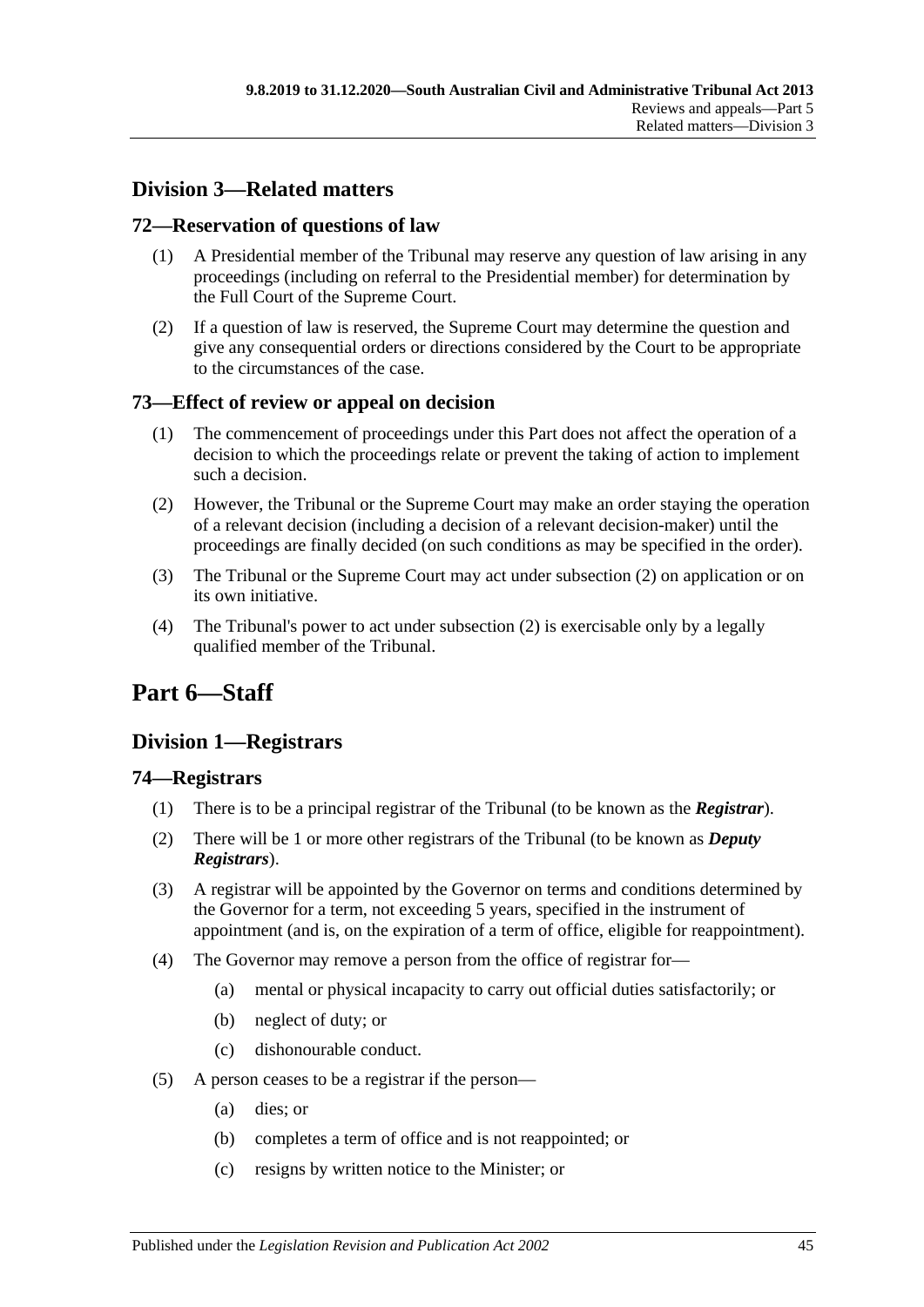- (d) is removed from office under [subsection](#page-44-7) (4).
- (6) If there is a vacancy in the office of a registrar or a registrar is absent or for any other reason is unable to perform the duties of the office, the Minister may appoint a person to act in the relevant position.
- (7) The Minister must consult with the President of the Tribunal before an appointment is made under this section.
- (8) The office of the Registrar or of a Deputy Registrar may be held in conjunction with another office in the public service of the State.

# <span id="page-45-0"></span>**75—Functions of registrars**

- (1) The functions of the Registrar are—
	- (a) to assist, or act on behalf of, the President of the Tribunal in the administration of the Tribunal; and
	- (b) to be responsible for the registry and records of the Tribunal; and
	- (c) to undertake responsibility for the day-to-day case management of the Tribunal; and
	- (d) to constitute the Tribunal to the extent specified under this Act; and
	- (e) other functions assigned to the Registrar by the President or under the rules of the Tribunal.
- (2) The functions of a Deputy Registrar are—
	- (a) to assist the Registrar in the performance of the Registrar's functions; and
	- (b) to constitute the Tribunal to the extent specified under this Act; and
	- (c) other functions assigned to the Deputy Registrar by the Registrar or under the rules of the Tribunal.
- (3) A registrar is, in the performance of any function or the exercise of any power, subject to the direction of the President of the Tribunal.

# <span id="page-45-2"></span><span id="page-45-1"></span>**76—Delegation**

- (1) A registrar may delegate a function of the registrar under this Act—
	- (a) to a particular person or committee; or
	- (b) to the person for the time being performing particular duties or holding or acting in a particular position.
- (2) A delegation under [subsection](#page-45-2) (1)—
	- (a) must be made by instrument in writing; and
	- (b) may be conditional; and
	- (c) does not derogate from the ability of the registrar to act in any matter; and
	- (d) is revocable at will by the registrar.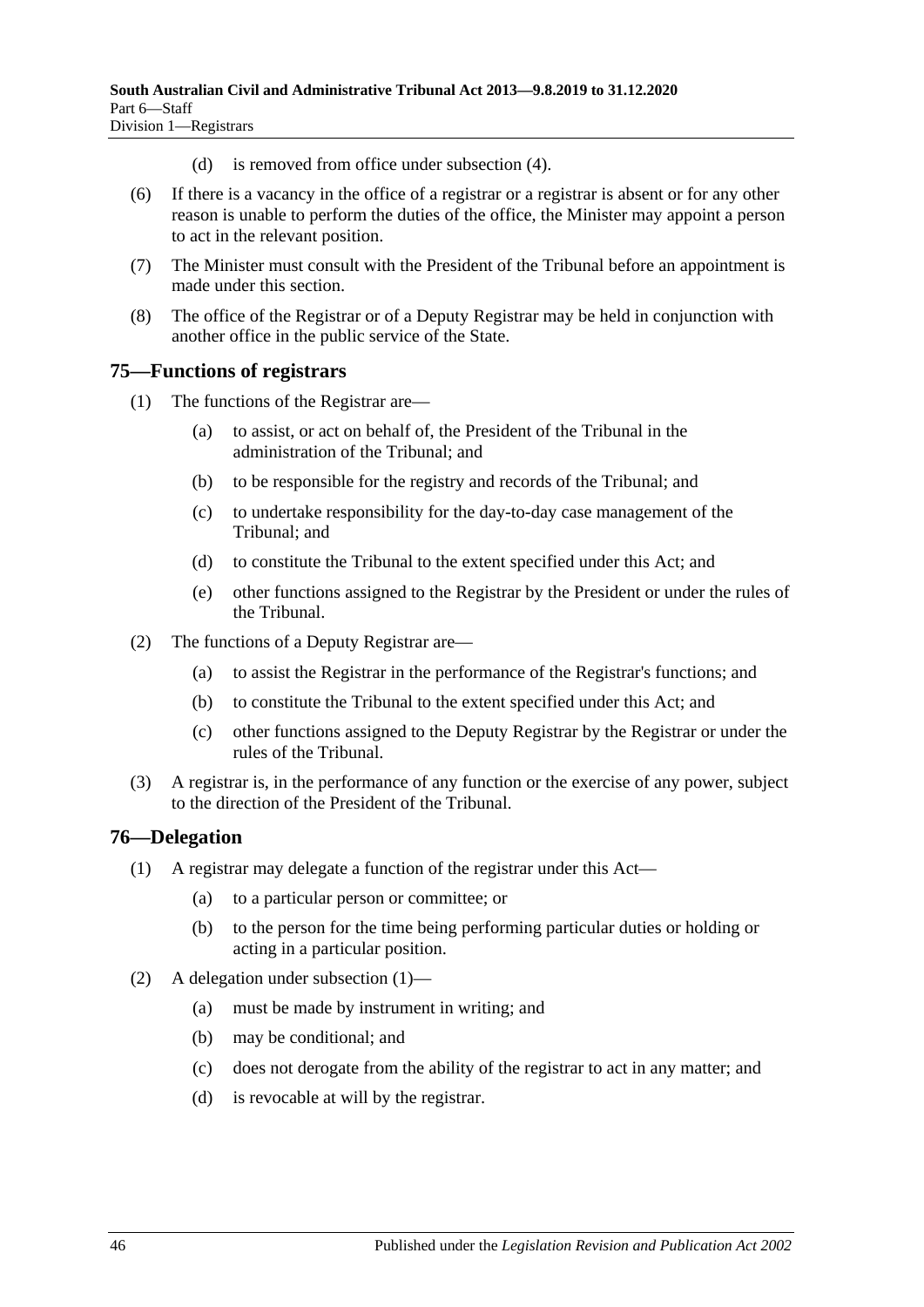# <span id="page-46-0"></span>**Division 2—Other staff of Tribunal**

# <span id="page-46-1"></span>**77—Other staff of Tribunal**

There will be other staff of the Tribunal consisting of persons employed in a public sector agency and selected by the Registrar with the concurrence of the Chief Executive of the Department.

# <span id="page-46-2"></span>**Division 3—Use of services or staff**

# <span id="page-46-3"></span>**78—Use of services or staff**

The Tribunal may, by arrangement with the relevant body, make use of the facilities, staff or equipment of—

- (a) an administrative unit in the Public Service; or
- (b) the State Courts Administration Council; or
- (c) another public agency or authority.

# <span id="page-46-4"></span>**Part 7—Miscellaneous**

### <span id="page-46-5"></span>**79—Immunities**

- (1) A member of the Tribunal, mediator, expert or special referee has the same protections, privileges and immunities from liability as a Judge of the Supreme Court.
- (2) A member of the staff of the Tribunal incurs no civil or criminal liability for an honest act or omission in carrying out or purportedly carrying out official functions.
- (3) A person representing a party to proceedings before the Tribunal has the same protection and immunity as a legal practitioner has in representing a party in proceedings in the Supreme Court.
- (4) A party to proceedings before the Tribunal has the same protection and immunity as a party to proceedings in the Supreme Court.
- (5) A person who appears as a witness before the Tribunal or produces books, papers or documents to the Tribunal has the same protection as a witness in proceedings before the Supreme Court.
- (6) A person taking evidence on behalf of the Tribunal has, in doing so, the same protections, privileges and immunities as a member of the Tribunal.

# <span id="page-46-7"></span><span id="page-46-6"></span>**80—Protection from liability for torts**

- (1) An action in tort does not lie against a person for anything that the person has done, in good faith, in the performance or purported performance of a function under this Act or a relevant Act as a member of the Tribunal or as a member of staff or an officer of the Tribunal.
- (2) The Crown is also relieved of any liability that it might otherwise have had for a person having done anything as described in [subsection](#page-46-7) (1).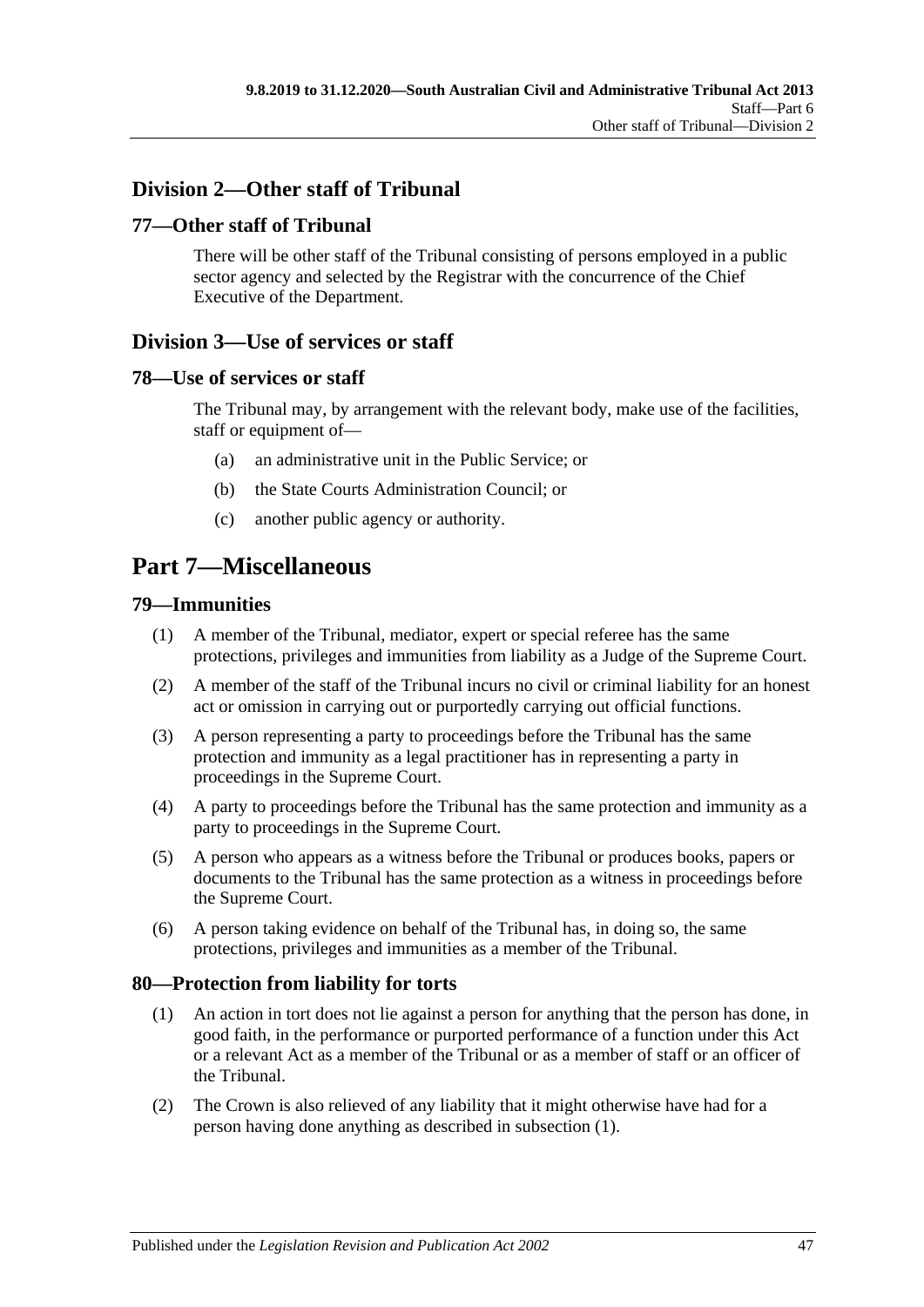- (3) The protection given by this section applies even though the thing done as described in [subsection](#page-46-7) (1) may have been capable of being done whether or not this Act or a relevant Act had been enacted.
- (4) In this section, a reference to the doing of anything includes a reference to an omission to do anything.

# <span id="page-47-0"></span>**81—Protection for compliance with Act**

- (1) No civil or criminal liability attaches to a person for compliance, or purported compliance, in good faith, with a requirement of this Act.
- (2) In particular, if a person produced a document or other material as required under this Act, no civil liability attaches to the person for producing the document or material, whether the liability would arise under a contract or otherwise.

# <span id="page-47-1"></span>**82—Alternative orders and relief**

Although a particular form of order or relief is sought by an applicant in proceedings before the Tribunal, the Tribunal may make any other form of order or grant any other form of relief that it considers more appropriate in the circumstances of the case.

# <span id="page-47-2"></span>**83—Power to cure irregularities**

- (1) Where in proceedings before the Tribunal or on appeal from the Tribunal to the Supreme Court it appears to the Tribunal or the Court—
	- (a) that some irregularity has occurred affecting the proceedings or any matter to which the proceedings relate; and
	- (b) that it would be conducive to the expeditious resolution of the questions of substance at issue between the parties if the powers conferred by this section were exercised,

the Tribunal or the Court may cure the irregularity by ordering that, subject to the fulfilment of such conditions as may be stipulated by the Tribunal or the Court, a requirement of this Act, or of any other Act or law, be dispensed with to the extent necessary for the purpose.

(2) An order under this section does not affect the rights or liabilities of persons who are not parties to the proceedings.

# <span id="page-47-3"></span>**84—Correcting mistakes**

- (1) The Tribunal may correct a decision it gives or a statement of the reasons it has given for its decision to the extent necessary to rectify—
	- (a) a clerical mistake; or
	- (b) an error arising from an accidental slip or omission; or
	- (c) a material miscalculation of figures or a material mistake in the description of any person, thing or matter referred to in the decision; or
	- (d) a defect of form.
- (2) The correction may be made—
	- (a) on a party's application made in accordance with the rules; or
	- (b) on the Tribunal's own initiative.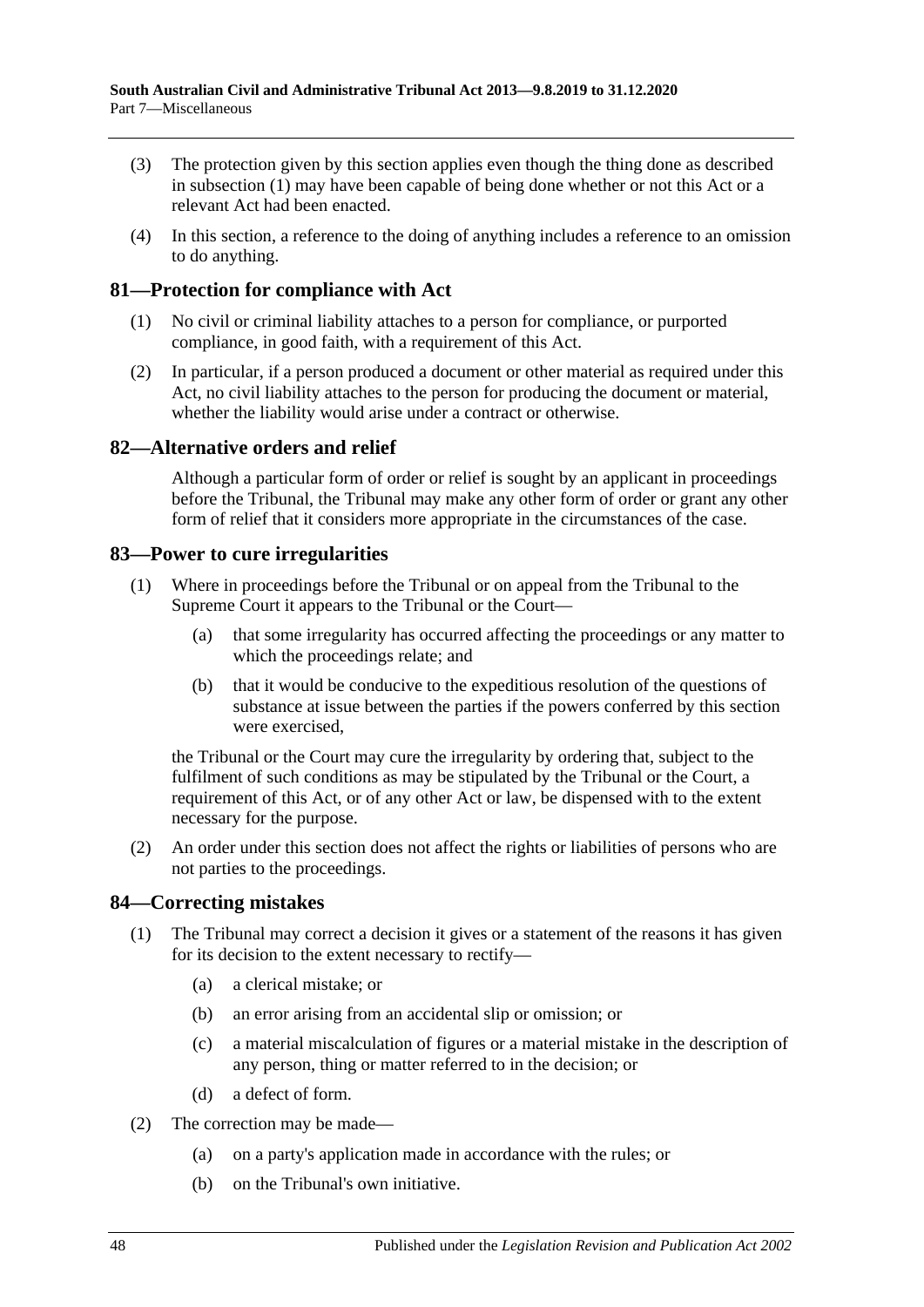# <span id="page-48-0"></span>**85—Tribunal may review its decision if person was absent**

(1) In this section—

*relevant hearing*, in relation to a decision of the Tribunal, means a hearing at which the decision was made or which preceded the making of the decision (including a compulsory conference) but does not include mediation.

- (2) A person in respect of whom the Tribunal makes a decision may apply to the Tribunal for a review of the decision if the person did not appear and was not represented at a relevant hearing.
- (3) The application has to be made within the time limits specified by, and otherwise in accordance with, the rules.
- (4) The rules may limit the number of applications that can be made under this section in respect of the same matter without leave of the Tribunal.
- (5) If on hearing the application the Tribunal is satisfied that the applicant had a reasonable excuse for not attending or being represented at the relevant hearing, the Tribunal is to review the decision and may revoke or vary it if the Tribunal considers it appropriate to do so.
- (6) For the hearing of the application, the Tribunal is to be constituted by the members by whom it was constituted when it made the decision, if that is practicable.
- (7) A review under this section—
	- (a) is part of the original proceedings; and
	- (b) is not a review of a decision for the purposes of [section](#page-21-3) 34 or [70.](#page-41-6)

# <span id="page-48-3"></span><span id="page-48-1"></span>**86—Tribunal may authorise person to take evidence**

- (1) The Tribunal may authorise, in writing, a person (whether or not a member of the Tribunal) to take evidence on behalf of the Tribunal for the purposes of any proceedings.
- (2) The Tribunal's power under [subsection](#page-48-3) (1) to authorise the taking of evidence is exercisable only by a Presidential member.
- (3) The Tribunal may authorise evidence to be taken under this section outside South Australia.
- (4) The Tribunal may give directions as to the taking of evidence under this section.
- (5) If a person other than a member of the Tribunal is authorised to take evidence, the person has all the powers of a member of the Tribunal in relation to the taking of evidence.
- (6) Evidence taken under this section—
	- (a) is to be regarded as having been given to the Tribunal; and
	- (b) if taken outside South Australia, is to be regarded as having been given in South Australia.

# <span id="page-48-2"></span>**87—Miscellaneous provisions relating to legal process and service**

(1) Any process of the Tribunal may be issued, served or executed on a Sunday as well as any other day.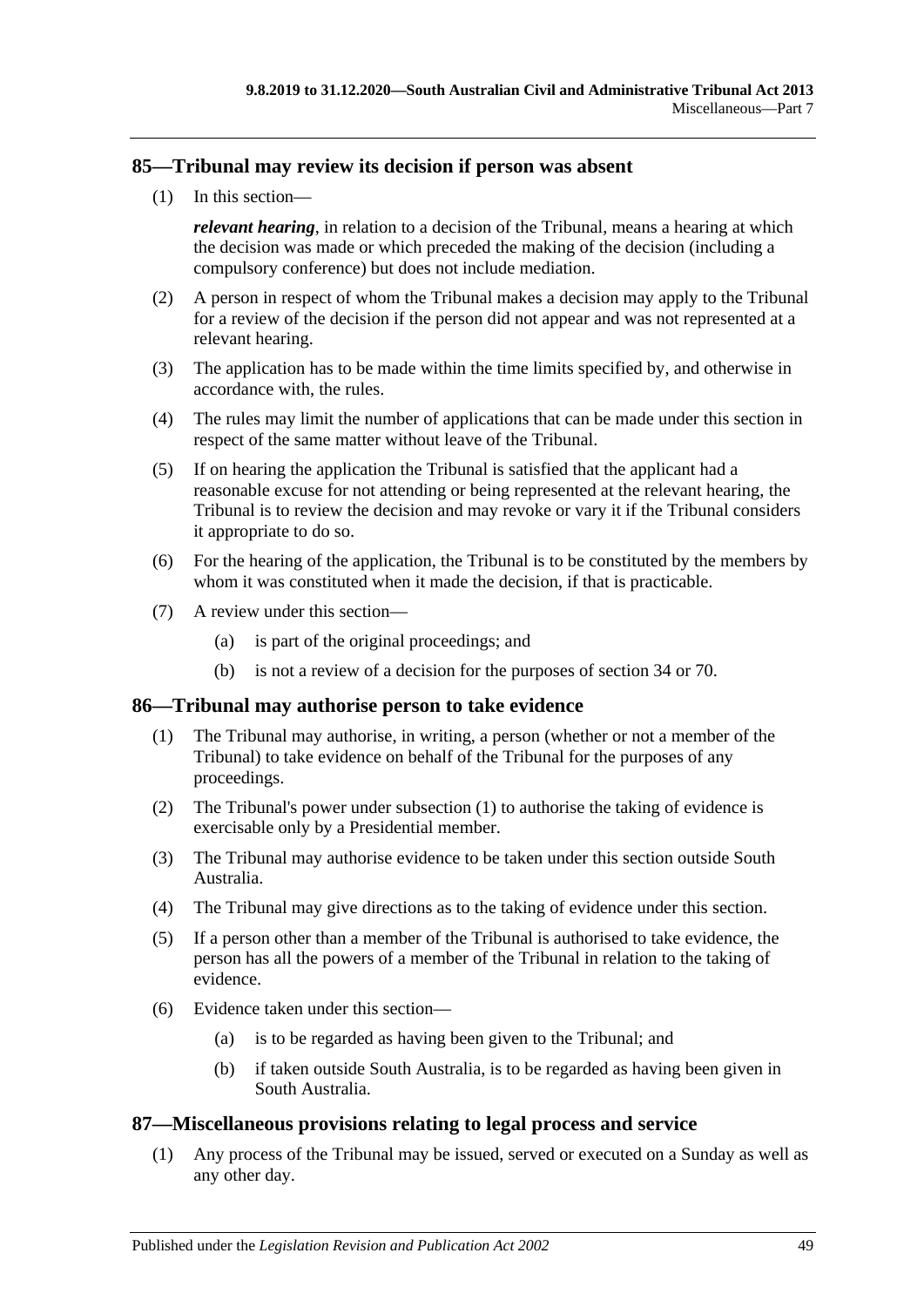- (2) The validity of process is not affected by the fact that the person who issued it dies or ceases to hold office.
- <span id="page-49-3"></span>(3) If it is not practicable to serve any process, notice or other document relating to any proceedings in the manner otherwise prescribed or contemplated by law, the Tribunal may, by order—
	- (a) provide for service by post, or in any other way (including by substituted service) authorised by the regulations; or
	- (b) make any other provision that may be necessary or desirable for service.
- (4) Any process, notice or other document served in accordance with an order under [subsection](#page-49-3) (3) will, despite any other law, be taken to have been duly served.
- (5) A registrar is expressly authorised to make an order under [subsection](#page-49-3) (3).

# <span id="page-49-0"></span>**88—Proof of decisions and orders of Tribunal**

An apparently genuine document purporting to be a copy of a decision or order of the Tribunal and to be certified as such by a registrar will be accepted in any legal proceedings, in the absence of proof to the contrary, as a true copy of a decision or order of the Tribunal.

# <span id="page-49-1"></span>**89—Enforcement of decisions and orders of Tribunal**

- (1) If the Tribunal makes a monetary order, the amount specified in the order may be recovered in the appropriate court, by a person recognised by the regulations for the purposes of this subsection, as if it were a debt.
- (2) A person who contravenes or fails to comply with an order of the Tribunal (other than a monetary order) is guilty of an offence.

Maximum penalty: \$50 000 or imprisonment for 2 years.

(3) In this section—

### *appropriate court* means—

- (a) in relation to an order of the Tribunal that is a monetary order for an amount that does not exceed the amount that represents the jurisdictional limit of the Magistrates Court for a monetary claim founded on contract—the Magistrates Court;
- (b) in any other case—the District Court.

### <span id="page-49-2"></span>**89A—Bailiffs**

- (1) The President may appoint a person to be a bailiff.
- (2) The office of bailiff may be held (but may not need to be held) by—
	- (a) a person employed in a public sector agency; or
	- (b) a person appointed under the *[Courts Administration Act](http://www.legislation.sa.gov.au/index.aspx?action=legref&type=act&legtitle=Courts%20Administration%20Act%201993) 1993* or the *[Sheriff's](http://www.legislation.sa.gov.au/index.aspx?action=legref&type=act&legtitle=Sheriffs%20Act%201978)  Act [1978](http://www.legislation.sa.gov.au/index.aspx?action=legref&type=act&legtitle=Sheriffs%20Act%201978)*.
- (3) The regulations may prescribe fees to be paid in respect of any action taken by a bailiff (and provide for the recovery or enforcement of such a fee).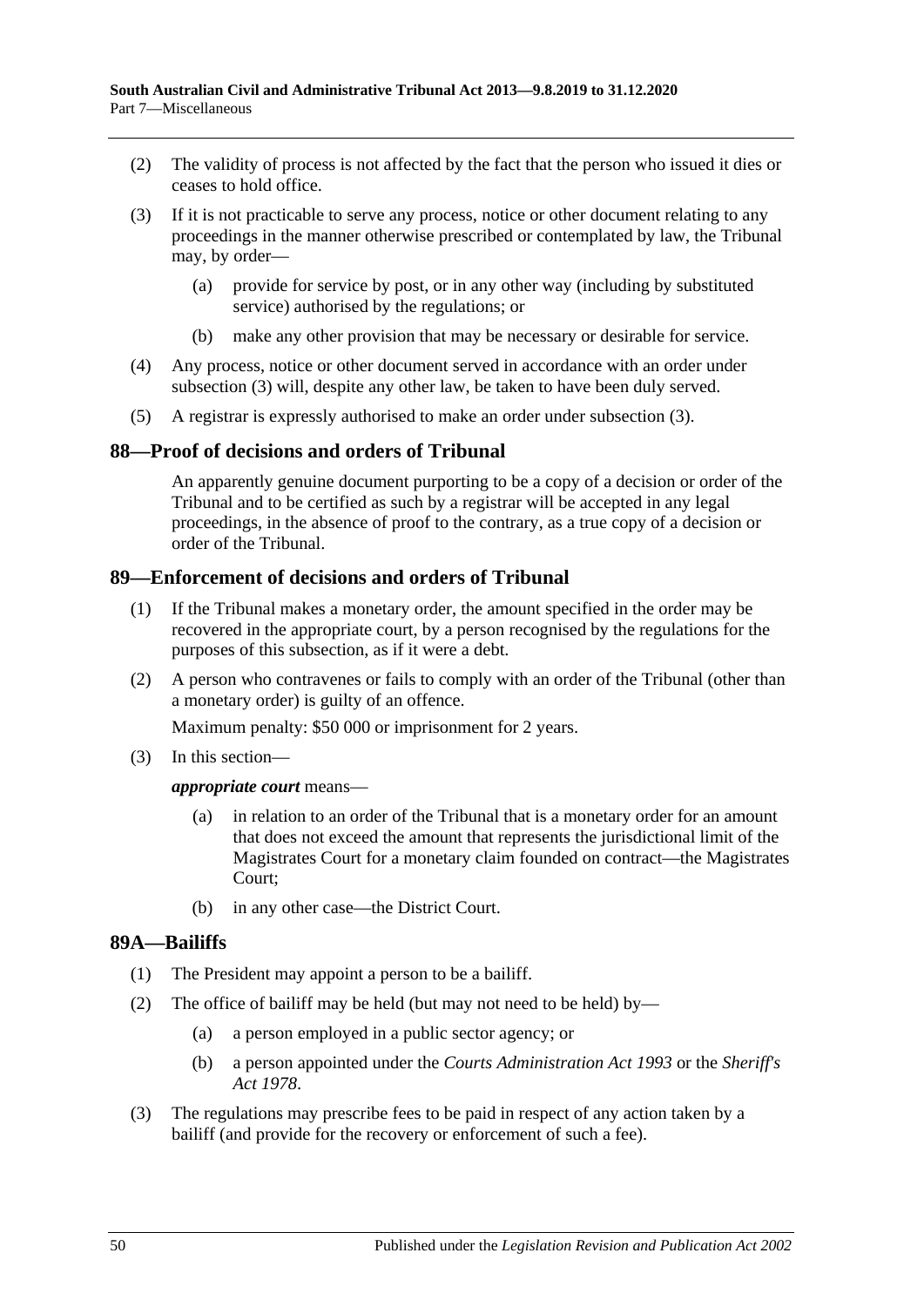(4) A bailiff (and, if relevant, a police officer assisting a bailiff) incurs no civil or criminal liability for an honest act or omission in carrying out or purportedly carrying out official functions.

# <span id="page-50-2"></span><span id="page-50-0"></span>**90—Accessibility of evidence**

- (1) Subject to this section, the Tribunal may, on application by any member of the public, allow the applicant to inspect or obtain a copy of—
	- (a) any process relating to proceedings and forming part of the Tribunal's records;
	- (b) a transcript of evidence taken by the Tribunal in any proceedings;
	- (c) any documentary or other material produced or provided to the Tribunal in any proceedings;
	- (d) any decision or order given or made by the Tribunal;
	- (e) any other material of a prescribed kind.
- <span id="page-50-3"></span>(2) A member of the public may inspect or obtain a copy of the following material only with the permission of the Tribunal:
	- (a) material that was produced or provided to the Tribunal in a hearing (or part of a hearing) held in private;
	- (b) material the disclosure of which would be contrary to a direction or order of the Tribunal given under another provision of this or any other Act;
	- (d) material of a class prescribed by the regulations.
- (3) The Tribunal may permit inspection or copying of material referred to in [subsection](#page-50-2) (1) or [\(2\)](#page-50-3) subject to any condition it considers appropriate, including a condition limiting the publication or use of the material.
- (4) A decision by the Tribunal on an application under this section is administrative and is final and not subject to any form of review.
- (5) The Tribunal may charge a fee, fixed by regulation, for inspection or copying of material under this section.

# <span id="page-50-1"></span>**91—Costs of proceedings**

(1) In this section—

*costs of proceedings* means costs of, or incidental to, any proceedings of the Tribunal, other than the costs of a party.

- (2) The Tribunal may order that all or any of the costs of proceedings be paid by a party.
- (3) If the matter that is the subject of the proceeding comes within the Tribunal's review jurisdiction, the Tribunal cannot make an order under this section against a party unless—
	- (a) the party brought or conducted the proceedings frivolously or vexatiously; or
	- (b) the Tribunal is acting in prescribed circumstances.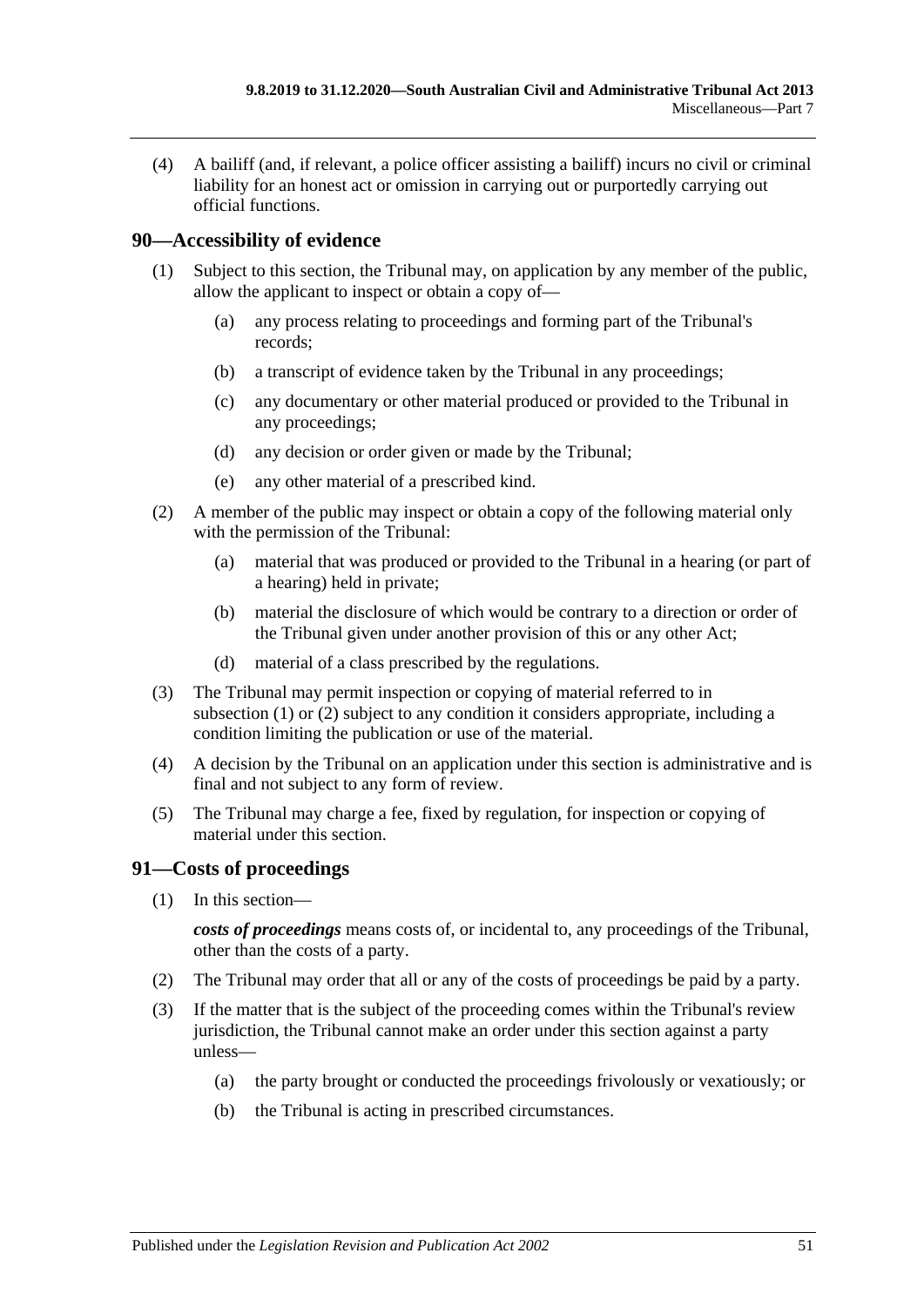# <span id="page-51-0"></span>**92—Annual report**

- (1) The President of the Tribunal must on or before 31 October in each year make a report to the Attorney-General on the administration and operation of the Tribunal during the previous financial year.
- (2) The Attorney-General must within 12 sitting days after receiving a report under this section cause copies of the report to be laid before both Houses of Parliament.
- (3) The report must include any information prescribed by the regulations.

### <span id="page-51-1"></span>**93—Additional reports**

The President of the Tribunal must, at the request of the Attorney-General, report to the Attorney-General on any matter relevant to the administration or operation of the Tribunal.

# <span id="page-51-2"></span>**93A—Disrupting proceedings of Tribunal**

- (1) A person who—
	- (a) wilfully interrupts any proceedings of the Tribunal; or
	- (b) uses offensive language or behaves in a disorderly or offensive manner, towards the Tribunal, members of the Tribunal or officers of the Tribunal, or at a place where proceedings of the Tribunal are being conducted,

is guilty of an offence.

Maximum penalty: \$10 000 or imprisonment for 6 months.

- (2) Nothing in this section derogates from the operation of another provision of this Act.
- (3) In this section—

*offensive* includes threatening, abusive or insulting.

# <span id="page-51-3"></span>**93B—False or misleading statements**

A person who knowingly makes a false or misleading statement for the purposes of, or in connection with, consideration by the registrar or the Tribunal (including the Tribunal as constituted of a registrar or other member of staff of the Tribunal) as to whether to waive, remit or make such other provision in relation to the payment of fees in respect of proceedings before the Tribunal, is guilty of an offence.

Maximum penalty: \$1 250 or imprisonment for 3 months.

### <span id="page-51-4"></span>**94—Rules**

- (1) Rules of the Tribunal may be made—
	- (a) regulating the business of the Tribunal and the duties of the various members and staff of the Tribunal; and
	- (b) authorising the registrars and other staff of the Tribunal to exercise powers with respect to proceedings before the Tribunal and providing for the internal review of specified classes of decisions in specified circumstances; and
	- (c) regulating the practice and procedure of the Tribunal; and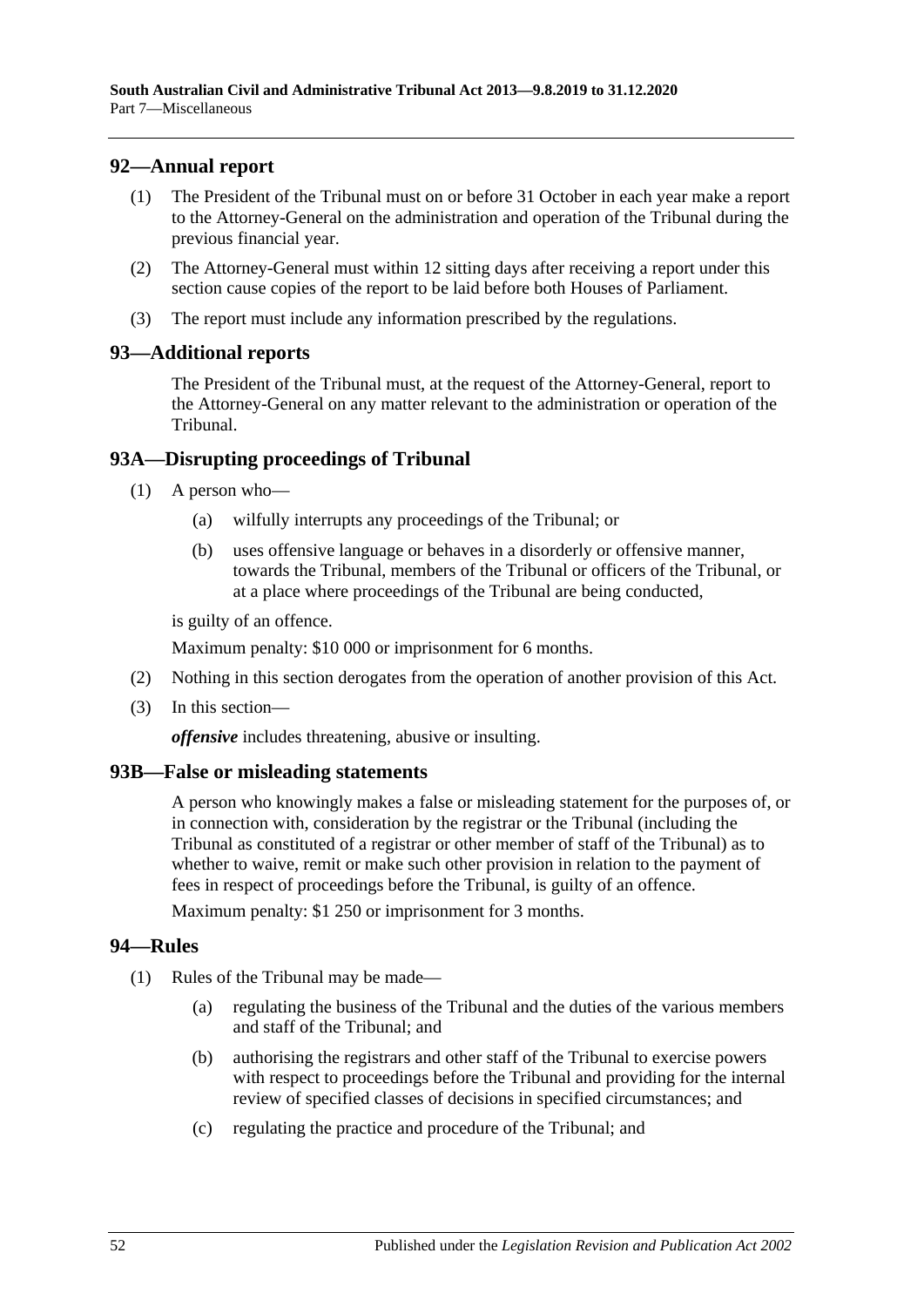- (ca) providing for the provision of written statements of reasons for decisions of the Tribunal at first instance for the purposes of an internal review of the decision by the Tribunal under [section](#page-41-6) 70; and
- (d) imposing obligations on persons seeking to commence proceedings before the Tribunal to take any step, including to give a notification to another person or to provide any specified information; and
- (e) providing for the service of applications and documents; and
- (f) imposing obligations on parties to proceedings before the Tribunal to disclose to each other the contents of expert reports or other material of relevance to the proceedings before or in connection with the hearing of the proceedings; and
- (g) regulating the referral of a matter to mediation, the conduct of mediations or the referral of questions for investigation and report by an expert or referee; and
- (h) regulating the form in which evidence may be taken; and
- (i) restricting or prohibiting certain classes of persons from appearing as representatives in proceedings before the Tribunal; and
- (j) providing for the Tribunal to waive any procedural requirement; and
- (k) regulating costs and providing for the assessment and settling of costs; and
- (l) providing for witness fees; and
- (m) providing for other matters relating to the management, conduct or settlement of proceedings before the Tribunal; and
- (n) dealing with any other matters necessary or expedient for the effective and efficient operation of the Tribunal.
- (2) The power to make rules under this section includes the power to make rules in respect of any jurisdiction conferred on the Tribunal by a relevant Act.
- (3) Rules of the Tribunal may be made by the President and a Deputy President of the Tribunal.
- (4) The rules take effect from the date of publication in the Gazette or a later date specified in the rules.
- (5) The rules must be consistent with the regulations, and with any relevant Act.

# <span id="page-52-1"></span><span id="page-52-0"></span>**95—Regulations**

- (1) The Governor may make such regulations as are contemplated by this Act or a relevant Act, or as are necessary or expedient for the purposes of this Act or a relevant Act.
- (2) Without limiting the generality of [subsection](#page-52-1) (1), the regulations may—
	- (a) provide information to be included in registers to be kept for the purposes of this Act; and
	- (b) prescribe matters relevant to the practice or procedures of the Tribunal; and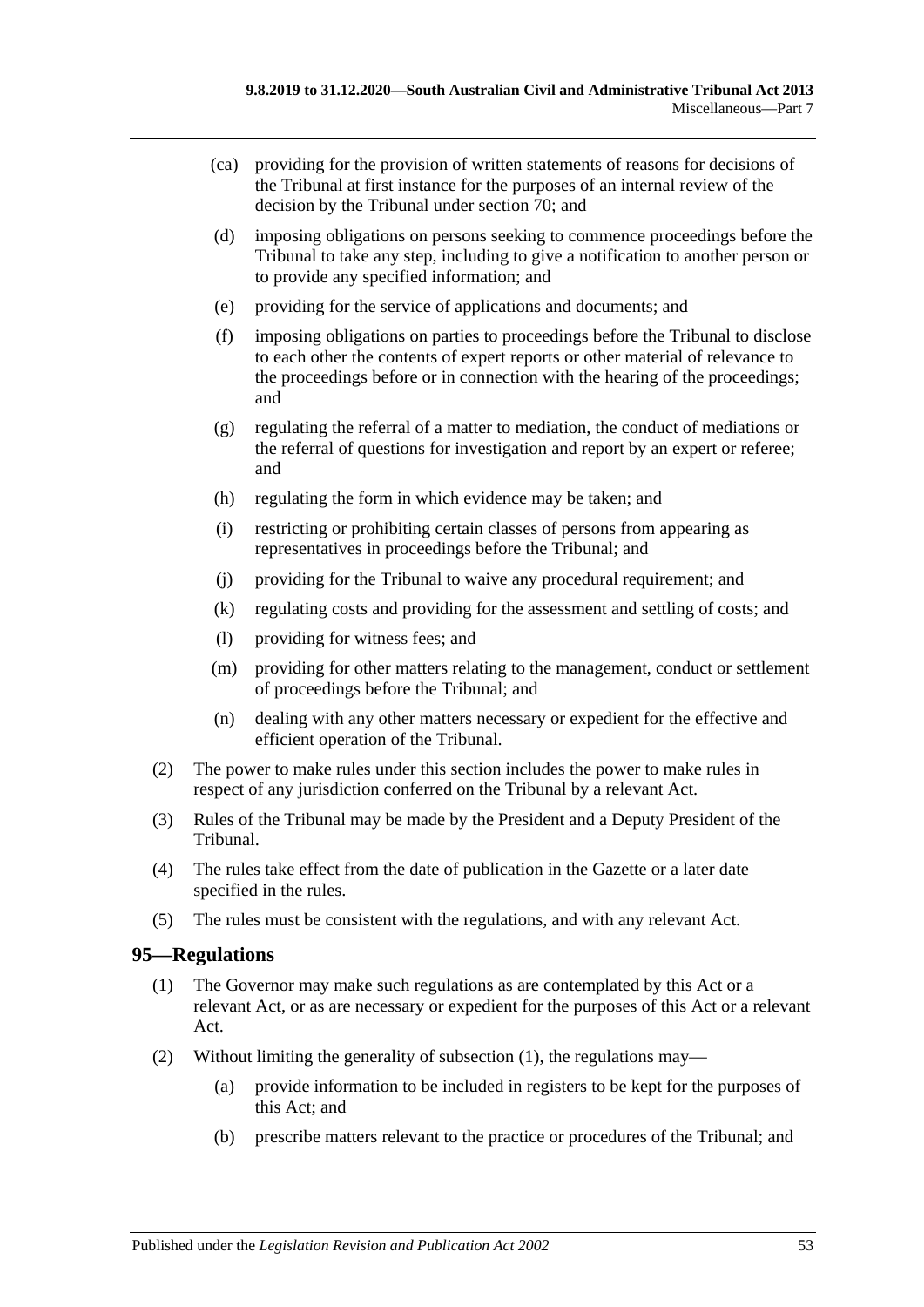- (c) prescribe and provide for the payment of fees in relation to proceedings before the Tribunal; and
- (d) prescribe penalties not exceeding \$5 000 for contravention of, or non-compliance with, any regulation; and
- (e) make provisions of a saving or transitional nature consequent on the vesting of jurisdiction on the Tribunal under another Act.
- <span id="page-53-1"></span>(3) The regulations may provide that any matter or thing is to be determined, dispensed with, regulated or prohibited according to the discretion of the President of the Tribunal or another prescribed person.
- (4) A regulation under [subsection](#page-53-1)  $(2)(e)$  may (without limiting that subsection)—
	- (a) operate in addition to any saving or transitional provision enacted under another Act in connection with the vesting of jurisdiction in the Tribunal; and
	- (b) operate so as to modify the operation or effect of another Act insofar as may be expedient in connection with the transfer of jurisdiction to the Tribunal from another entity; and
	- (c) take effect from the day on which jurisdiction is vested in the Tribunal under another Act (including so as to provide for the retrospective operation of the regulation).

### <span id="page-53-0"></span>**96—Review**

- (1) The Minister must appoint 1 or more independent persons to conduct a review under [subsection](#page-53-2) (2) as soon as practicable after the expiry of 2 years from the commencement of [Part](#page-20-1) 3 of this Act.
- <span id="page-53-3"></span><span id="page-53-2"></span>(2) The review must include an assessment of—
	- (a) the performance of the Tribunal; and
	- (b) without limiting [paragraph](#page-53-3) (a), the extent to which the main objectives of the Tribunal have been met over the period to which the review relates; and
	- (c) the extent to which it would be advantageous to extend the jurisdiction of the Tribunal to matters arising under other Acts identified by the person or persons conducting the review or identified by the Minister for the purposes of the review,

and may include any other matter specified by the Minister for the purposes of the review.

- (3) The results of the review must be incorporated into a report submitted to the Minister.
- (4) The Minister must cause a copy of the report to be laid before both Houses of Parliament within 6 sitting days after receiving the report.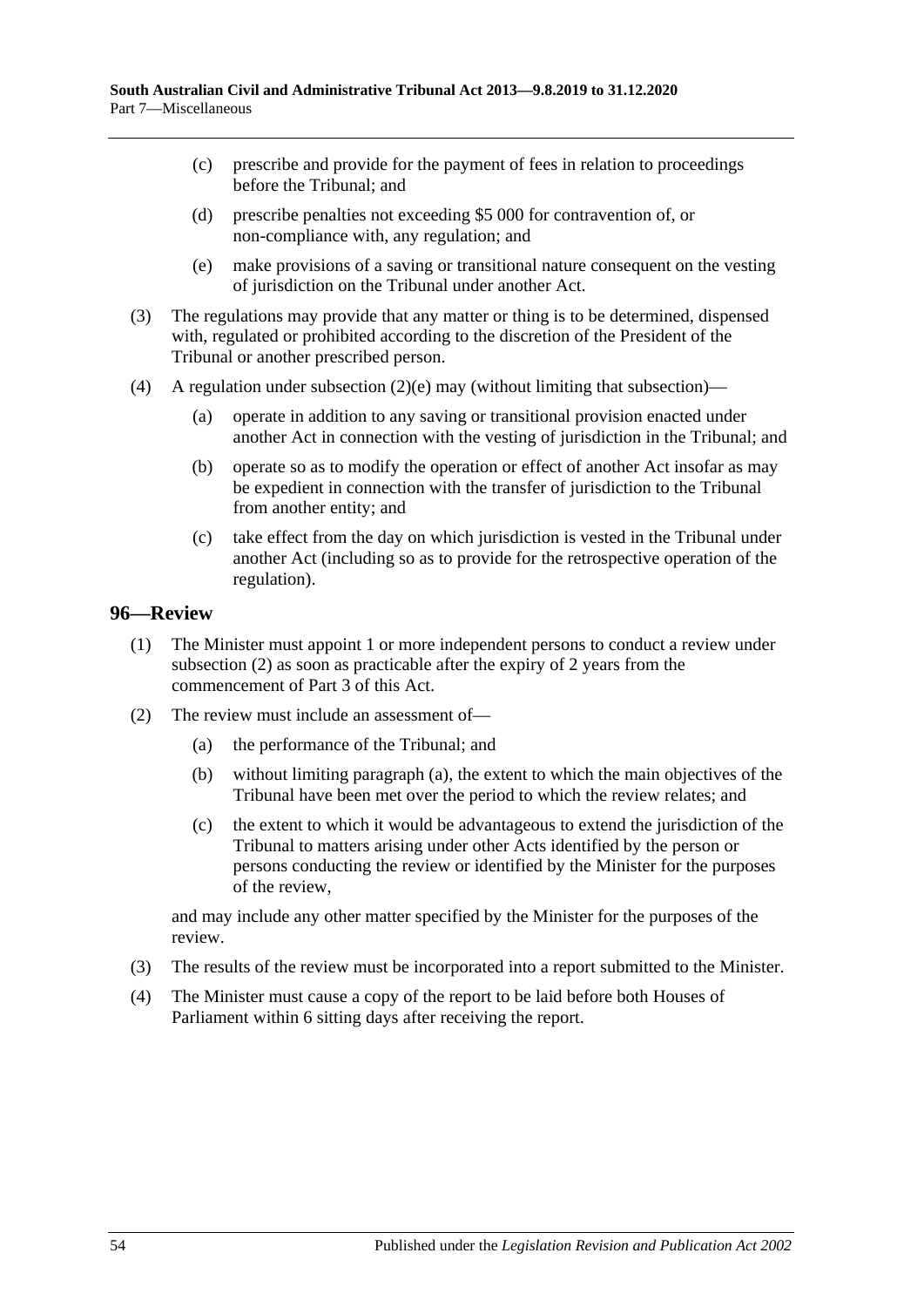# <span id="page-54-0"></span>**Legislative history**

# **Notes**

- Amendments of this version that are uncommenced are not incorporated into the text.
- Please note—References in the legislation to other legislation or instruments or to titles of bodies or offices are not automatically updated as part of the program for the revision and publication of legislation and therefore may be obsolete.
- Earlier versions of this Act (historical versions) are listed at the end of the legislative history.
- For further information relating to the Act and subordinate legislation made under the Act see the Index of South Australian Statutes or www.legislation.sa.gov.au.

# **Principal Act and amendments**

New entries appear in bold.

| Year | No        | Title                                                                            | Assent     | Commencement                                                                                                                                                                                                                                                                                                   |
|------|-----------|----------------------------------------------------------------------------------|------------|----------------------------------------------------------------------------------------------------------------------------------------------------------------------------------------------------------------------------------------------------------------------------------------------------------------|
| 2013 | 59        | South Australian Civil and<br>Administrative Tribunal Act 2013                   | 7.11.2013  | 14.11.2013 (Gazette 14.11.2013 p4224)<br>except Pt 2 Div 3 Subdiv 3 & Pt 6<br>Divs 1 & 2-13.2.2014 (Gazette<br>13.2.2014 p886) and except ss 9, 12,<br>18-22, 27 & Pt 6 Div 3-8.5.2014<br>(Gazette 8.5.2014 $p1630$ ) and except<br>ss 5-8, 23-26, Pts 3-5, ss 82-92 &<br>96-29.3.2015 (Gazette 5.3.2015 p882) |
| 2014 | 26        | Statutes Amendment (SACAT)<br>Act 2014                                           | 11.12.2014 | Pt 16 (s 202)-15.1.2015 (Gazette<br>15.1.2015 p309); ss 193-201 &<br>203-205)-29.3.2015 immediately<br>after the commencement of the<br>remaining provisions of 59/2013<br>(Gazette 5.3.2015 p883)                                                                                                             |
| 2017 | 51        | Statutes Amendment (SACAT No 2)<br>Act 2017                                      | 28.11.2017 | Pt 43 (ss 221 to 224, 226 to<br>230)-14.12.2017 (Gazette 12.12.2017<br>p4960); s 225-1.7.2019 (Gazette<br>14.2.2019 p477)                                                                                                                                                                                      |
| 2018 | - 5       | Statutes Amendment (SACAT<br><b>Federal Diversity Jurisdiction</b> )<br>Act 2018 | 12.7.2018  | Pt 3 (ss 6 & 7)-12.7.2018                                                                                                                                                                                                                                                                                      |
| 2018 | 29        | <b>Statutes Amendment</b><br>(Attorney-General's Portfolio)<br>Act 2018          | 15.11.2018 | Pt 4 $(s 9)$ —1.7.2019 immediately after<br>s 225 of 51/2017: s 2(5)                                                                                                                                                                                                                                           |
| 2019 | <b>14</b> | <b>Statutes Amendment (SACAT)</b><br>Act 2019                                    | 11.7.2019  | Pt 26 (ss 161 to 164)-9.8.2019<br>(Gazette 8.8.2019 p2948)                                                                                                                                                                                                                                                     |
| 2019 | 45        | Supreme Court (Court of Appeal)<br>Amendment Act 2019                            | 19.12.2019 | Sch 1 (cll 79 to 82)-1.1.2021 (Gazette<br>10.12.2020 p5638)                                                                                                                                                                                                                                                    |
| 2020 | 34        | <b>Statutes Amendment</b><br>(Attorney-General's Portfolio)<br>Act 2020          | 1.10.2020  | Pt 6 (s 13)—uncommenced: s $2(2)$                                                                                                                                                                                                                                                                              |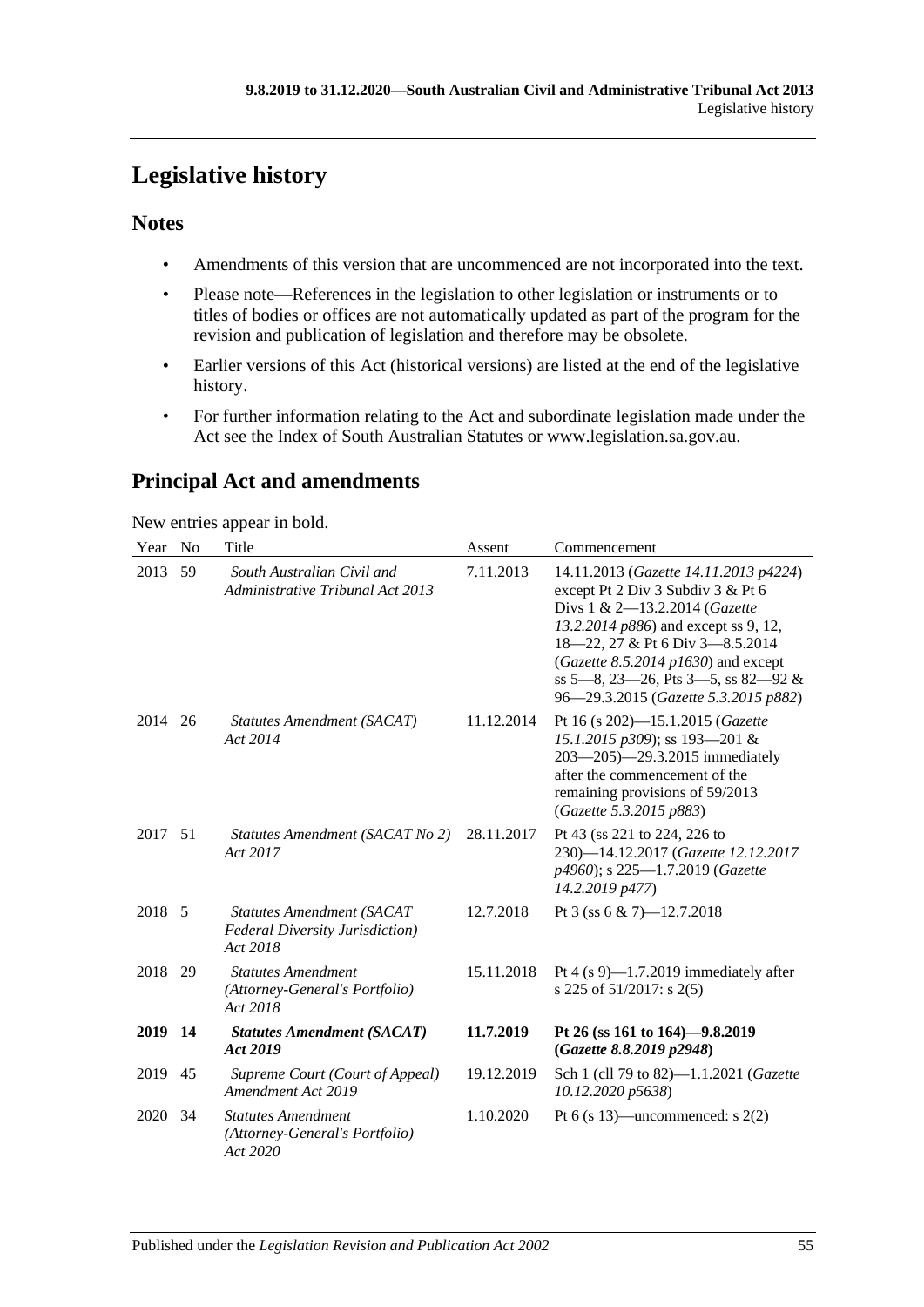# **Provisions amended**

New entries appear in bold.

| Provision       | How varied                                                                | Commencement |
|-----------------|---------------------------------------------------------------------------|--------------|
| Pt1             |                                                                           |              |
| s <sub>2</sub>  | omitted under Legislation Revision and<br><b>Publication Act 2002</b>     | 12.7.2018    |
| s <sub>4</sub>  | amended by 5/2018 s 6                                                     | 12.7.2018    |
| Pt 2            |                                                                           |              |
| s <sub>8</sub>  |                                                                           |              |
| s(1)            | s 8 redesignated as s 8(1) by 26/2014 s 193                               | 29.3.2015    |
| s(2)            | inserted by 26/2014 s 193                                                 | 29.3.2015    |
| s <sub>22</sub> |                                                                           |              |
| $s\,22(2)$      | amended by 14/2019 s 161(1)                                               | 9.8.2019     |
| s 22(3)         | amended by 14/2019 s 161(2)                                               | 9.8.2019     |
| $s\,22(4)$      | deleted by $14/2019$ s $161(3)$                                           | 9.8.2019     |
| s 22(9)         | amended by 14/2019 s 161(4)                                               | 9.8.2019     |
| $s\,22(11)$     | deleted by $14/2019$ s $161(5)$                                           | 9.8.2019     |
| $s\,22(12)$     | amended by 14/2019 s 161(6)                                               | 9.8.2019     |
| s <sub>25</sub> |                                                                           |              |
| s 25(1)         | s 25 amended and redesignated as s 25(1) by<br>$51/2017$ s $221(1)$ , (2) | 14.12.2017   |
| $s\,25(2)$      | inserted by $51/2017$ s $221(2)$                                          | 14.12.2017   |
| Pt 3            |                                                                           |              |
| s 33            |                                                                           |              |
| $s \, 33(1)$    | amended by 26/2014 s 194(1)                                               | 29.3.2015    |
| $s \, 33(2)$    | substituted by 26/2014 s 194(2)                                           | 29.3.2015    |
| s 34            |                                                                           |              |
| $s \, 34(1)$    | amended by 26/2014 s 195(1)                                               | 29.3.2015    |
| $s \; 34(2)$    | substituted by 26/2014 s 195(2)                                           | 29.3.2015    |
| s $34(2a)$      | inserted by 26/2014 s 195(2)                                              | 29.3.2015    |
|                 | substituted by 51/2017 s 222                                              | 14.12.2017   |
| Pt 3A           | inserted by 5/2018 s 7                                                    | 12.7.2018    |
| Pt 4            |                                                                           |              |
| s 39            |                                                                           |              |
| $s \, 39(1)$    | amended by 26/2014 s 196                                                  | 29.3.2015    |
| s <sub>40</sub> |                                                                           |              |
| $s\,40(3)$      | amended by $14/2019$ s $162(1)$ —(3)                                      | 9.8.2019     |
| $s\,40(4)$      | amended by 14/2019 s 162(4)                                               | 9.8.2019     |
|                 | (f) deleted by $14/2019$ s $162(5)$                                       | 9.8.2019     |
| s 43            |                                                                           |              |
| $s\,43(2)$      | amended by 26/2014 s 197                                                  | 29.3.2015    |
| s 47            |                                                                           |              |
| $s\,47(5)$      | amended by 51/2017 s 223                                                  | 14.12.2017   |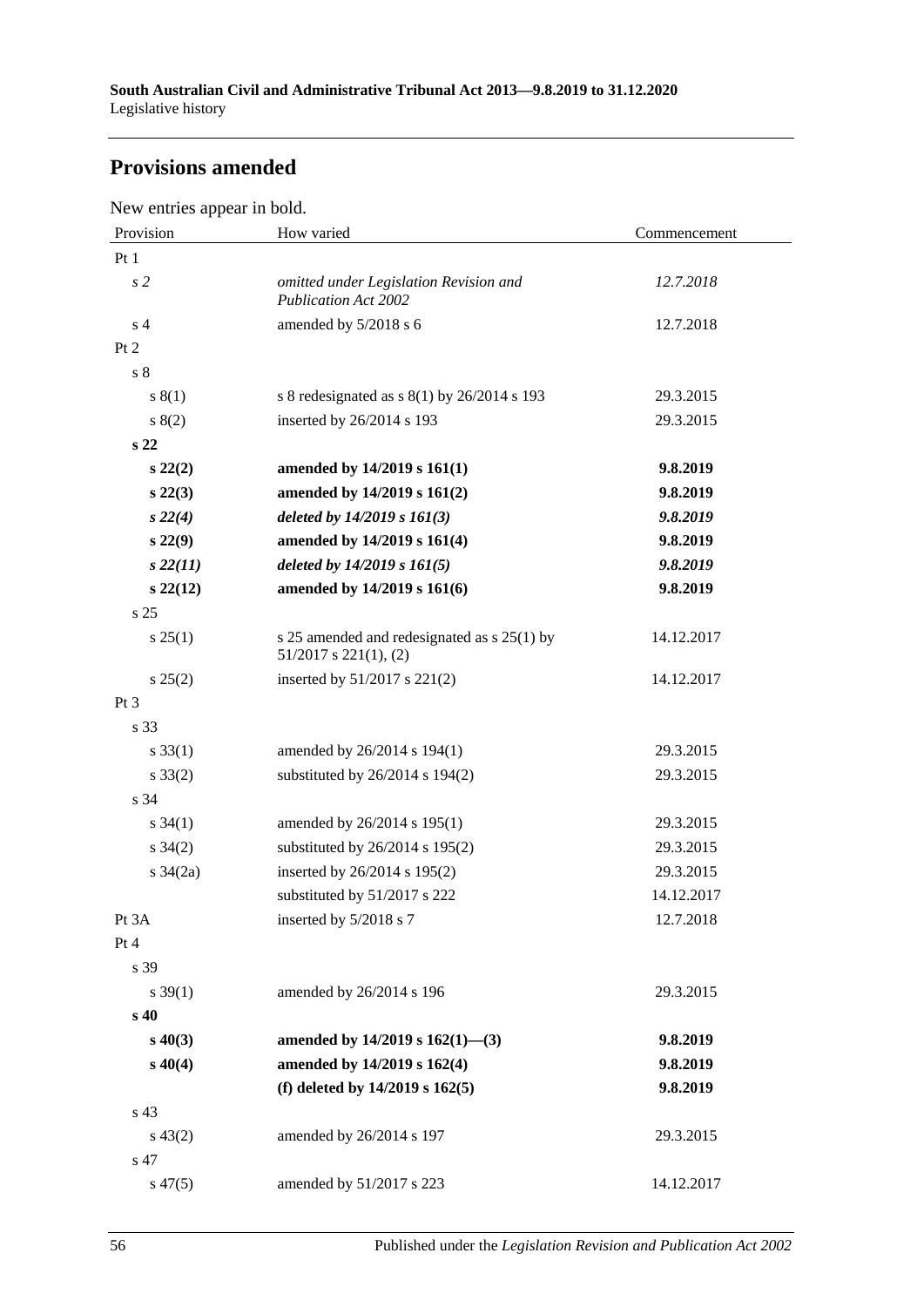| s 56                  |                                  |            |
|-----------------------|----------------------------------|------------|
| $s\,56(3)$            | deleted by 51/2017 s 224         | 14.12.2017 |
| s <sub>53</sub>       |                                  |            |
| s 53(1)               | amended by 26/2014 s 198         | 29.3.2015  |
| $Pt\,5$               |                                  |            |
| s 70                  |                                  |            |
| 570(1)                | substituted by 26/2014 s 199     | 29.3.2015  |
| $s \, 70(1a)$         | inserted by 26/2014 s 199        | 29.3.2015  |
|                       | amended by 51/2017 s 225         | 1.7.2019   |
|                       | substituted by 29/2018 s 9       | 1.7.2019   |
| s 71                  |                                  |            |
| $s \, 71(1a)$         | inserted by $26/2014$ s $200(1)$ | 29.3.2015  |
| s $71(2a)$ and $(2b)$ | inserted by 26/2014 s 200(2)     | 29.3.2015  |
| $s$ 71(3a) and (3b)   | inserted by 26/2014 s 200(3)     | 29.3.2015  |
| s 71(4)               | amended by 26/2014 s 200(4)      | 29.3.2015  |
| s 73                  |                                  |            |
| $s \, 73(4)$          | amended by 51/2017 s 226         | 14.12.2017 |
| s 75                  |                                  |            |
| s 75(1)               | amended by 51/2017 s 227         | 14.12.2017 |
| Pt 7                  |                                  |            |
| s 79                  |                                  |            |
| $s\,79(5)$            | amended by 26/2014 s 201         | 29.3.2015  |
| s 85                  |                                  |            |
| s 85(1)               |                                  |            |
| relevant hearing      | substituted by 51/2017 s 228     | 14.12.2017 |
| s 89A                 | inserted by 26/2014 s 202        | 15.1.2015  |
| s <sub>90</sub>       |                                  |            |
| $s \, 90(1)$          | amended by 14/2019 s 163(1)      | 9.8.2019   |
| $s\,90(2)$            | amended by 14/2019 s 163(2)      | 9.8.2019   |
|                       | (c) deleted by 14/2019 s 163(3)  | 9.8.2019   |
| s 92                  |                                  |            |
| $s\,92(3)$            | inserted by 26/2014 s 203        | 29.3.2015  |
| $s\,93A$              | inserted by 26/2014 s 204        | 29.3.2015  |
| $s$ 93A(1)            | substituted by 14/2019 s 164     | 9.8.2019   |
| $s$ 93B               | inserted by 51/2017 s 229        | 14.12.2017 |
| s 94                  |                                  |            |
| $s\,94(1)$            | amended by 51/2017 s 230         | 14.12.2017 |
| s 95                  |                                  |            |
| s 95(2)               | amended by 26/2014 s 205(1)      | 29.3.2015  |
| s 95(4)               | inserted by 26/2014 s 205(2)     | 29.3.2015  |

# **Historical versions**

15.1.2015